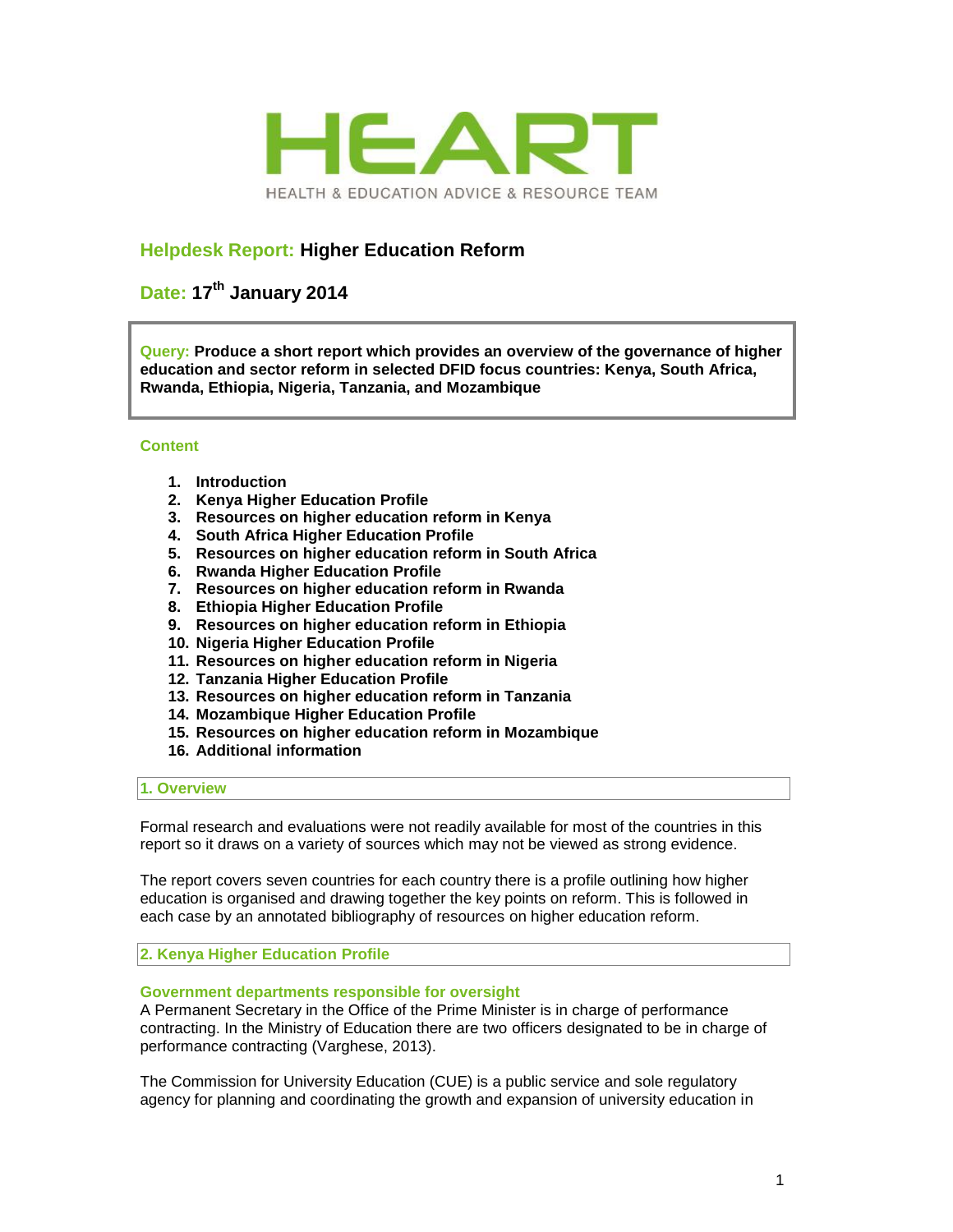Kenya. The Commission is a specialised government agency whose parent Ministry is the Ministry of Higher Education, Science & Technology.

# **Arrangements in place for financing, including both HEIs and students**

Costs are shared between the government and users. A student loan programme is in place which uses means testing so that it reaches those that need it most. A dual track tuition and pay lower fees. The other students are self-sponsored and pay a significantly larger amount (ICHEFP, 2009).

Costs are shared between the government and users. A student loan programme is in place which uses means testing so that it reaches those that need it most. A dual track tuition policy is in place where a small number of high performing students gain merit-based entry and pay lower fees (module I). The other students (module II) are self-sponsored and pay a significantly larger amount (ICHEFP), 2009.

Revenue diversification strategies include: establishment of units for income generation, institution of overhead charges, and the introduction of the dual track programs in 1998.

Although the 1980s and 90s saw the emergence of some private institutions, the provision of university education continues to be monopolised by the public sector and the contribution of private institutions in expanding access to higher education is still minimal. As of 2009, the private sector claims less than 20 percent of the overall undergraduate enrollment.

#### **Arrangements in place for quality assurance**

The government have quarterly monitoring and then semi-annual and annual evaluations of the results (Varghese, 2013).

CUE is involved in monitoring university programmes.

#### **Main categories of HEIs which are active**

The CUE recognise the following categories:

- Public Universities. Established through Acts of Parliament.
- Public University Constituent Colleges. Established by a Legal Order upon satisfying set minimum standards by the CUE.
- Chartered Private Universities. Universities that have met the set standards for full university accreditation status.
- Private Universities with Letter of Interim Authority (LIA). With LIA from CUE these universities receive guidance and direction to continue developing resources and facilities towards full university accreditation (Award of Charter) status.

There appears to be a clear distinction between public and private higher education institutions (HEIs).

# **Regulation/legislation setting out operating rules for private HEIs**

The Universities Act requires private universities to keep financial records and provide annual financial statements. They must also ensure an annual audit and provide the board of trustees a certified copy of the report.

#### **Higher education reforms since the mid-1990's**

The main higher education reforms since the mid-1990's in Kenya have been 1) Introduction of a dual track tuition policy in 1998; and 2) The Universities Act 2012.

The tuition fee policy change was motivated by the lack of government funding and the need to create more revenue from tuition fees.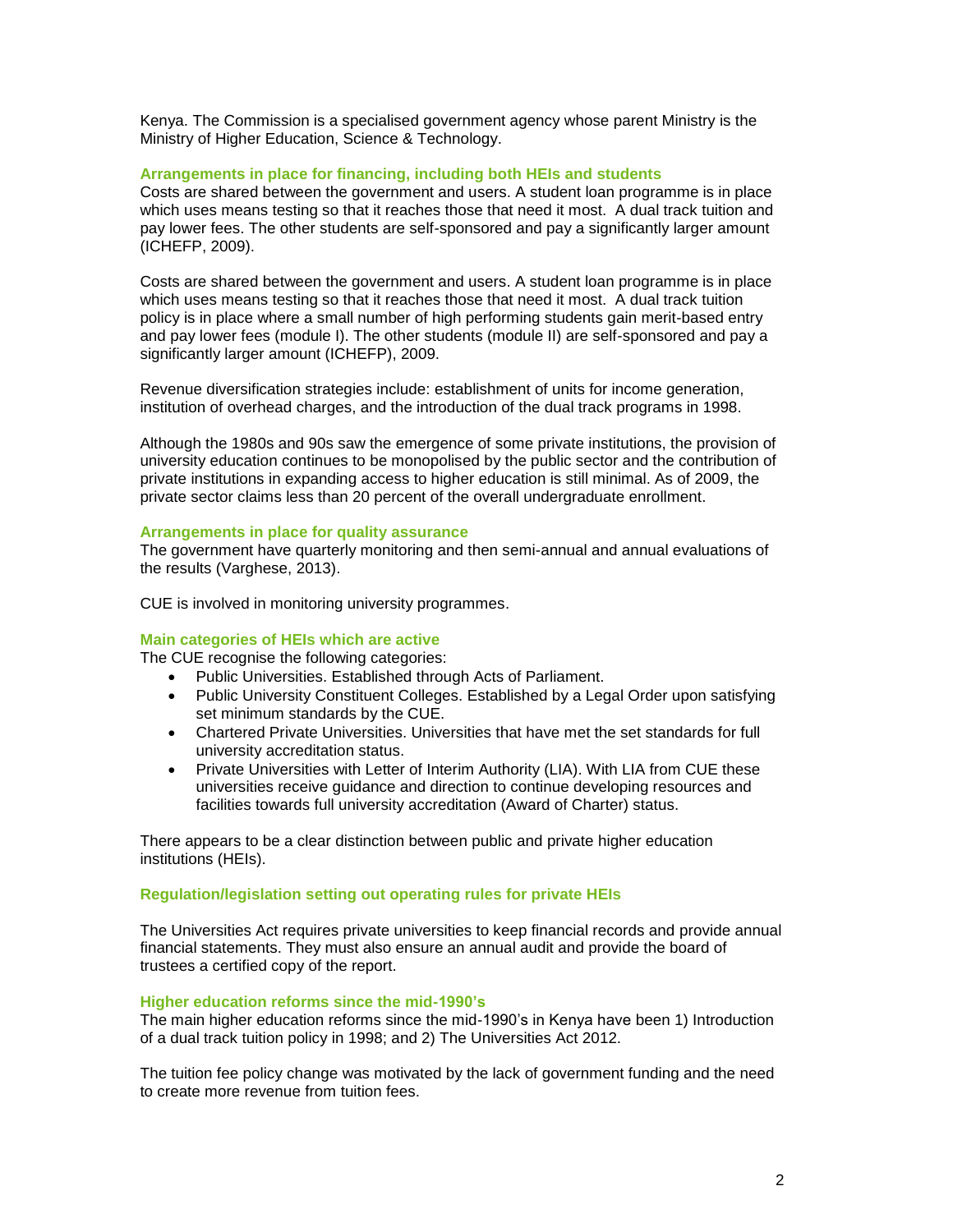The new Universities Act was introduced in 2012 to streamline and improve the management of university affairs.

#### **Resources/ references**

Commission for Higher Education Kenya (2008) Handbook on Processes for Quality Assurance in Higher Education in Kenya [http://www.cue.or.ke/downloads/category/1-general?download=38:handbook-on-processes](http://www.cue.or.ke/downloads/category/1-general?download=38:handbook-on-processes-for-quality-assurance-in-higher-education-in-kenya)[for-quality-assurance-in-higher-education-in-kenya](http://www.cue.or.ke/downloads/category/1-general?download=38:handbook-on-processes-for-quality-assurance-in-higher-education-in-kenya)

Commission for University Education <http://www.cue.or.ke/>

The International Comparative Higher Education and Finance Project (ICHEFP). Higher Education Finance and Cost Sharing Profiles: Kenya. 2009 [http://gse.buffalo.edu/org/inthigheredfinance/files/Country\\_Profiles/Africa/Kenya.pdf](http://gse.buffalo.edu/org/inthigheredfinance/files/Country_Profiles/Africa/Kenya.pdf)

The Universities Act, No. 42 of 2012 [http://www.uonbi.ac.ke/sites/default/files/The%20Universities%20Act%202012\\_0.pdf](http://www.uonbi.ac.ke/sites/default/files/The%20Universities%20Act%202012_0.pdf)

Varghese, N.V. (2013). Governance reforms in higher education: A study of selected countries in Africa. IIEP Theme Paper [http://www.iiep.unesco.org/fileadmin/user\\_upload/News\\_And\\_Events/pdf/2013/Governance\\_r](http://www.iiep.unesco.org/fileadmin/user_upload/News_And_Events/pdf/2013/Governance_reforms_in_HE_paper_PF.pdf) [eforms\\_in\\_HE\\_paper\\_PF.pdf](http://www.iiep.unesco.org/fileadmin/user_upload/News_And_Events/pdf/2013/Governance_reforms_in_HE_paper_PF.pdf)

**3. Resources on higher education reform in Kenya** 

**Governance reforms in higher education: A study of selected countries in Africa**  Varghese, N.V. (2013) IIEP Theme Paper [http://www.iiep.unesco.org/fileadmin/user\\_upload/News\\_And\\_Events/pdf/2013/Governance\\_r](http://www.iiep.unesco.org/fileadmin/user_upload/News_And_Events/pdf/2013/Governance_reforms_in_HE_paper_PF.pdf) [eforms\\_in\\_HE\\_paper\\_PF.pdf](http://www.iiep.unesco.org/fileadmin/user_upload/News_And_Events/pdf/2013/Governance_reforms_in_HE_paper_PF.pdf)

In Kenya, as a follow-up to the public service reforms of the 1990s, the government introduced results-based management (RBM) as the basic approach to governance and management of public institutions. The performance contract (PC) was one of the important elements in this reform. A PC is a negotiated agreement between the government and public institutions focusing on their performance and outcomes. The PC provides the managerial and operational autonomy to public institutions. The PC is based on performance criteria or the tenets of good corporate governance, and each performance criteria has selected performance indicators to measure the progress made. In a typical PC, performance indicators and targets for each criterion are represented in a matrix and form a part of the contract.

With regards to government structure, at the national level, a Permanent Secretary position was created in the Office of the Prime Minister to be in charge of performance contracting. In the Ministry of Higher Education, two officers were designated to be in charge of performance contracting. At the university level: a) an ad-hoc committee chaired by the DVC (administration and finance) was created and mandated to develop university corporate strategic plans and performance contracts with the ministry; b) a full-time PC secretariat was created under the Office of the DVC (Administration and Finance), with some of the colleges; c) an ad-hoc ISO Steering Committee under the Office of the Vice-Chancellor, with ad-hoc committees at the college level; d) DVC in charge of research, production and extension; and e) DVC in charge of student affairs to improve service delivery.

With the introduction of PCs, institutional governance and management has been shared among the Ministry of Higher Education, Science and Technology, the University Councils,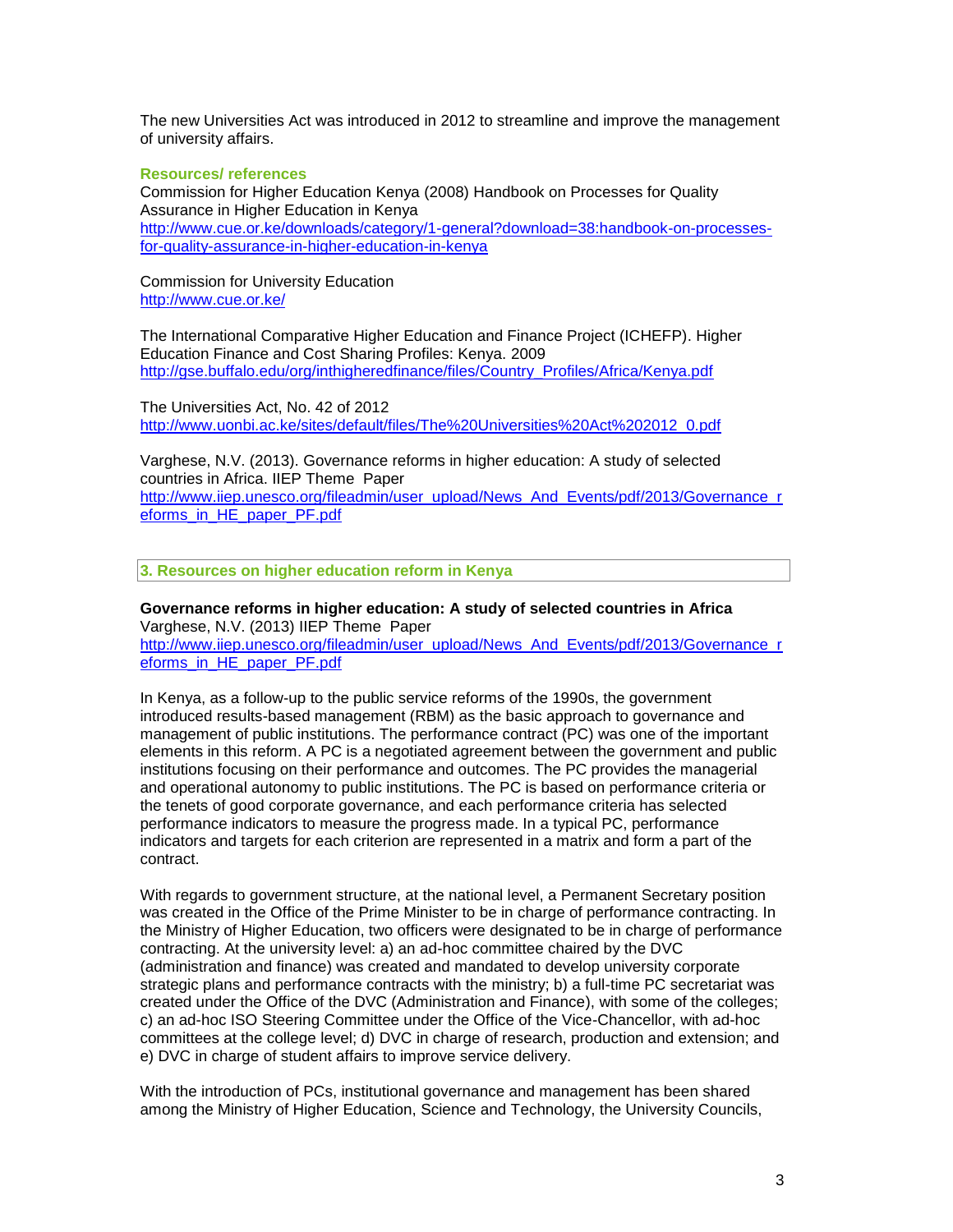and the performance contracting secretariat. The buffer institution, (Commission for Higher Education, CHE) did not have much role. However, the new Universities Act, 2012 gives the Commission for University Education (CUE) a supervisory role over all universities.

In Nairobi University, the management style has become more transparent, accountable, participatory and inclusive with better scope for the unions to negotiate for better terms. Kenya introduced competitive hiring of senior managers. For example, the Secretary in charge of higher education is hired competitively. Similarly, staff recruitment and promotions are based on the evaluation of their performance. The staff in ministries need to attend specific courses at the Kenya Institute of Management before they may be considered for promotion. The competitive hiring of all top managers helped minimize political interference.

In Kenya, the monitoring and evaluation procedures were strengthened. They introduced a quarterly monitoring and semi-annual and annual evaluations of the results. However, there is criticism that the department in charge of Performance Contracting very often did not find funds and time to analyze the quarterly reports from the institutions or check the actual performance on the ground. Such defaults did not happen in universities such as the University of Nairobi. The systematic monitoring seems to have improved performance both at the individual and university levels.

In Kenya, the reforms helped introduce an automated accounting system, zero-based budgeting, and better financial management. Some of these efforts led to the generation of operational surplus in the university. Prior to the reforms on university autonomy, the acute shortage of funds almost led to the total collapse of the university system leading to a decline in research output and quality of teaching in AAU.

# **Challenges, Lessons and Opportunities. The Inter-university Council for East Africa** Nyaigotti-Chacha, C., Reforming Higher Education in Kenya, 2004 [http://www.international.ac.uk/media/4000/reforming\\_he.pdf](http://www.international.ac.uk/media/4000/reforming_he.pdf)

This paper describes the history and expansion of Higher Education in Kenya. The main reform since the mid-1990's is the establishment of the Commission for Higher Education, in 1995 under the provisions of the Universities Act, with some of the following major functions:

- a) to promote the objectives of university education namely the development, processing, storage and dissemination of knowledge for the benefit of mankind;
- b) to advise the minister on the establishment of public universities: To accredit universities;
- c) to coordinate the long term planning, staff development, scholarship and physical development of university education;
- d) to promote national unity and identity in universities;
- e) to liaise with government departments and public and private sectors of the economy in matters relating to overall national manpower development and requirements;
- f) to cooperate with government in the planned development of university education
- g) to examine and approve proposals for courses of study and course regulations submitted to it by private universities
- h) To receive and consider applications from persons seeking to establish private universities in Kenya and make recommendations thereon to the minister.

Some criticisms have been made regarding the operations of this organisation:

- Accreditation has been the main function focussed on because of the mushrooming or private universities.
- CHE was expected to play an active role in the planning, development, budgetary matters and maintaining quality education. The politicisation of planning and development of university education seems to have effectively denied the Commission this particular role.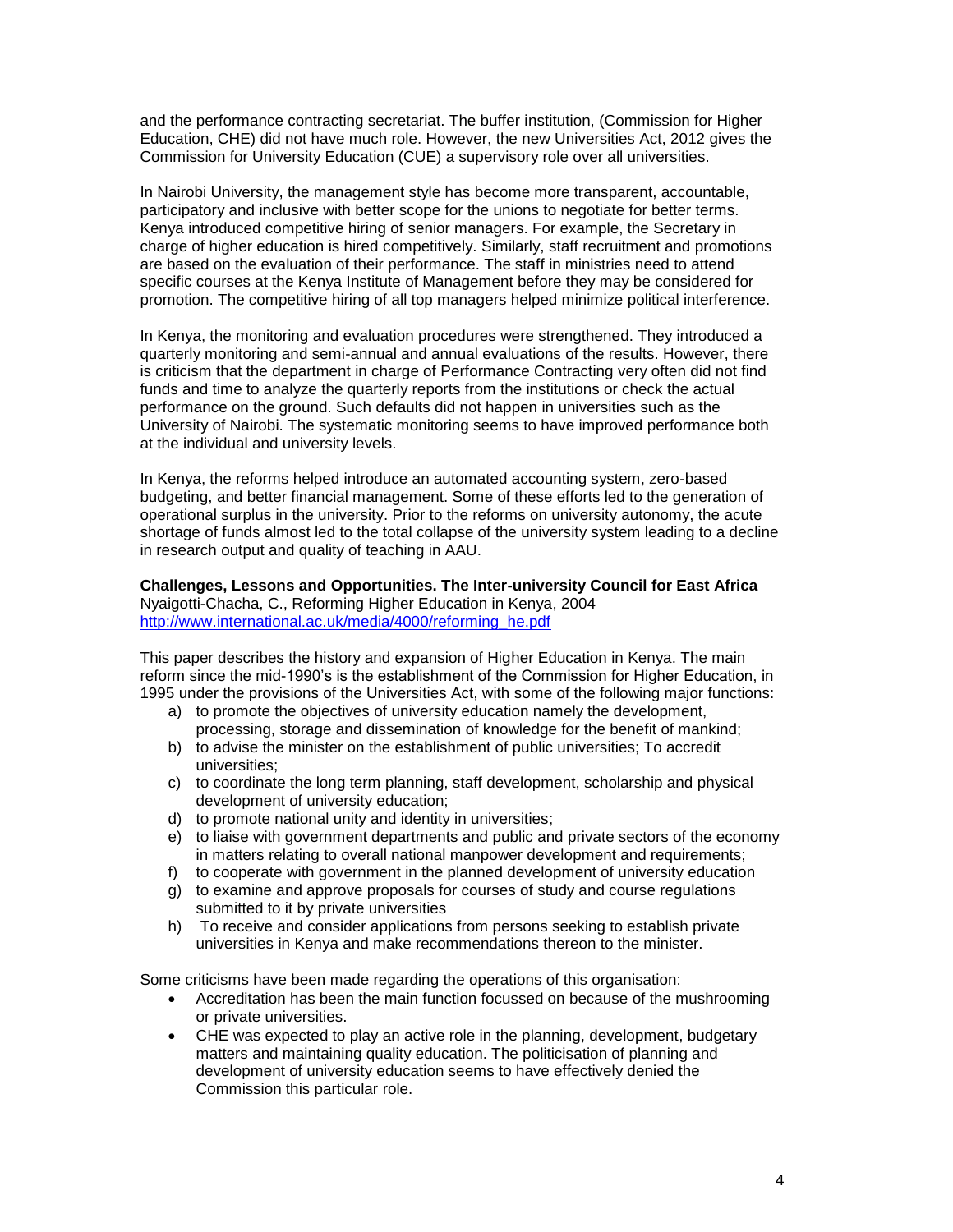- Government action in decision making also made it difficult for CHE to play an active role in public university budgetary matters. In practice, after the establishment of CHE, public universities continued to argue their individual budgetary submissions with the treasury, liaising with each other and collectively through the committee of vice-chancellors.
- CHE statutory requirement to make regulations in respect of admission of persons seeking to enrol in universities and provide central admissions service to public universities, as well as the maintenance of standards for courses and examinations, were rendered inoperative through the creation by the vice-chancellors of the Joint Admissions Board (JAB).

In 1998 the dual track tuition policy was introduced. This is described in ICHEFP below.

The rapid expansion of university education has led to a number of challenges. According to UNESCO World Conference on Higher Education (1998), low funding from the exchequer, increased enrolment, limited access compared to the population level, increased enrolment without commensurate improvement in available facilities, gender inequality, and a low research capacity, are some of the problems facing universities in the region. These problems have led to fears that quality of education is in a downward trend in most of these universities.

# **Higher Education Finance and Cost Sharing Profiles: Kenya**

The International Comparative Higher Education and Finance Project (ICHEFP), 2009 [http://gse.buffalo.edu/org/inthigheredfinance/files/Country\\_Profiles/Africa/Kenya.pdf](http://gse.buffalo.edu/org/inthigheredfinance/files/Country_Profiles/Africa/Kenya.pdf)

While very modest tuition fees were introduced in public universities in Kenya in 1991, the generated resources were insufficient given the severely limited number of students. Therefore, a dual track tuition policy was introduced in 1998 via the self-sponsored, or Module II, programs. Dual track tuition policies are characterised by a highly restricted, "merit-based" entry to free or, as in the case of Kenya, very low cost higher education, with other applicants not so admitted permitted entry on a fee-paying basis. In Kenya, the module I students pay tuition fees of Ksh 16,000 (US\$542), while the module II students pay about Ksh 150,000 (US\$5,081) and considerably more in some disciplines such as medicine.

Students who attain the prescribed cut off point (COP) on their Kenya Certificate of Secondary Education (KCSE) examinations are admitted into the regular state supported programs by the Joints Admissions Board (JAB), a non-statutory body made up of the Vice Chancellors, Deputy Vice Chancellors, Principals and Deans of the public universities and representatives from the Ministry of Education. In principle, KCSE holders with C+ and above qualify for public university admission; however, this cut off point depends on total public university student capacity. Therefore, the JAB sets the entry cut off for governmentsponsored students from year to year. If a greater proportion of the students have high passes in a particular year, the cut off will be higher and vice versa. In the summer of 2009, the JAB announced that it would lower the entry grade and increase the number of government sponsored students to 20,000.

Module II students gain entry to universities on the basis of different criteria that vary from university to university. At the very initial stages of the module II programs, candidates had to be Form Four school leavers who met the minimum entry requirement of C+ but could not meet the entry cut off point for government sponsorship. In an attempt to increase the number of self- sponsored students, various institutions made admission conditions more flexible and accepted students from different academic backgrounds including holders of A level certificates, Kenya Advanced Certificate of Education (KACE) from the old 7-4-2-3 system, P1 holders, diploma holders, and certificate holders from other governmentallyrecognized institutions.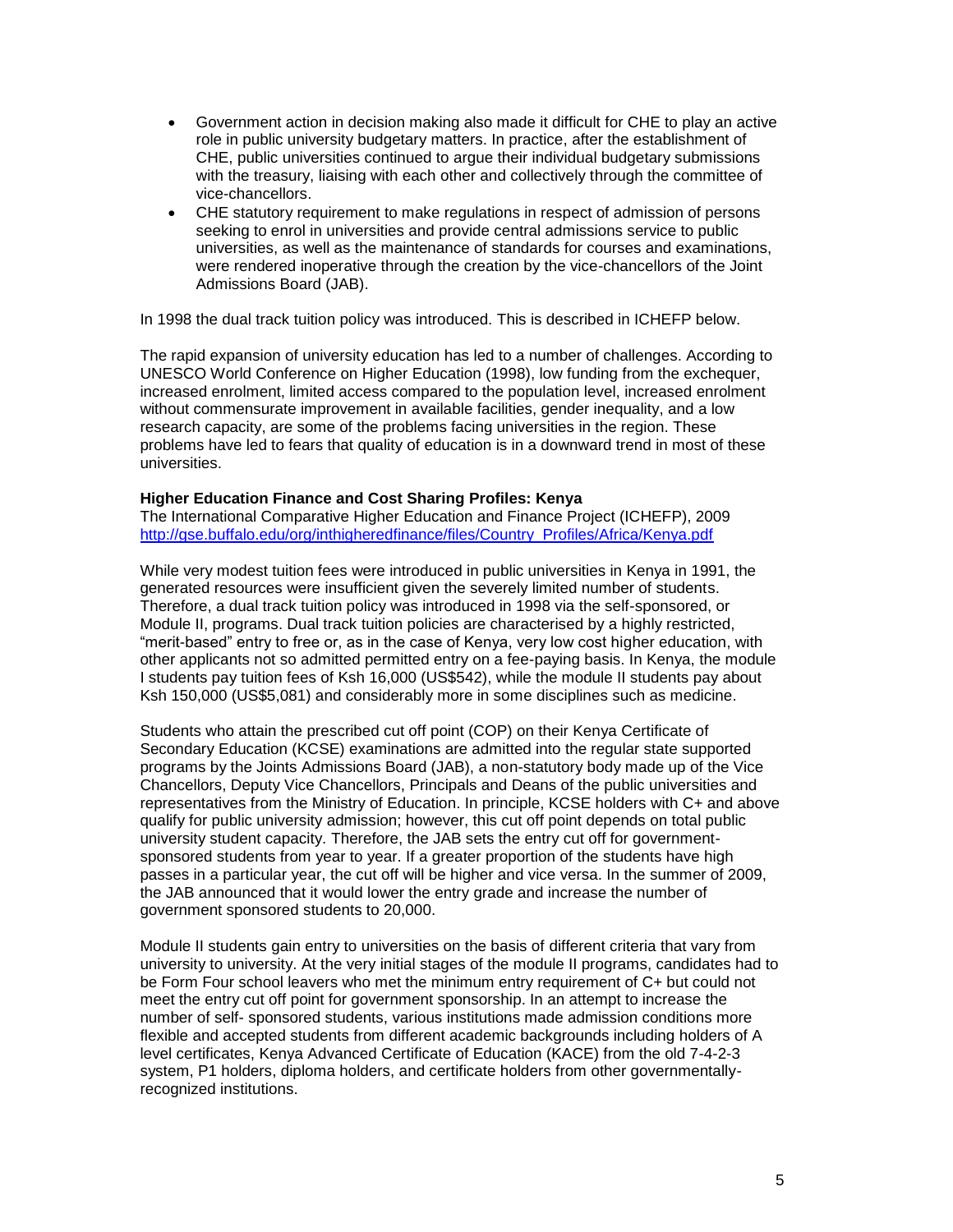#### **Far-reaching reform as new universities law is enacted** Nganga, G (2013) University World News <http://www.universityworldnews.com/article.php?story=20130122145646505>

A news item:

Kenya has enacted higher education reforms aimed at streamlining and improving the management of university affairs. The Universities Act 2012, finally signed into law by President Mwai Kibaki this month, introduces far-reaching changes.

Public universities, which were previously governed by specific acts of parliament, have been brought under the same law as private institutions. The act makes null and void all existing charters and letters of interim authority, which were previously required by institutions before they could operate.

The Universities Act 2012, which was first published in 2009 but faced heated opposition on a number of fronts, establishes several new bodies and restructures existing ones to aid the management of higher education.

For instance the Joint Admissions Board (JAB), which selects students for 'regular' statefunded programmes, is being replaced by a new body called the Kenya Universities and Colleges Central Placement Service.

This agency will pick students to join private and public universities alike and will draw membership from both sectors.

Previously, private universities had no representation in JAB – an issue that has been a bone of contention for years. Private universities missed out on top students, whom JAB directed to Kenya's seven public universities.

The Commission for Higher Education, the body that regulates private universities, will be replaced by the Commission for University Education (CUE). Previously self-regulating public universities will be brought under the new commission's watch.

This agency will be closely involved in monitoring university programmes and accrediting new courses. Previously, public universities relied on their senates to approve courses while private institutions had to seek the green light from the Commission for Higher Education.

Under the new law, foreign universities will be required to submit proof of accreditation from their home countries before they are allowed to offer courses in Kenya.

For local institutions, the accreditation agency will require core courses to be declared before starting operations, and accreditation will revolve around the core courses.

Public universities will also be subjected to quality assurance overseen by the commission – a role previously prevented by university acts.

In an effort to introduce professionalism in the recruitment of university chancellors, such officers will now be picked by the university community and alumni. This brings to an end an era in which university leaders were appointed by the president of Kenya.

# **Funding changes**

The new law changes the way universities are funded and how lecturers are paid. It will eventually see state subsidies to public universities being based on the courses they offer rather than on student numbers.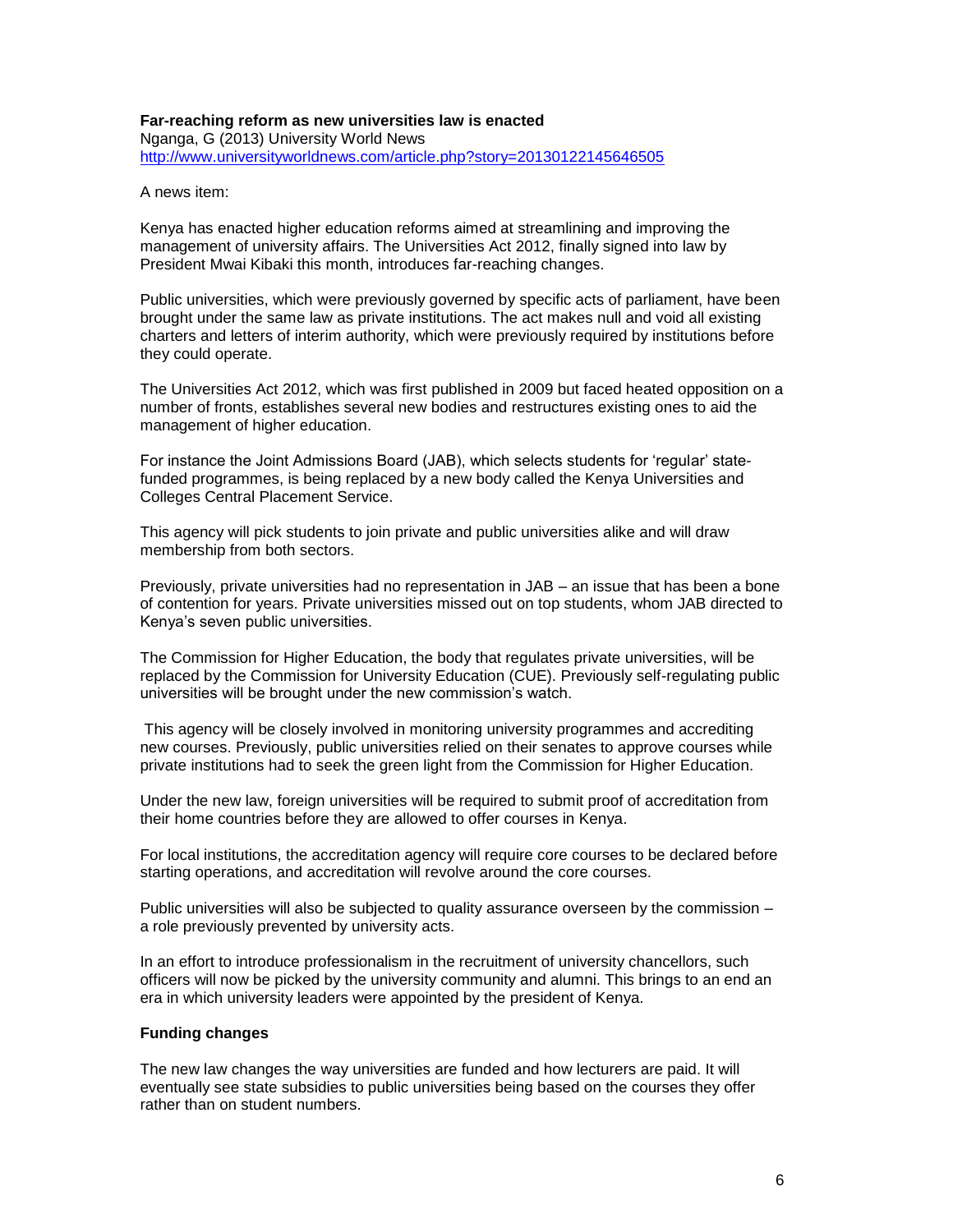The new legislation also sets up a Universities Fund, which will be the government agency handling all money allocated to universities by parliament or through donations, investments or endowments.

There is also a provision requiring a team to be established to review the salaries of university staff, to ensure uniformity. The committee, whose members will be appointed by the higher education minister, will among other things investigate lecturer salaries and collective bargaining agreements.

Lecturer pay has been a highly controversial issue. Academics have been angered by the government's decision to double the student intake in the absence of increased staff, pay and infrastructure.

Last week, lecturers at Kenya's 18 public universities and colleges said they would down tools, after the government failed to implement the 2010-12 collective bargaining agreement signed last year.

Low pay is being blamed for an exodus of lecturers from Kenyan universities, not only to Europe and North America but also to neighbouring countries such as Botswana, Uganda, Tanzania and Rwanda, where academics are paid better and handle lower numbers of students per class.

#### **New law generally welcomed**

The push for new legislation came against a backdrop of dissatisfaction over Kenyan universities' continued lack of competitiveness in the global arena and their poor performance in international rankings.

The latest Webometrics survey, which ranks universities according to their web presence, showed that Kenya's top institutions had slipped several places, indicating that they have been slow to take up new technologies.

Educationists have hailed the legislation as the single strongest weapon in a government arsenal of action aimed at strengthening a higher education sector that is mired in quality concerns and a biting admissions crisis.

Over the past few years, the reputation of higher education has deteriorated dramatically due to the mushrooming of bogus private institutions and a surge in student numbers, which has not been matched by a rise in teaching staff.

The lecturers' lobby group, the University Academic Staff Union, says there are some 9,000 lecturers in public and private universities in Kenya. The number stood at 7,000 five years ago, meaning that only 2,000 lecturers have been added to the system during this period.

Meanwhile student numbers have doubled, from around 91,541 to 180,000, according to Kenya's *Economic Survey 2012*.

As the country improved access to primary and secondary education, by making primary school free in 2003 and subsidising secondary schooling from 2008, the number of students qualified for and seeking university education soared.

"We need strict regulations in the higher education sector, and that is why we are welcoming the new law to bring order," said James Tuitoek, vice-chancellor of Egerton University, one of Kenya's public universities.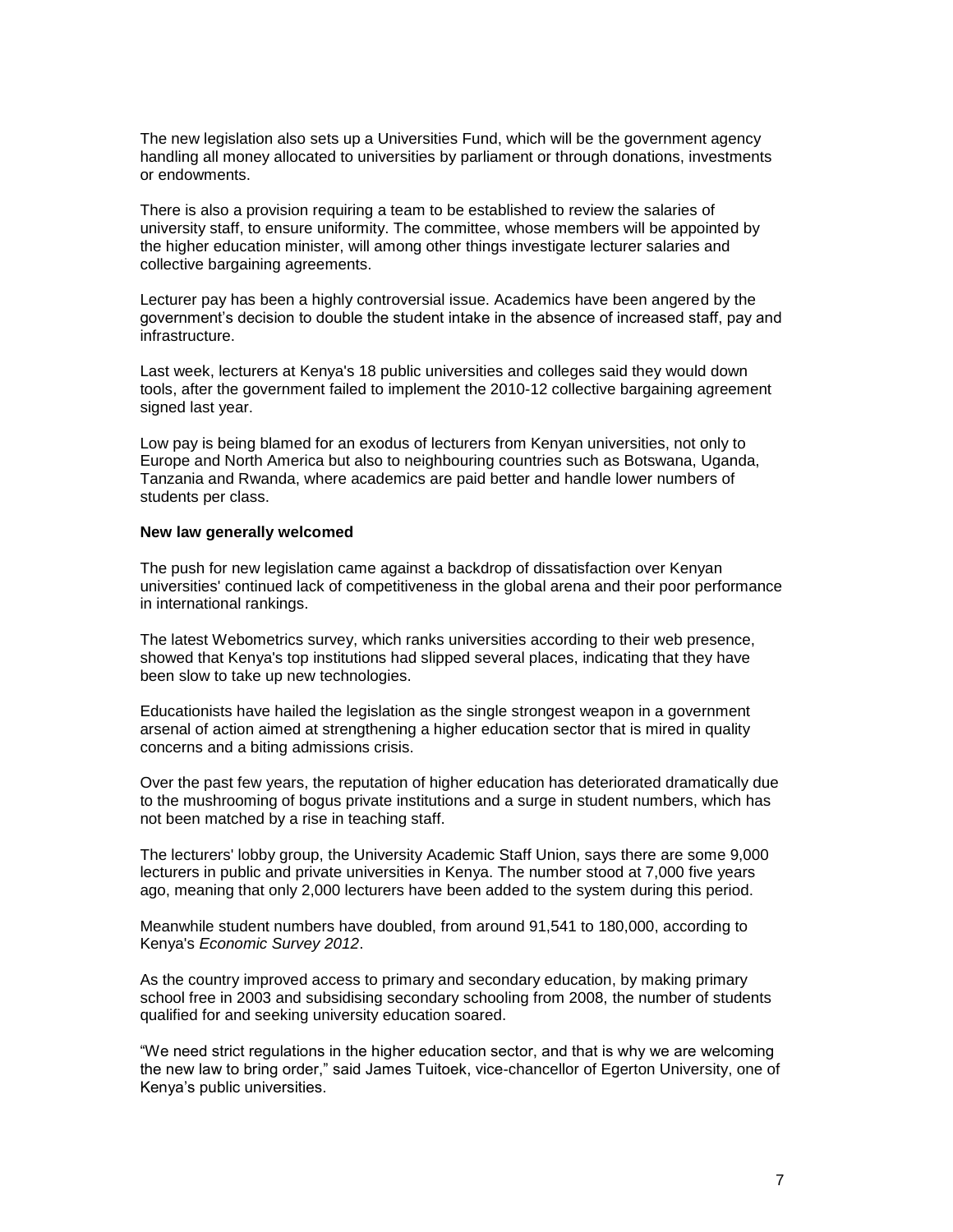The law has, for example, introduced a US\$117,600 fine against any university caught offering an unaccredited course. Institutions' administrators also face a jail sentence of up to three years for the same offence.

Kenya has been gradually rolling in reforms to revamp higher education system under the National Strategy for University Education, to be implemented by 2015.

It will see funding upped to enable more students to enrol in the coming years, easing the pressure that has been piling up on existing universities.

The new strategy also promotes the creation of new campuses in rural areas, and universities, which are currently clustered in urban areas, spreading their wings into rural areas to offer locally appropriate courses such as dry-land farming, tourism and hospitality, marine sciences and environmental resources.

#### **Laws of Kenya, The Universities Bill, 2012**

<http://www.strathmore.edu/pdf/universities-bill-2012.pdf>

A Bill for an ACT of Parliament to provide for the development of university education, the establishment, accreditation and governance of universities, the establishment of the Commission for University Education, University Funding Board and the Kenya University Admissions Board; the repeal of certain laws, and for connected purposes.

The Universities Bill 2012 ensures that all public and private universities will be governed under one law.

#### **The Impact of the Commission of Higher Education and Government Reforms on Kenyan Universities**

Kitawi, K.A. (undated) *Journal of the World Universities Forum*, [Volume 2,](http://wuj.cgpublisher.com/product/pub.173/prod.112) [Issue 5,](http://wuj.cgpublisher.com/product/pub.173/prod.178) pp.101- 108.

<http://wuj.cgpublisher.com/product/pub.173/prod.181>

The purpose of the study was to provide an analytical framework for understanding the effect of changes induced by CHE and the Government of Kenya on Kenyan universities. The results should help inform and reform the extent to which CHE and the Government should shape the direction of these universities towards responsiveness to university-market needs and sustainability. The researcher opted for the quantitative and qualitative design approach. The estimated population of universities in Kenya is 23 universities, with seven of these being public universities. Check-lists were used to get data about the selected universities. These questions in the check lists were administered selectively on data collected earlier this year and latest statistics that were available online. The conclusions derived were that the structure, process and boundaries have been influenced by government reforms, though in varying degrees. A glaring emphasis was research activities. In addition, it has affected the external and internal linkages of universities with other stakeholders.

*Unfortunately we were unable to access this article to provide further details for this report.*

# **4. South Africa Higher Education Profile**

#### **Government departments responsible for oversight**

The Ministry of Higher Education and Training is responsible for higher education across the country as a whole, while each of the nine provinces has its own education department (SouthAfrica.info).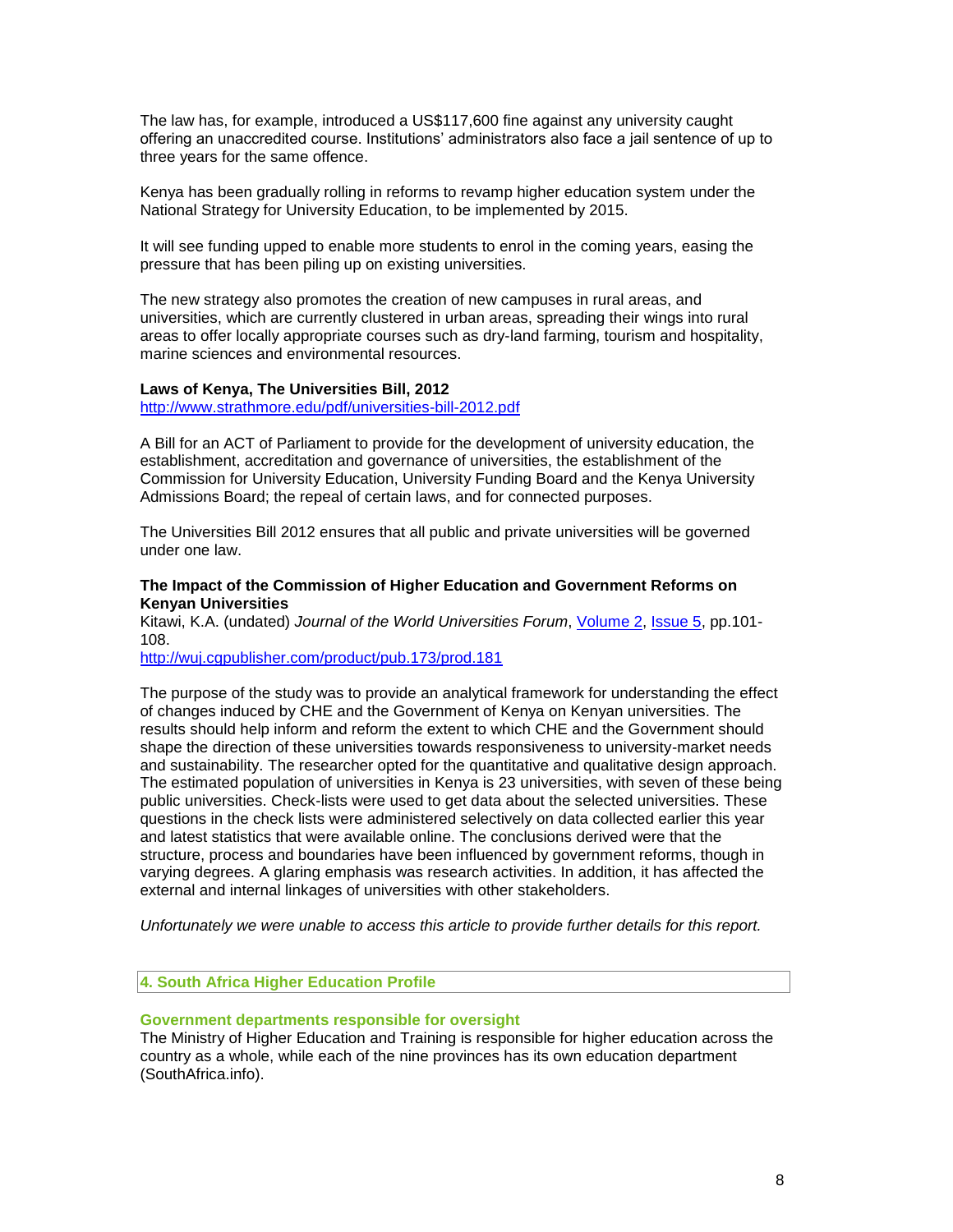The Council on Higher Education (CHE) was appointed in June 1998 and provides informed, strategic advice on higher education issues to the minister of education. CHE is also responsible for maintaining quality assurance within higher education and training, including program accreditation, institutional audits, program evaluation, and quality promotion.

The Higher Education Quality Committee (HEQC) is a permanent sub-committee of the CHE and is responsible for promoting quality assurance in higher education, monitoring the quality assurance mechanisms of higher education institutions, and accrediting programs of higher education.

The South African Qualifications Authority (SAQA) is comprised of 29 members appointed by the ministers of education and labour. The members are identified as national stakeholders in the education and employment sectors. SAQA accredits all higher education degrees and qualifications based on the guidelines and criteria laid out in the National Qualifications Framework (NQF).

# **Arrangements in place for financing, including both HEIs and students**

In South Africa public funding of higher education decreased from 0.86% of GDP in 1986 to only 0.66% in 2006. Due to the decrease in state appropriations, student tuition fees had to be increased to compensate for this loss of income (de Villers, 2007).

The National Student Financial Aid Scheme (NSFAS) was established in 1999 to make higher education possible for financially disadvantaged students through loans and concessions, such as not charging interest on student loans until 12 months after a student has graduated. Although subsidised by the state, the universities are autonomous, reporting to their own councils rather than government.

According to Higher Education in Context (2008), public funding of higher education has increased in recent years and universities have received a major funding boost from government to refurbish buildings, construct new facilities, upgrade equipment and libraries, improve outputs and produce more science, engineering and technology graduates.

In terms of state allocations, funding is linked to national policy goals and to the performance of universities. Direct funding allocations to universities are based on research graduates and publication outputs, teaching outputs weighted by qualification level, student numbers weighted by study fields and course levels and ad hoc or infrastructural funding for institutions that have high numbers of poor students or are small institutions (Higher Education in Context, 2008).

#### **Arrangements in place for quality assurance**

There is a Higher Education Quality Committee. It is a permanent statutory committee and part of the Council on Higher Education. It was formally enacted in the Higher Education Act in 1997 (Oosthuizen, 2010)

The Higher Education Act of 1997 assigns responsibility for quality assurance in higher education in South Africa to the Council on Higher Education (CHE). This responsibility is discharged through its permanent sub-committee, the Higher Education Quality Committee (HEQC). The mandate of the HEQC includes quality promotion, institutional audit and programme accreditation. As part of the task of building an effective national quality assurance system, the HEQC has also included capacity development and training as a critical component of its programme of activities (HEQC, 2004).

HEQC conduct audits based on self-evaluation by institutions of their performance against a range of criteria, and external peer assessment. A new higher education qualifications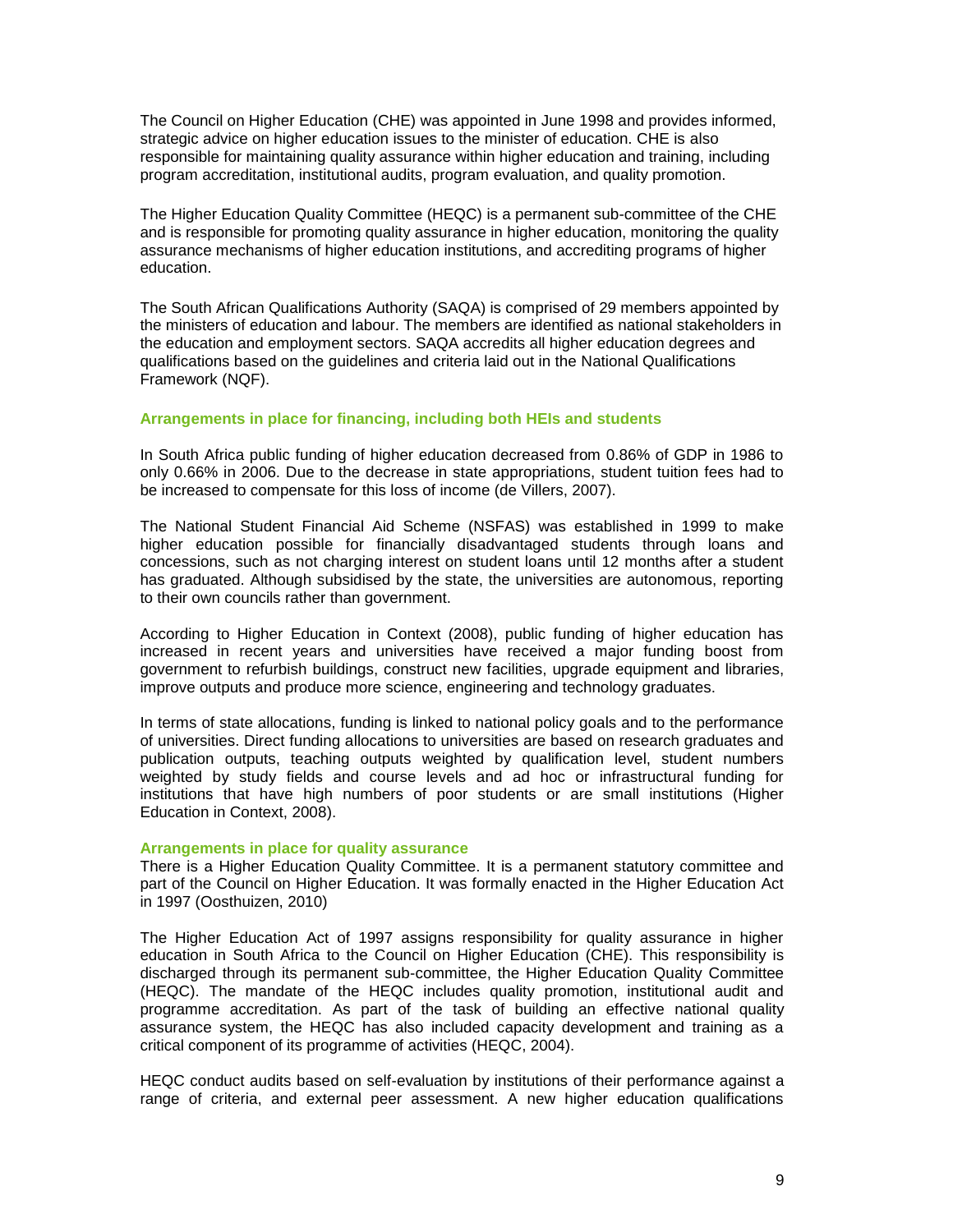framework came into effect in 2008 and is aimed at strengthening the quality assurance system and laying the foundation for credit accumulation and transfer, which was hindered by separate qualifications structures for universities and universities of technology (Higher Education in Context. 2008).

#### **Main categories of HEIs which are active**

Public Universities (Traditional universities; comprehensive universities; and universities of technology) and Private colleges and universities.

Higher Education in Context (2008) describes three types of public institution: 'traditional' research-focused universities, universities of technology, and 'comprehensive' universities that combine academic and vocationally oriented education.

#### **Higher education reforms since the mid-1990's**

An Education White Paper in 1997 set out initiatives for the transformation of higher education into a single-coordinated system to broaden the social base in terms of race, class, gender and age. The structure and culture of the previous system was seen to be well suited to accommodate the varying backgrounds, needs, interests and abilities of the student body of the future, to enable them to realise their potential, and contribute the necessary range and quality of knowledge, insight, skill and capability to the development and reconstruction of the country.

The Ministry recognised one of the main obstacles to implementation was the lack of capacity, both systemic and institutional. Higher education institutions need to build institutional capacity, especially in strategic planning and information management.

ICHEFP (2006) report significant progress in achieving the White Paper's goal of ensuring that the composition of the student body progressively reflects the realities of broader society.

Institutions in South Africa Council on Higher Education (2006) found changing of funding sources with decreased government funding associated with increased the student/lecturer ration and increased the number of qualifications awarded.

Between 2004 and 2005 the higher education sector was restructured which involved mergers and the launch of the Higher Education South Africa (HESA). HESA are mandated to facilitate the development of informed public policy on higher education and to encourage cooperation among universities and government, industry and other sectors of society in South Africa. The aim, according to the department of education, was to establish institutions better capable of meeting job market demands, equalising access and sustaining student growth.

Arnolds et al. (2013) investigated staff negativity around the mergers and found perceptions about merger. They found goal success are significantly related to the organisational commitment and job performance intentions of employees, organisational commitment levels are average and should be increased, perceptions about workload fairness are significantly related to the organisational commitment of employees, and employees have experienced an increased workload.

#### **Resources/ references**

Arnolds, C.A., Stofile, R.N., Lilah, R. 2013. **Assessing the outcomes of the higher education mergers in South Africa: Implications for strategic management** AOSIS **OpenJournals** <http://www.actacommercii.co.za/index.php/acta/article/viewFile/175/172>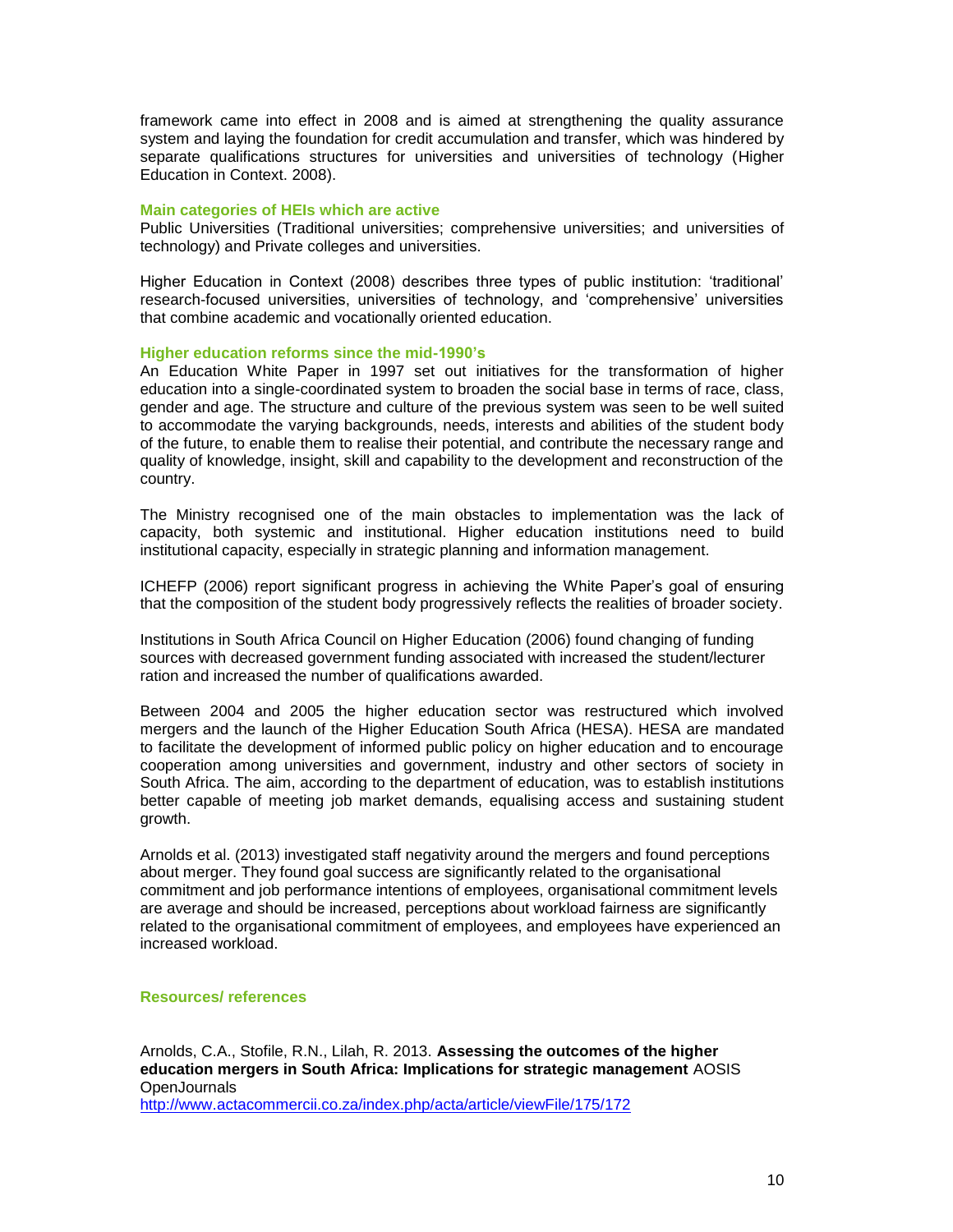#### **Council on Higher Education**

<http://www.che.ac.za/>

de Villers, P. 2007. **The changing face of public funding of higher education, with special reference to South Africa** <http://www.ekon.sun.ac.za/wpapers/2007/wp052007/wp-05-2007.pdf>

HEQC. 2004. **Criteria for Programme Accreditation** [http://sun025.sun.ac.za/portal/page/portal/Administrative\\_Divisions/INB/Home/Documentatio](http://sun025.sun.ac.za/portal/page/portal/Administrative_Divisions/INB/Home/Documentation/Documentation_National/PROGRAMME%20ACCREDITATION%20CRITERIA%20-%20FINAL%20DOCUMENT.pdf) [n/Documentation\\_National/PROGRAMME%20ACCREDITATION%20CRITERIA%20-](http://sun025.sun.ac.za/portal/page/portal/Administrative_Divisions/INB/Home/Documentation/Documentation_National/PROGRAMME%20ACCREDITATION%20CRITERIA%20-%20FINAL%20DOCUMENT.pdf) [%20FINAL%20DOCUMENT.pdf](http://sun025.sun.ac.za/portal/page/portal/Administrative_Divisions/INB/Home/Documentation/Documentation_National/PROGRAMME%20ACCREDITATION%20CRITERIA%20-%20FINAL%20DOCUMENT.pdf)

Higher Education in Context. 2008. **South African Higher Education: Facts and Figures.**  IEASA [http://www.ieasa.studysa.org/resources/Study\\_SA/Facts\\_Figures\\_section.pdf](http://www.ieasa.studysa.org/resources/Study_SA/Facts_Figures_section.pdf)

ICHEFP. 2006. **Higher Education Finance and Cost-Sharing in South Africa**. [http://gse.buffalo.edu/org/inthigheredfinance/files/Country\\_Profiles/Africa/Kenya.pdfhttp://gse.](http://gse.buffalo.edu/org/inthigheredfinance/files/Country_Profiles/Africa/Kenya.pdf) buffalo.edu/org/inthigheredfinance/files/Country\_Profiles/Africa/South\_Africa.pdf

Institutions in South Africa Council on Higher Education. (2006). **The Impact of Changing Funding Sources on Higher Education** Higher Education Monitor. No. 4. [http://www.che.ac.za/sites/default/files/publications/HE\\_Monitor\\_Mar2006\\_Full\\_0.pdf](http://www.che.ac.za/sites/default/files/publications/HE_Monitor_Mar2006_Full_0.pdf)

**National Qualifications Framework** <http://www.nqf.org.za/>

**SouthAfrica.info** <http://southafrica.info/>

**South African Qualifications Authority** <http://www.saqa.org.za/>

**5. Resources on higher education reform in South Africa**

**Education White Paper 3: A Programme for the Transformation of Higher Education** Department of Education, 1997. [http://www.che.ac.za/sites/default/files/publications/White\\_Paper3.pdf](http://www.che.ac.za/sites/default/files/publications/White_Paper3.pdf)

This White Paper outlines a comprehensive set of initiatives for the transformation of higher education through the development of a single co-ordinated system with new planning, governing and funding arrangements. Higher education has several related purposes. In the context of present-day South Africa, they must contribute to and support the process of societal transformation outlined in the Reconstruction and Development Programme (RDP), with its compelling vision of people-driven development leading to the building of a better quality of life for all.

One policy challenge is for higher education to provide education and training to develop the skills and innovations necessary for national development and successful participation in the global economy. In addition, higher education has to be internally restructured to face the challenge of globalisation, in particular, the breaking down of national and institutional boundaries which remove the spatial and geographic barriers to access.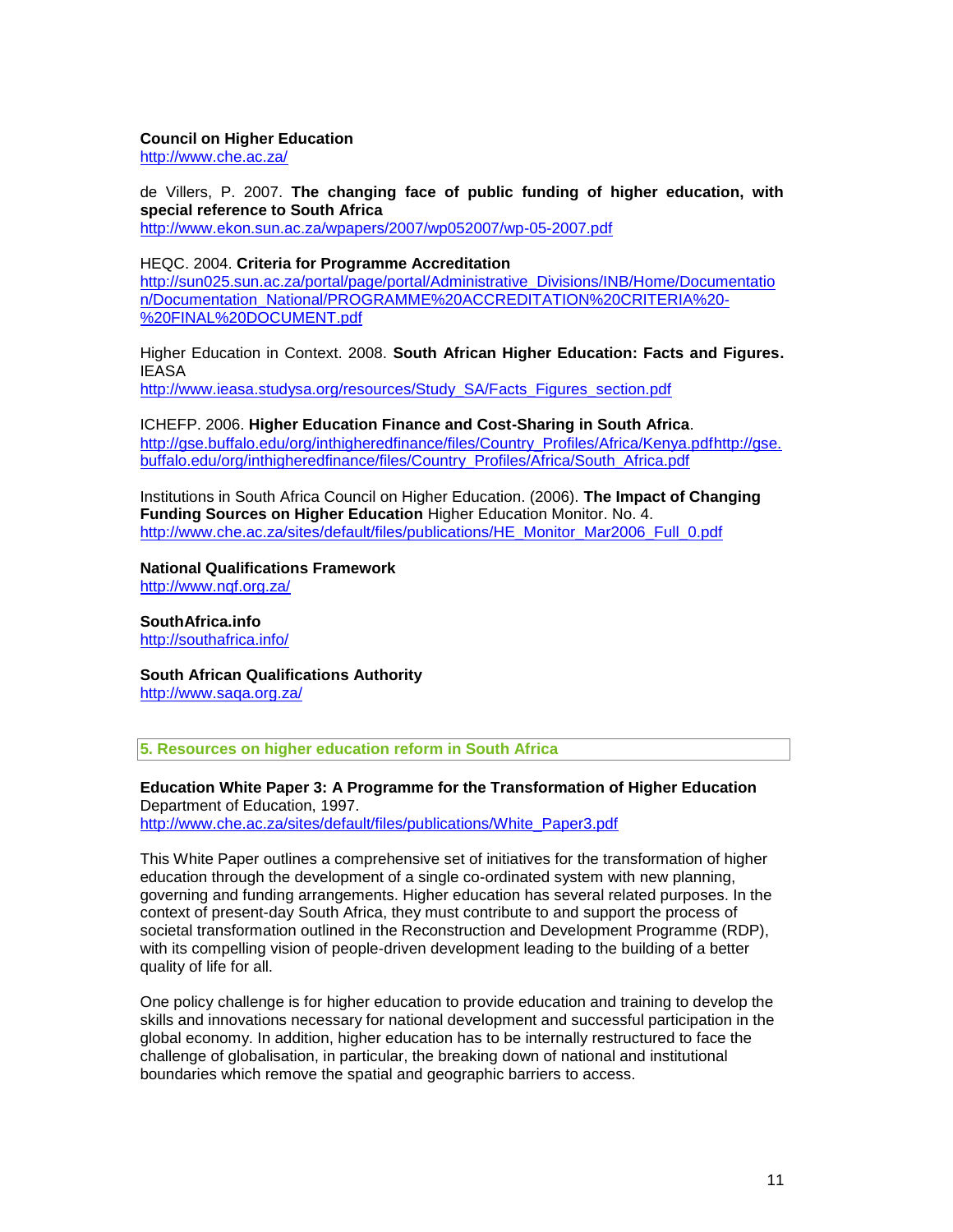Higher education must be planned, governed and funded as a single national co-ordinated system, in order to overcome the fragmentation, inequality and inefficiency which are the legacy of the past, and successfully address the present and future challenges of reconstruction and development. This is a fundamental point of policy on which all stockholders in the higher education system are agreed.

A key feature of a single co-ordinated system will be the broadening of the social base of the higher education system in terms of race, class, gender and age. The system will cater for a considerably more diverse body of learners than at present. They will become increasingly representative, at all levels of the system and in all programmes, of the racial and gender composition of the South African population. Access for disabled learners will increase. The system will open its doors, in the spirit of lifelong learning, to workers and professionals in pursuit of multiskilling and reskilling, and adult learners whose access to higher education had been thwarted in the past.

The structure and culture of the present system are not well suited to accommodate the varying backgrounds, needs, interests and abilities of the student body of the future, to enable them to realise their potential, and contribute the necessary range and quality of knowledge, insight, skill and capability to the development and reconstruction of our country.

The most significant conceptual change is that the single co-ordinated system will be premised on a programme-based definition of higher education which:

- recognises that higher education takes place in a multiplicity of institutions and sites of learning, using a variety of methods, and attracting an increasingly diverse body of learners
- is fully compatible with all the functions and integral components of higher education, which include learning and teaching, scholarship and research, community development and extension services.

# **National Plan for Higher Education**

Ministry of Education, 2001

[http://sun025.sun.ac.za/portal/page/portal/Administrative\\_Divisions/INB/Home/Documentatio](http://sun025.sun.ac.za/portal/page/portal/Administrative_Divisions/INB/Home/Documentation/Documentation_National/National%20Plan%20for%20Higher%20Education%20in%20South%20Africa.pdf) [n/Documentation\\_National/National%20Plan%20for%20Higher%20Education%20in%20Sout](http://sun025.sun.ac.za/portal/page/portal/Administrative_Divisions/INB/Home/Documentation/Documentation_National/National%20Plan%20for%20Higher%20Education%20in%20South%20Africa.pdf) [h%20Africa.pdf](http://sun025.sun.ac.za/portal/page/portal/Administrative_Divisions/INB/Home/Documentation/Documentation_National/National%20Plan%20for%20Higher%20Education%20in%20South%20Africa.pdf)

This National Plan outlines the framework and mechanisms for implementing and realising the policy goals of the White Paper (above). It is far-reaching and visionary in its attempt to deal with the transformation of the higher education system as a whole. It is not aimed solely at addressing the crises in some parts of the system, although these must be overcome. It will impact on every institution, as the institutional landscape of higher education is a product of the geo-political imagination of apartheid planners. As indicated in the Education Ministers Call to Action in July 1999, "it is vital that the mission and location of higher education institutions be re-examined with reference to both the strategic plan for the sector, and the educational needs of local communities and the nation at large".

Sections cover:

- Producing the graduates needed for social and economic development in South Africa
- Achieving equity in the South African Higher Education System
- Achieving diversity in the South African Higher Education System
- Sustaining and promoting research
- Restructuring the institutional landscape of the higher education system

In conclusion: the Ministry recognises that one of the main obstacles to implementation is the lack of capacity, both systemic and institutional. The Ministry acknowledges that the capacity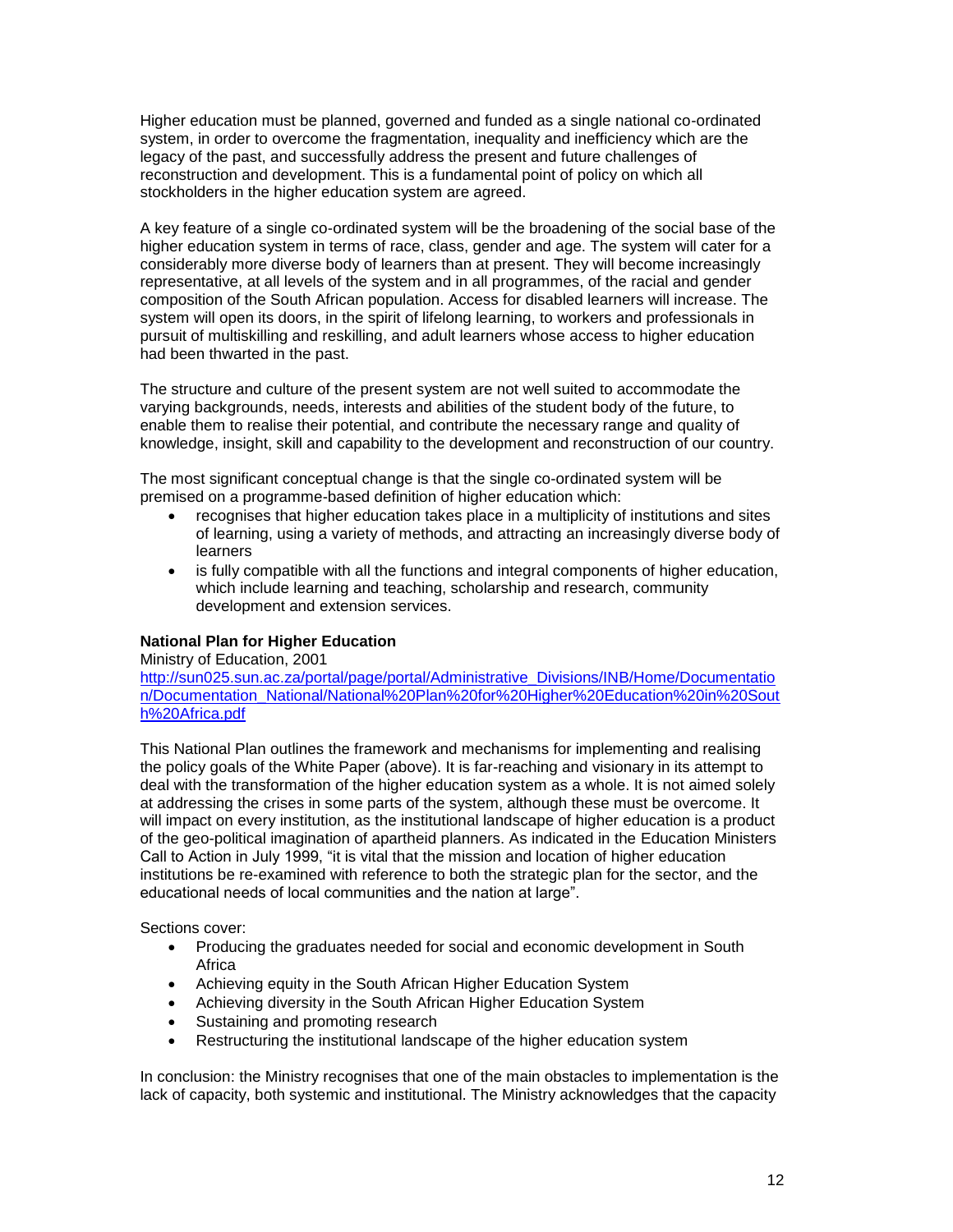of the Department would have to be substantially increased.

The Ministry is equally concerned to encourage higher education institutions to build institutional capacity, especially in strategic planning and information management. The paucity of such skills was indicated in the shortcomings highlighted in the institutional threeyear "rolling" plans that were submitted in 1998 and 1999. It is further confirmed by the continued difficulties that most, if not all higher education institutions have in submitting the data required, both as part of the South African Post-Secondary Education (SAPSE) information system, as well as the new higher education management system which came into operation in April 2000.

The Ministry also recognises that the successful implementation of the National Plan is dependent on securing adequate funding both for the various investigations required, as well as for institutional restructuring and re-engineering, in particular, for redress purposes. In this regard, the Ministry is concerned that the higher education expenditure as a percentage of GDP has dropped in the last few years.

# **The Restructuring of the Higher Education System in South Africa**  National Working Group (NWG), 2001

<http://www.dhet.gov.za/LinkClick.aspx?fileticket=gXuNDxNwPo8%3D&tabid=411&mid=1369>

This report represents the NWG's recommendations to the Minister of Education on appropriate arrangements for consolidating the provision of higher education on a regional basis through establishing new institutional and organisational forms, including reducing the number of higher education institutions.

The NWG's recommendations are two-fold. The first relates to a number of general issues which cut across all regions. The second is a set of proposals and recommendations for the consolidation of higher education provision on a regional basis through establishing new institutional and organisational forms, including a reduction in the number of higher education institutions from 36 to 21 through mergers.

# **Higher Education Finance and Cost-Sharing in South Africa**

The International Comparative Higher Education and Finance Project (ICHEFP). 2006. [http://gse.buffalo.edu/org/inthigheredfinance/files/Country\\_Profiles/Africa/Kenya.pdfhttp://gse.](http://gse.buffalo.edu/org/inthigheredfinance/files/Country_Profiles/Africa/Kenya.pdf) buffalo.edu/org/inthigheredfinance/files/Country\_Profiles/Africa/South\_Africa.pdf

Since 1997 there has been a significant progress in achieving the White Paper's goal of ensuring that the composition of the student body progressively reflects the realities of broader society (White Paper, 1997). For example, the enrolment of black students increased from 249,000 (53 percent) in 1993 to 414,000 (71 percent) in 1999 to over 550,000 (74 percent) in 2004 of the total head count enrolments. The increase of African students over the years has been as a result of the increasing demand of higher education as well as a response to policy pressure. The participation of female students has also increased steadily over the years from 42 percent in 1990 to 53 percent in 2000. Despite these impressive enrolment figures, overall participation in higher education continues to be characterised by gross inequalities.

The government and its appointed agencies, such as the National Student Financial Aid Scheme (NSFAS) and the Tertiary Education Fund for South Africa (TEFSA), dominate higher education finance in South Africa. The private sector also plays a significant, though limited, role in financing higher education. Government financing of higher education is guided by the principles of shared costs, equity and redress, and development. The principle of shared costs states that other than in a few specialised colleges, because of the envisaged higher private returns, the government and students and/or their parents must share the costs of higher education. However, in colleges and other higher education institutions that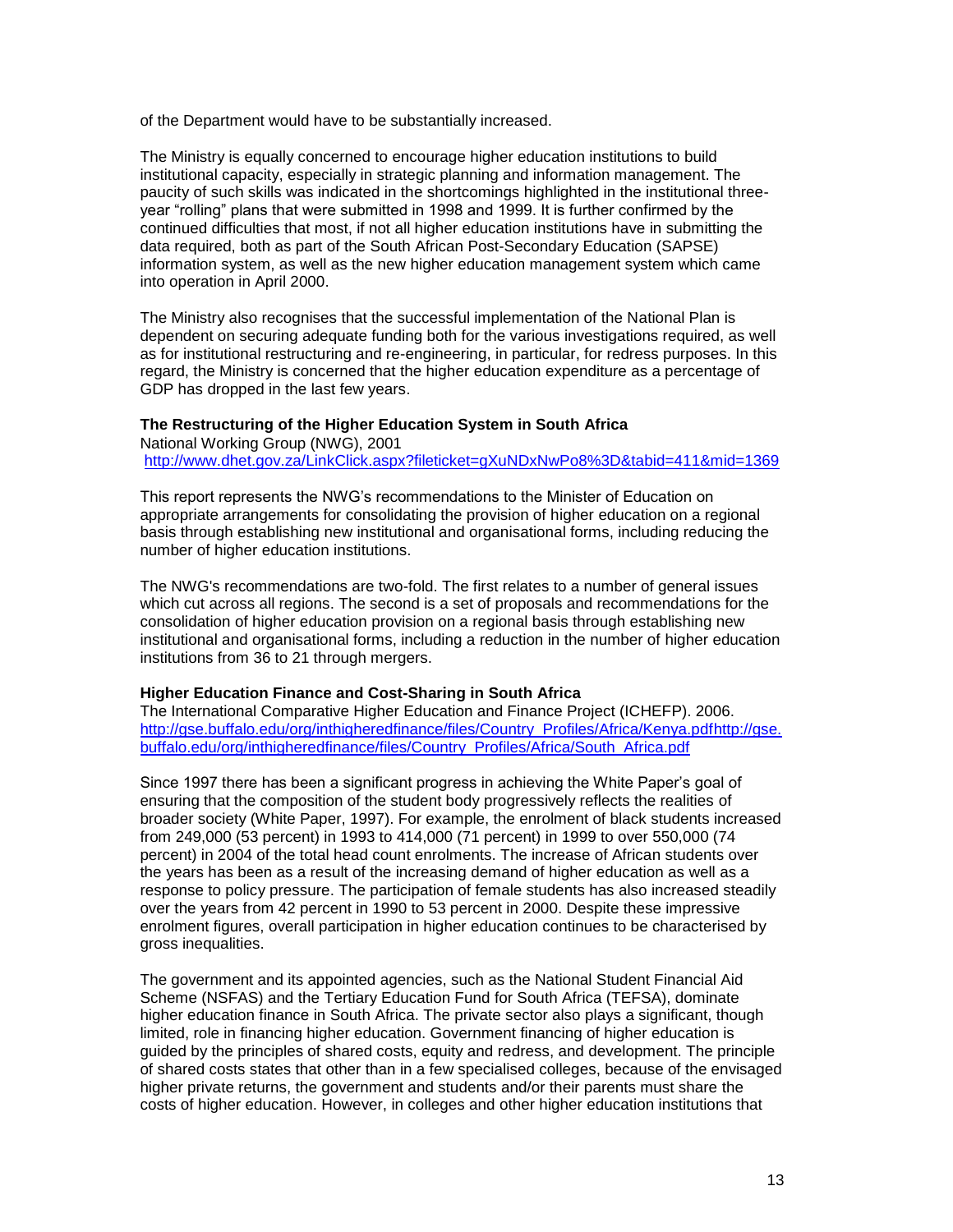produce "pure public goods', the government is responsible for all financing.

# **The Impact of Changing Funding Sources on Higher Education**

Institutions in South Africa Council on Higher Education. (2006). Higher Education Monitor. No. 4.

[http://www.che.ac.za/sites/default/files/publications/HE\\_Monitor\\_Mar2006\\_Full\\_0.pdf](http://www.che.ac.za/sites/default/files/publications/HE_Monitor_Mar2006_Full_0.pdf)

Key findings include:

- Relative government funding of Higher Education has decreased significantly since 1999.
- It was difficult to analyse money streams as financial statements of some of the institutions were incomplete.
- It was clear that tuition fee income had to increase to compensate for lack of government funds.
- The overall student/lecturer ratio increased as a result of funding changes.
- The number of qualifications awarded has increased.

# **South African Higher Education: Facts and Figures**

Higher Education in Context. 2008. IEASA [http://www.ieasa.studysa.org/resources/Study\\_SA/Facts\\_Figures\\_section.pdf](http://www.ieasa.studysa.org/resources/Study_SA/Facts_Figures_section.pdf)

A specific goal of the National Plan for Higher Education (2001) was to increase participation in higher education to 20% for the 18-24 age cohort. Expanding student numbers and improving access to higher education for disadvantaged black people were seen as key to overcoming apartheid inequalities, creating a stable society, and producing the high level skills needed to drive economic growth. Universities were required to enrol many more students of all race groups and build a student body that more accurately reflected South Africa's demographic make-up. The expansion and transformation of the South African student population has been nothing less than astounding. In 1993 nearly half of all students were white, 40% were black African, 6% were mixed race and 7% were Indian: by 2005 the portion of white students had shrunk to 25% and the black African share had grown to 61%.

To increase access and success, most universities have devised alternative admission processes that select educationally disadvantaged students on the basis of their academic potential rather than their performance in national school-leaving exams.

# **The restructuring of South African higher education: Rocky roads from policy formulation to institutional mergers, 2001-2004**

Barnes, T., Baijnath, N. and Sattar, K. (eds). 2009. Unisa Press

[http://www.unisa.ac.za/Default.asp?Cmd=ViewContent&ContentID=23530&P\\_XSLFile=unisa](http://www.unisa.ac.za/Default.asp?Cmd=ViewContent&ContentID=23530&P_XSLFile=unisa/mobi3.xsl) [/mobi3.xsl](http://www.unisa.ac.za/Default.asp?Cmd=ViewContent&ContentID=23530&P_XSLFile=unisa/mobi3.xsl)

Full book not available online

The fact that South Africa supported 36 higher education institutions before 1994 was among the most obvious manifestations of the cancerous social engineering of apartheid. Ever since the passage of the infamous Extension of Universities Act of 1959, which enforced racial segregation on university admissions and staffing, a veritable plethora of institutions were either built or reshaped to accommodate specific racial and language groups. Noteworthy is that all these institutions were managed and professionally staffed overwhelmingly by white males. In addition, these universities and technikons sat at the apex of an even larger postsecondary educational edifice, as the apartheid state also supported a range of education, agriculture, police and technical colleges.

In terms of finances and as a continuing reminder of the institutionalisation of apartheid, these higher education institutions were an enormous burden for the new state after 1994.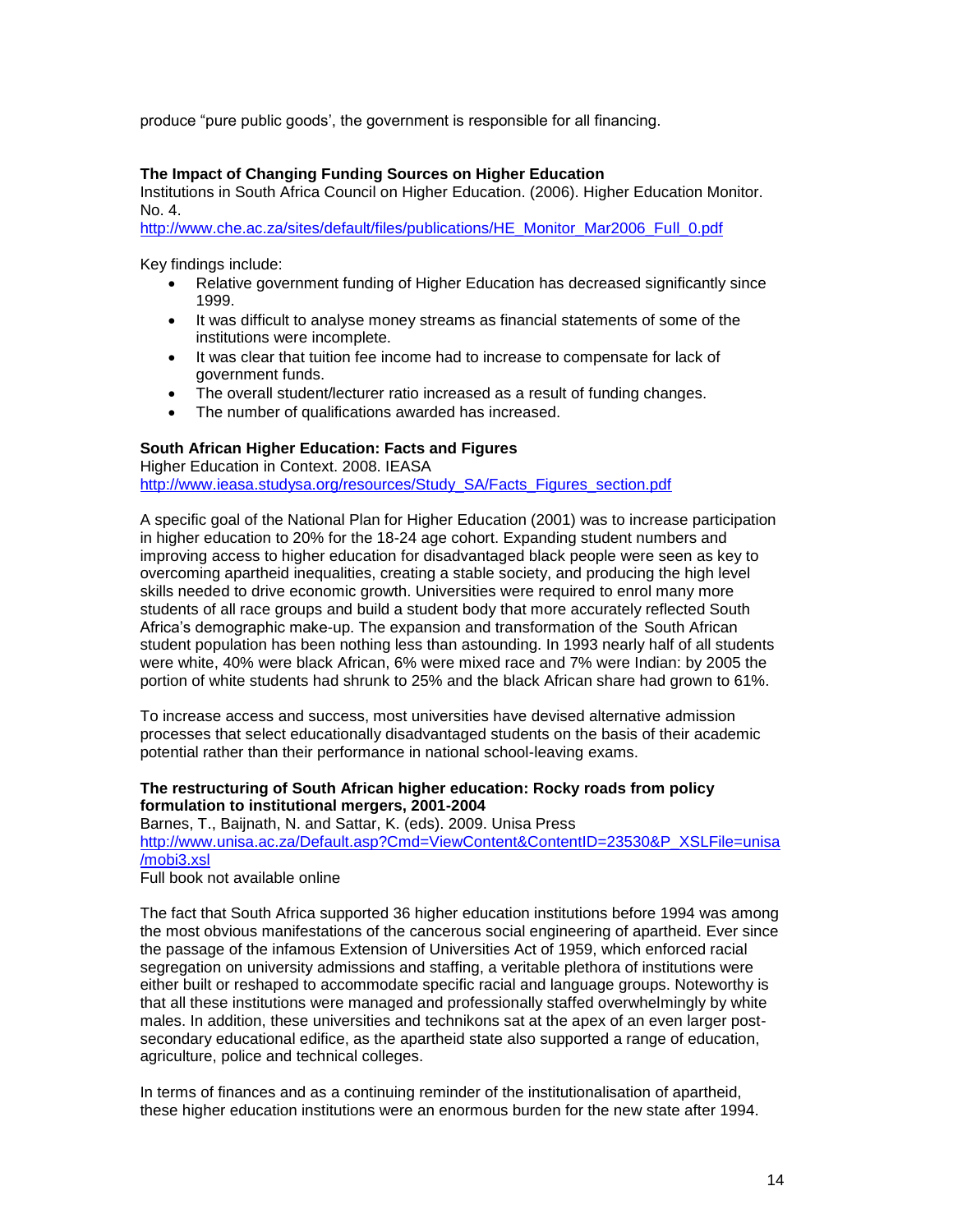Numerous studies inquired into and illuminated the funding, programme and resource inequalities from which they were constituted and maintained. The privileged institutions had a full range of disciplinary offerings, tailor-made funding, alumni with large, willing chequebooks, and easy access to third-stream research and development funding. The historically disadvantaged institutions, on the other hand, were either distorted, usually somewhat flawed versions of the privileged institutions, or were small but dedicated and creative outposts of cramped development, where a great deal was done with relatively little funding or autonomy.

The legacy of these inequalities manifested in many different ways, not least of which was the dearth of black professionals and scholars. In 2002, it was announced that some of the 36 institutions would be merged with others in an effort to mitigate the inequities of higher education and the financial drag that these had imposed on the entire system for a protracted period.

This book is the result of a three-year research project undertaken in 2002 by the Centre for the Study of Higher Education (CSHE) at the University of the Western Cape (UWC). Supported by the Carnegie Foundation, the aim was to study the processes that were put into gear when the new South African government decided in 2001–2002 on a major and farreaching initiative to address the legacy of "the geopolitical imagination of the apartheid planners" in higher education.

The SAHEMS project was focused on studying the higher education mergers as they happened, and from the inside. Because the decision to merge the institutions was so largescale and contested, the aim of the study was to gather descriptive information on the institutions and the change processes. In addition, an assessment was made around whether or not the mergers were helping the sector in these years, towards the lofty goals of the 2001 National Plan for Education. Specifically, would the mergers advance the causes of equity and of increasing student access to higher education?

In this innovative attempt to get under the skin of what was clearly the most major intervention in South African higher education since 1959, two key elements formed the backbone of the research; a set of site-based observers on each campus, and regular key informant interviewing at each case study site. A key feature of the study is that the main researchers, all institutional insiders, represent strong diversity in training and perspectives.

The study also covers a diverse range of institutions. Case studies reveal the experiences of merging institutions, which highlight the potential for the "potent force of different institutional cultures colliding with the merger process" to influence the process and outcomes.

#### **Higher Education South Africa (HESA)**

<http://www.hesa.org.za/about-hesa>

The restructuring of the higher education sector, which took place between 2004 and 2005, initiated the launch of HESA. The restructuring process – which involved mergers and the creation of new institutional types called comprehensive universities – resulted in the reduction of institutions of higher education from 36 to 23.

## **Assessing the outcomes of the higher education mergers in South Africa: Implications for strategic management**

Arnolds, C.A., Stofile, R.N., Lilah, R. 2013. AOSIS OpenJournals <http://www.actacommercii.co.za/index.php/acta/article/viewFile/175/172>

The objective of this study is to investigate the relationship between perceived merger outcomes, employee organisational commitment and employee job performance in South African higher education institutions.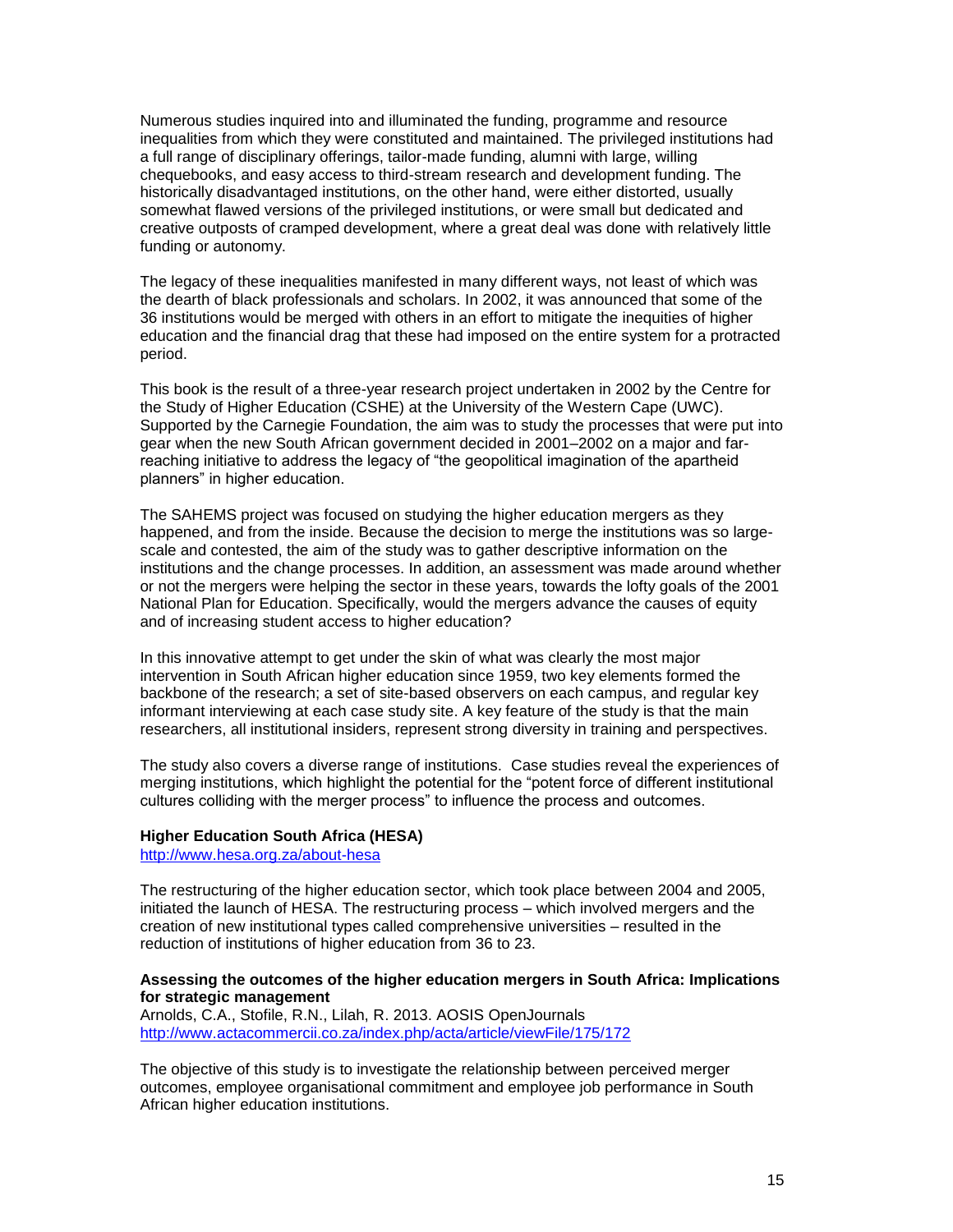High levels of negativity towards the mergers have initially been reported. The unbundling of certain mergers has been mooted. The outcomes of these mergers must therefore be evaluated.

A total of 329 questionnaires were collected from academic and non-academic staff at three comprehensive universities. Descriptive statistics were calculated and multiple regression analysis was conducted.

The empirical results show, amongst other things, that (1) perceptions about merger goal success are significantly related to the organisational commitment and job performance intentions of employees, (2) organisational commitment levels are average and should be increased, (3) perceptions about workload fairness are significantly related to the organisational commitment of employees, and (4) employees have experienced an increased workload.

The study emphasises the necessity of the continual management of merger goal successes, workload distributions, and administration processes and resources (especially an empowered staff) in the pursuit of stable educational environments in these institutions.

Managers of higher education institutions should pursue prudent strategic financial spending and continuously manage the job performance intent and organisational commitment of their staff members. If this is not done, positive perceptions of merger successes could decrease. Such a situation could perpetuate unstable conditions at already affected merged institutions and even cause stable ones to deteriorate.

**Governance reforms in higher education: A study of selected countries in Africa**  Varghese, N.V. (2013) IIEP Theme Paper [http://www.iiep.unesco.org/fileadmin/user\\_upload/News\\_And\\_Events/pdf/2013/Governance\\_r](http://www.iiep.unesco.org/fileadmin/user_upload/News_And_Events/pdf/2013/Governance_reforms_in_HE_paper_PF.pdf) [eforms\\_in\\_HE\\_paper\\_PF.pdf](http://www.iiep.unesco.org/fileadmin/user_upload/News_And_Events/pdf/2013/Governance_reforms_in_HE_paper_PF.pdf)

In South Africa, the reforms of 2003 in planning and funding helped steer the higher education system to respond to national development needs. The new funding/planning framework replaced the South African Post-Secondary Education (SAPSE) funding model. The new framework indicated the mechanisms for the distribution of government grants to individual institutions, in accordance with: a) national planning and policy priorities; b) the quantum of funds made available in the national higher education budget; and c) the approved plans of individual institutions. The new framework has had considerable influence in steering institutions of higher education to achieve the intended national goals. A basic feature of the New Funding Framework was that it linked the resource allocations to national planning and institutional plans. The planning/funding link made the framework essentially a goal-directed mechanism for the distribution of government grants to institutions in accordance with national policy and planning priorities.

In South Africa, performance-based funding framework and the need for adherence to the agreed enrolment and output targets required universities to put in place closer monitoring mechanisms to ensure that the institution delivers on the agreed targets. The reforms also resulted in the establishment of the Higher Education Management Information System (HEMIS). Used as a planning tool, to monitor enrolments and as a mechanism for the distribution of subsidies to institutions. As such, institutions were forced to use software and planning tools that were the same as those used by the department to facilitate the easy compliance and monitoring of plans. The major effect of the use of HEMIS was that it brought about stability and predictability in the system.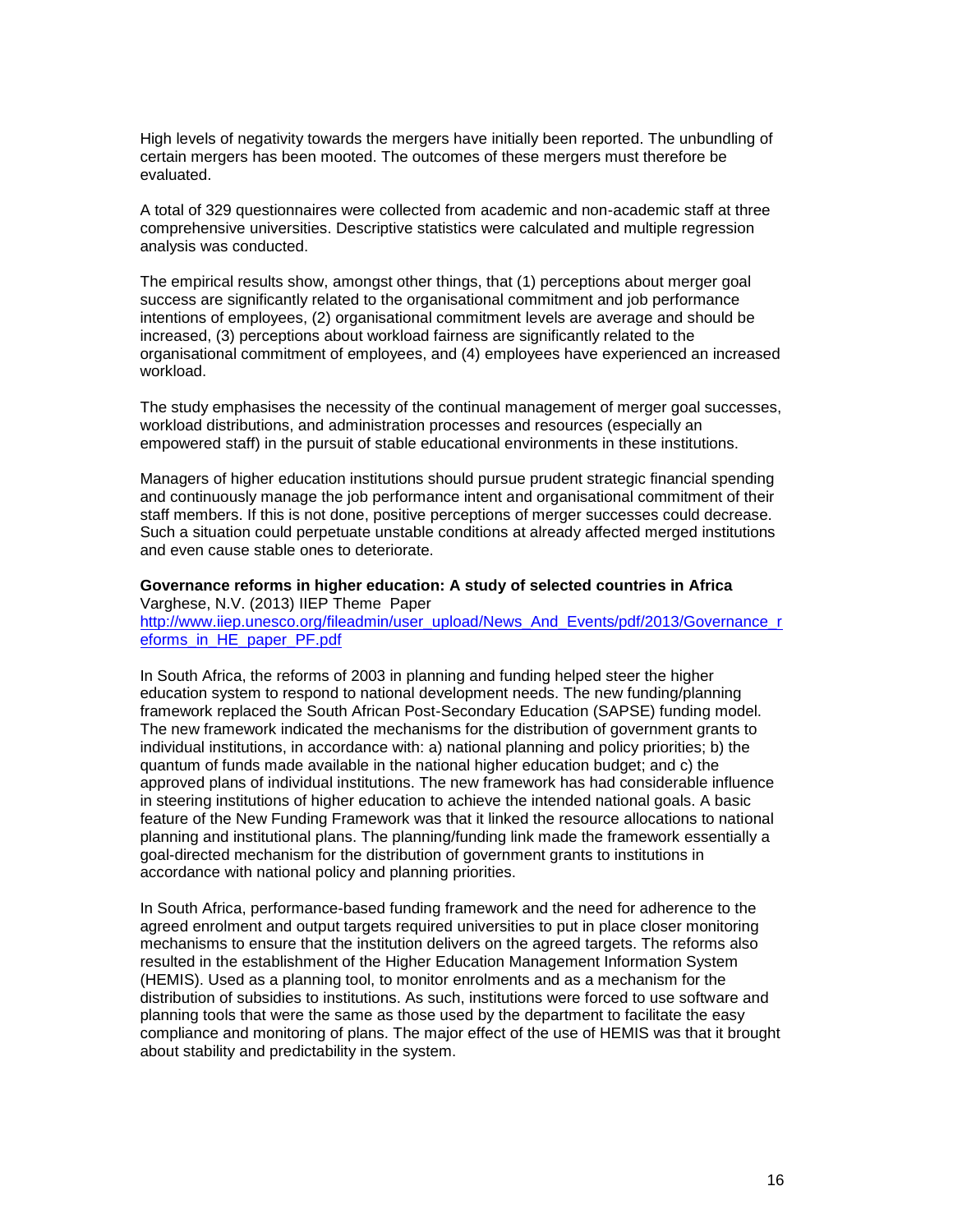The reforms in South Africa brought stability and predictability in the higher education system. The new funding and enrolment planning policies helped the government to shape and size the system of higher education in the country. Institutions such as the University of Pretoria adopted the national enrolment planning and funding frameworks to plan and manage their operations at the institutional level. Over the past decade, the disadvantaged groups were beneficiaries of the expansion of university institutions. For example, the review of the National Student Financial Aid Scheme (NSFAS) which indicated that, between 1999 and 2009, the NSFAS had been able to provide financial aid to 650,000 (disadvantaged) students. Unfortunately, while the objective of access was achieved, there is less agreement on whether or not success was realized. Between 2000 and 2010, a large number of NAFASsponsored students failed to graduate (the graduation rate among them was only 19 per cent). And more importantly, nearly 48 per cent of the students dropped out. It seems the race-wise enrolment rates did not change substantially while this programme was being implemented.

Closer examination of the effects of the reforms indicate that they were, in most instances, helpful to improve the governance and operational efficiency of the institutions. The reforms also helped to reduce reliance on the state for funds. However, there is less agreement on the effects of the reforms on the quality of services provided and on equity in access and success.

**Institutions of Higher Education in South Africa after the Mergers** Sedgwick, R. 2004. World Education News and Reviews <http://www.wes.org/ewenr/04may/feature.htm> News item:

The higher education sector is currently being transformed through a series of mergers and incorporations aimed at collapsing 36 universities and *technikons*(polytechnics) into 22 institutions. As a result, there are now three types of public higher education institutions in South Africa: traditional universities, universities of technology and comprehensive universities.

According to the Department of Education, the objective of the restructuring is to establish institutions that are better capable of meeting current job market demands, equalizing access and sustaining student growth.

The merger process is being carried out in two phases: many institutions were merged or incorporated with other institutions on January 1st, 2004, while the second phase is scheduled for January of 2005.

*Technikons* offered post-secondary programs leading to diplomas and certificates until the promulgation of the Technikon Act of 1993 that authorized them to offer degrees. Under the recent reforms, all the old *technikons*, except for three, were merged with other *technikons* or universities to constitute the new universities of technology and comprehensive universities. Comprehensive universities are a new type of institution resulting from the merger of *technikons* with traditional universities. These institutions offer programs and degrees in the traditional arts and science disciplines as well as those that are offered by *technikons*/universities of technology.

The objectives of this particular type of merger are:

**•** To strengthen research in vocational, *technikon*-type programs.

**•** To give students a wider range of programs with different entry requirements and to increase access to technical education throughout the country especially in rural areas where there is currently little provision.

**•** To facilitate student mobility between programs and to remove the barriers to further education.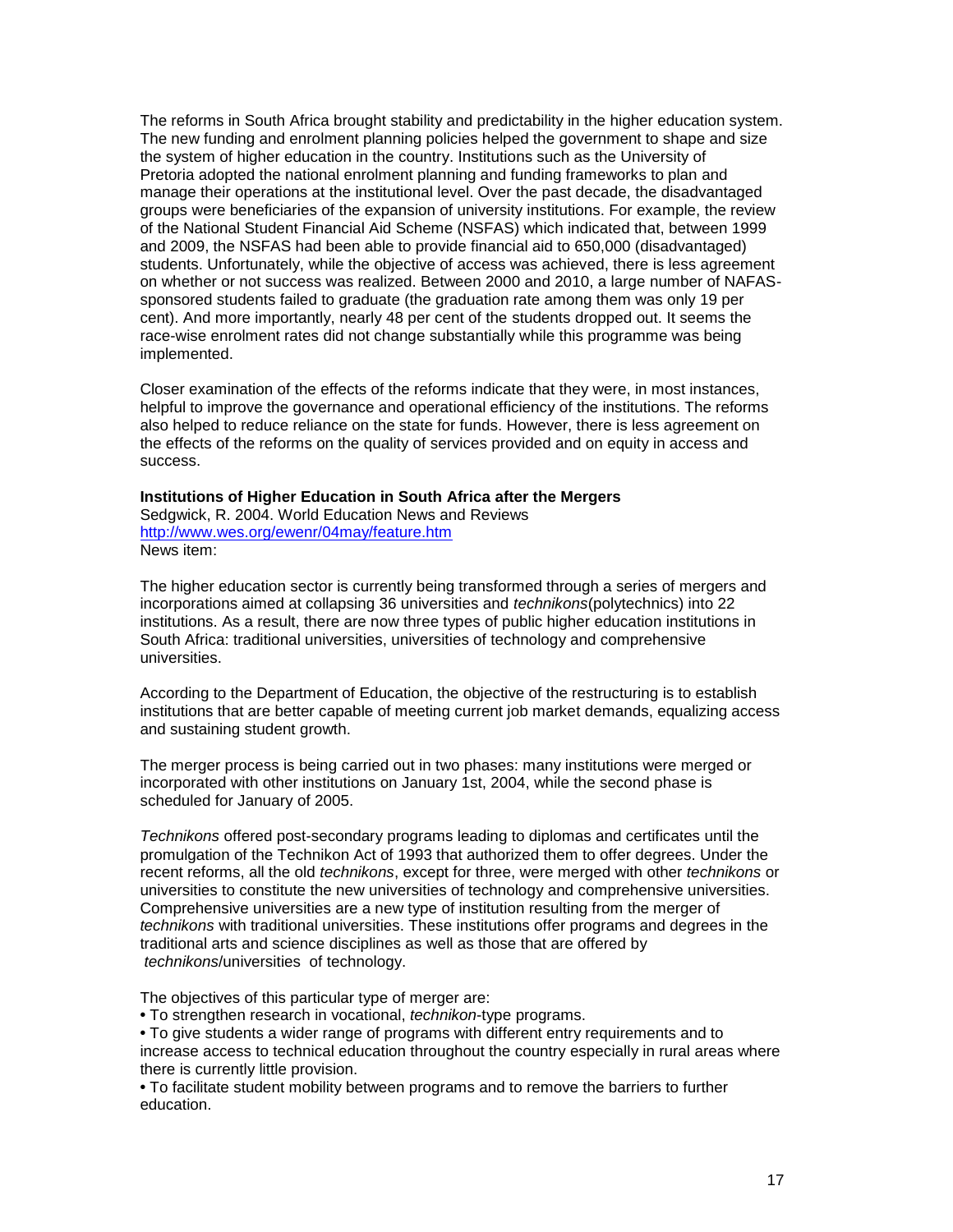Although public higher education accounts for the lion's share of student enrolments in South Africa, a private sector has emerged in the last ten years. The 1997 Higher Education Act contains provisions that allow private institutions to offer degree programs for the first time provided they are registered with the South African Council on Higher Education (CHE) and accredited by the Higher Education Quality Committee (HEQC). Following the country's first democratic elections in 1994, this sector expanded rapidly to meet the growing demand for higher education while the public education sector struggled to reform itself in the postapartheid era. With the ending of sanctions, a number of foreign-based educational providers entered the market to take advantage of the growing demand for higher education. The 1997 Higher Education Act contains provisions that allow private institutions to offer degree programs for the first time provided they are registered with the South African Council on Higher Education (CHE) and accredited by the Higher Education Quality Committee (HEQC).

By 2000 there were four main types of institutions providing private higher education in South Africa: foreign institutions; colleges offering tuition-based distance learning courses; private technical and vocational institutions; lifelong learning centers set up by private companies to train their staff.

A recent review conducted nationwide resulted in 14 institutions out of 58 being approved.

## **Higher Education Act 101 of 1997**

[http://www.che.ac.za/sites/default/files/publications/Higher\\_Education\\_Act.pdf](http://www.che.ac.za/sites/default/files/publications/Higher_Education_Act.pdf)

#### **Act:**

To regulate higher education; to provide for the establishment, composition and functions of a Council on Higher Education; to provide for the establishment, governance and funding of public higher education institutions; to provide for the appointment and functions of an independent assessor; to provide for the registration of private higher education institutions; to provide for quality assurance and quality promotion in higher education; to provide for transitional arrangements and the repeal of certain laws; and to provide for matters connected therewith.

# **Summary of Higher Education Act, no. 101 of 1997 (With Amendments)**

http://ossafrica.com/esst/index.php?title=Summary\_of\_Higher\_Education\_Act%2C\_no.\_101 [of\\_1997\\_\(With\\_Amendments\)](http://ossafrica.com/esst/index.php?title=Summary_of_Higher_Education_Act%2C_no._101_of_1997_(With_Amendments))

# **Governance in Higher Education in South Africa: A transformation and development perspective**

The Fouth Pan Commonwealth Forum on Open Learning <http://pcf4.dec.uwi.edu/viewpaper.php?id=74&print=1> not formally published

This article analyses the National Plan expectations and reviews how the Higher Education landscape has changed over the last 3 years. Three comprehensive, merged institutions are used to compare the pre-merger and post merger outcomes in terms of the National Plan (2001) desired outcomes.

The article finds that the policy process has not been matched in terms of implementation outcomes such as enrolments and qualifications completed.

#### **6. Rwanda Higher Education Profile**

#### **Government departments responsible for oversight**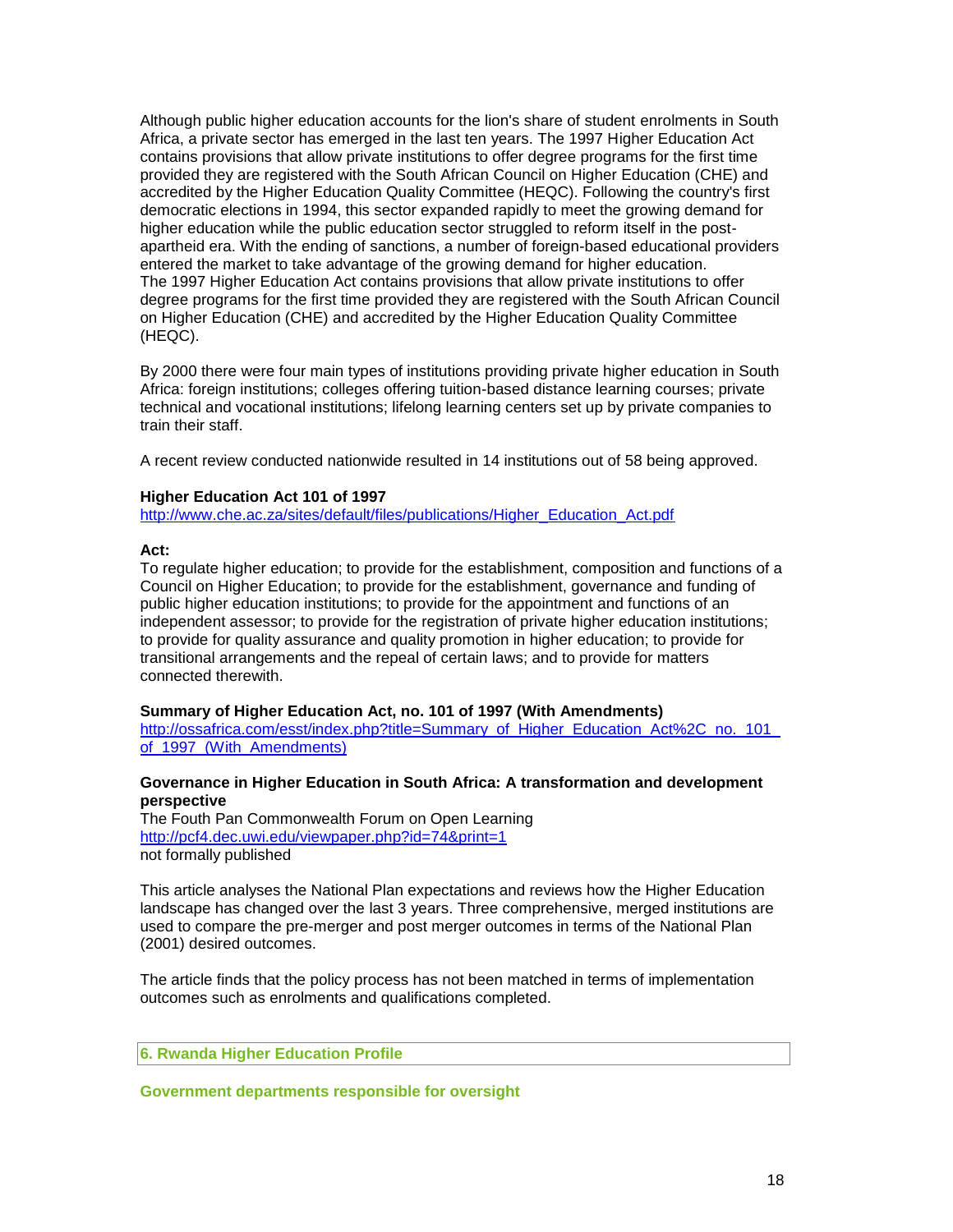There is a minister in charge of higher education based at the Ministry of Education. This minister approves accreditation applications based on a report made by the National Council for Higher Education (NCHE).

The 2005 law governing higher education, article 3, states that: The organisation of Higher Education, including the definition of the accreditation systems and procedures, the categorisation of the teaching staff and research bodies, the inspection of Higher Education and the advisory services on the creation of higher learning institutions, their closure, opening, merging or dissolution, is determined by the NCHE which is established by a specific law (Government of Rwanda, 2005). However, this article is not included in the 2013 law (Government of Rwanda, 2013).

#### **From the National Council for Higher Education website:**

The NCHE is an independent Government Agency. The Higher Education Council is responsible for ensuring the structure, organisation and functioning of higher education institutions and monitoring and evaluating the quality and standard of provision and ensuring the quality enhancement of teaching and research. It advises the Minister in charge of Higher Education on all matters relating to the accreditation of higher education institutions. One of the key responsibilities of the NCHE is to act as a regulatory agency.

The Higher Education Council, as a regulatory agency, advises the Minister in charge of Higher Education on issuing operating agreements to private sector higher education institutions. From August 2007 up to now, the Council carried out different reviews following applications for programs approval and operating agreements. A process involving peer review of the applications by trained teams of academic and other senior staff from both private and public sector higher education institutions was used to evaluate the applications.

#### **Arrangements in place for financing, including both HEIs and students**

In 2007, 23.8% of the annual expenditure on education (\$ 175.7 m) went on higher education (Uyttersprot, 2008, p12).

The Student Financing Agency for Rwanda implements and manages student financing schemes. (Their website [www.sfar.gov.rw](http://www.uzaze.com/directory/Rwanda-Business-Directory/government-agencies/student-financing-agency-for-rwanda-sfar/visit) is currently unavailable). The agency is supported by the Association of African Higher Education Financing Agencies (AAHEFA).

A student loan recovery scheme was launched late 2007 (Uyttersprot, 2008). The new system introduces merit‐based grants and merit‐ and means‐based loans. Lo ans are recovered through employer deduction.

#### **Arrangements in place for quality assurance**

The NCHE are involved in quality assurance. The Government of Rwanda (2013) law states: The Government shall be responsible for ensuring quality. Arrangements are unclear.

#### **Main categories of HEIs which are active**

These are public and private. All public universities were recently merged, leading to one public university with six colleges. There are 12 private institutions.

The law governing higher education (Government of Rwanda, 2013), article 3, defines 3 types of institutions: 1) Public institutions of higher learning; 2) Government subsidised institutions of higher learning; and 3) Private institutions of Higher Learning.

The Government is responsible for organisation, functioning and management of public institutions of higher learning to ensure the quality of education. Government subsidised institutions of higher learning are managed in accordance with the agreement between the Government and its private partners.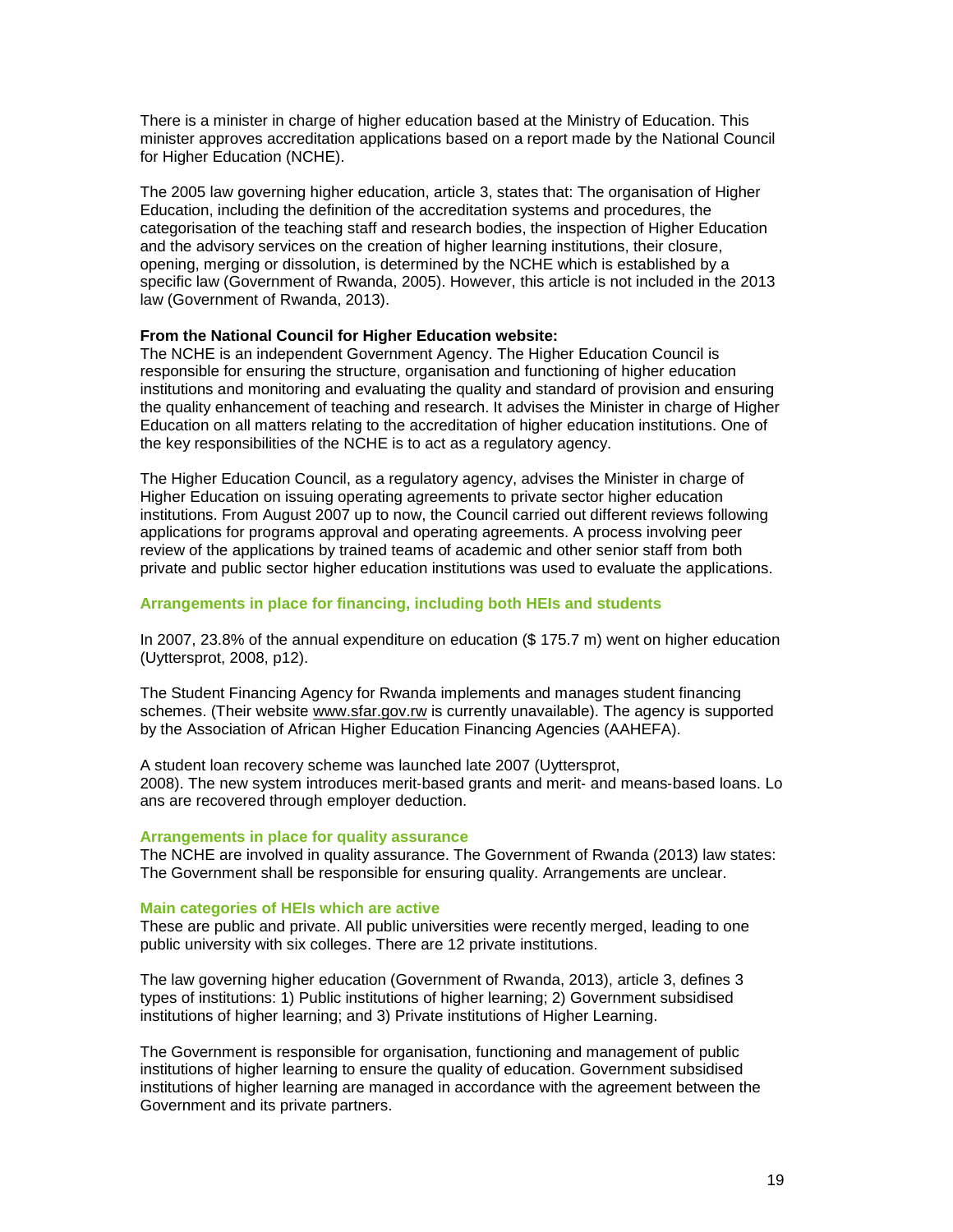The government subsidised institutions seem to be a mix of public and private.

## **Regulation/legislation setting out operating rules for private HEIs**

The Code of Practice for Operating Private Higher Education Systems (National Council for Higher Education, 2007) outlines rules on:

- A Legal Framework
- The Legal Status of Private Providers
- Cancellation of Registration
- Certificate of Registration
- Licence to Operate
- Quality Assurance
- Academic Records

Law passed on 2005 states that: a private higher learning institution shall be established as a non-profit - making organisation (Government of Rwanda, 2005). This is not stated in the 2013 law (Government of Rwanda, 2013).

#### **Higher education reforms since the mid-1990's**

The university system was rebuilt after the genocide in 1994 (Obura, 2003). A major reform is currently underway which unifies all public universities into one university – The University of Rwanda - with six separate colleges. The Government state that the purpose of this is to raise the quality of education. There is a 2-year transition period allowing the new institution to efficiently transition from the existing seven public higher learning institutions.

Courses at public institutions are also being shortened from 4 years to 3. One news article suggests this might be in response to the flexible programmes that private institutions are offering (Rwirahira, 2013).

#### **Resources/ references**

#### **Association of Higher Education Financing Agencies (AAHEFA)** <http://www.aahefa.org/>

#### **Law Nº 27/2013 of the 24/05/2005 Governing the Organisation and Functioning of Higher Education**

Government of Rwanda, 2013, Official Gazzette of the Republic of Rwanda [http://www.hec.gov.rw/IMG/pdf/Higher\\_Education\\_Law\\_29.05.2013\\_1\\_.pdf](http://www.hec.gov.rw/IMG/pdf/Higher_Education_Law_29.05.2013_1_.pdf)

Government of Rwanda, 2005, Official Gazzette of the Republic of Rwanda **Law Nº 20/2005 of the 20/10/2005 Governing the Organisation and Functioning of Higher Education** [http://www.hec.gov.rw/IMG/pdf/law\\_of\\_higher\\_education.pdf](http://www.hec.gov.rw/IMG/pdf/law_of_higher_education.pdf)

#### **National Council for Higher Education Council** <http://www.hec.gov.rw/>

**Code of Practice for Operating Private Higher Education Systems** National Council for Higher Education, 2007. [http://www.hec.gov.rw/IMG/pdf/CODE\\_OF\\_PRACTICE\\_FOR\\_OPERARTING\\_PRIVATE\\_HIG](http://www.hec.gov.rw/IMG/pdf/CODE_OF_PRACTICE_FOR_OPERARTING_PRIVATE_HIGHER_EDUCATION_INSTITUTIONS-2.pdf) [HER\\_EDUCATION\\_INSTITUTIONS-2.pdf](http://www.hec.gov.rw/IMG/pdf/CODE_OF_PRACTICE_FOR_OPERARTING_PRIVATE_HIGHER_EDUCATION_INSTITUTIONS-2.pdf)

Obura, A. 2003. **Never again: educational reconstruction in Rwanda** IIEP. [http://www.unesco.org/iiep/PDF/pubs/Rwanda\\_Neveragain.pdf](http://www.unesco.org/iiep/PDF/pubs/Rwanda_Neveragain.pdf)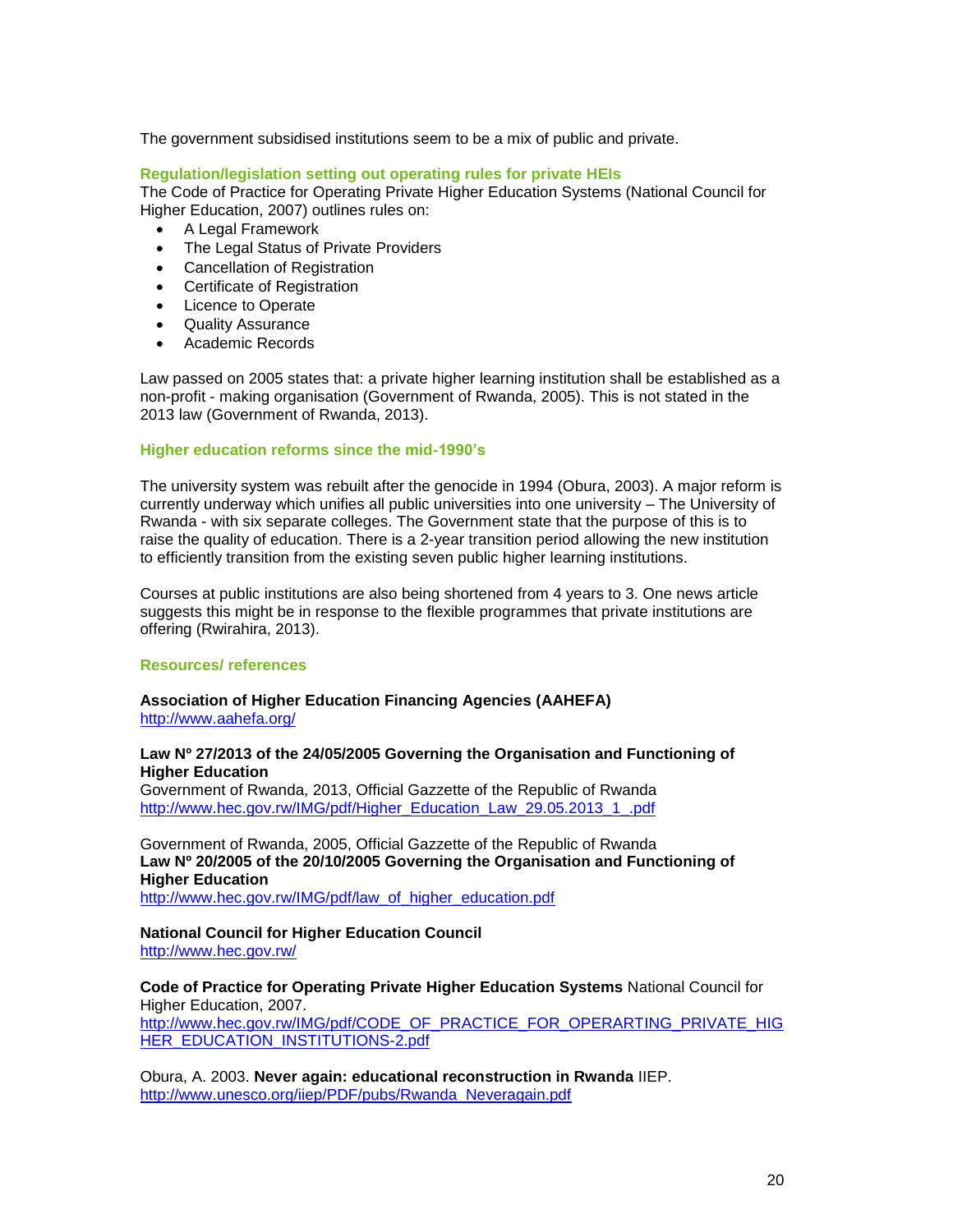Rwirahira, R. November 2013. **Mixed reactions greet reforms in higher education sector.**  Rwanda Today.

[http://www.theeastafrican.co.ke/Rwanda/News/Mixed-reactions-greet-reforms-in-higher](http://www.theeastafrican.co.ke/Rwanda/News/Mixed-reactions-greet-reforms-in-higher-education-sector-/-/1433218/2056760/-/w4txarz/-/index.html)[education-sector-/-/1433218/2056760/-/w4txarz/-/index.html](http://www.theeastafrican.co.ke/Rwanda/News/Mixed-reactions-greet-reforms-in-higher-education-sector-/-/1433218/2056760/-/w4txarz/-/index.html)

#### **Student Financing Agency for Rwanda**

[www.sfar.gov.rw](http://www.uzaze.com/directory/Rwanda-Business-Directory/government-agencies/student-financing-agency-for-rwanda-sfar/visit) Website unavailable at time of writing

Uyttersprot, I. 2008. **Financing education in developing countries: New modalities, new approaches Examples from Rwanda**. UNESCO/IIEP [http://www.iiep.unesco.org/fileadmin/user\\_upload/Research\\_Challenges\\_and\\_Trends/pdf/sy](http://www.iiep.unesco.org/fileadmin/user_upload/Research_Challenges_and_Trends/pdf/symposium/Uttersprot.pdf) [mposium/Uttersprot.pdf](http://www.iiep.unesco.org/fileadmin/user_upload/Research_Challenges_and_Trends/pdf/symposium/Uttersprot.pdf)

**7. Resources on higher education reform in Rwanda**

### **The University of Rwanda to be fully operational starting with the 2013/2014 academic year – Minister of Education**

Official Website of the Government of Rwanda, March 2013 [http://www.gov.rw/The-University-of-Rwanda-to-be-fully-operational-starting-with-the-2013-](http://www.gov.rw/The-University-of-Rwanda-to-be-fully-operational-starting-with-the-2013-2014-academic-year-Minister-of-Education) [2014-academic-year-Minister-of-Education](http://www.gov.rw/The-University-of-Rwanda-to-be-fully-operational-starting-with-the-2013-2014-academic-year-Minister-of-Education)

The Minister of Education, Dr Vicent Biruta, in a press briefing yesterday has stated the one university project is set to be fully operational starting with the next academic year 2013/2014 that starts in September.

This means that all students joining public universities next academic year will be admitted under one university 'The University of Rwanda'.

According to Minister Biruta, the launch of the University of Rwanda will be a significant step in harmonizing higher learning institutions. "Running state-owned higher institutions under one institute will allow us to improve the quality of education since they will combine their resources and will be branded as one "world-class" higher learning Rwandan institution," said Dr. Biruta.

However, he also mentioned that setting up the University of Rwanda will be a process since all the institutions have to be merged and integrate into a single system. The integration process could take up to two years.

Currently, a task force to fast track the establishment of University of Rwanda is in place and was tasked to make sure that the university will be operational in five months time.

The University of Rwanda will have six specialised colleges—Agriculture and Veterinary science, Medicine and Health sciences, Education, Open and Distance Learning, Business and Economics, Science and Technology, Arts and Social Sciences.

**Interview: Education minister explains University of Rwanda implementation timeline** Kimenyi, F. 2013. The New Times. <http://www.newtimes.co.rw/news/index.php?a=69856&i=15461>

This interview gives some details of how the One University Project is being carried out.

**Mixed reactions greet reforms in higher education sector** Rwirahira, R. November 2013. Rwanda Today.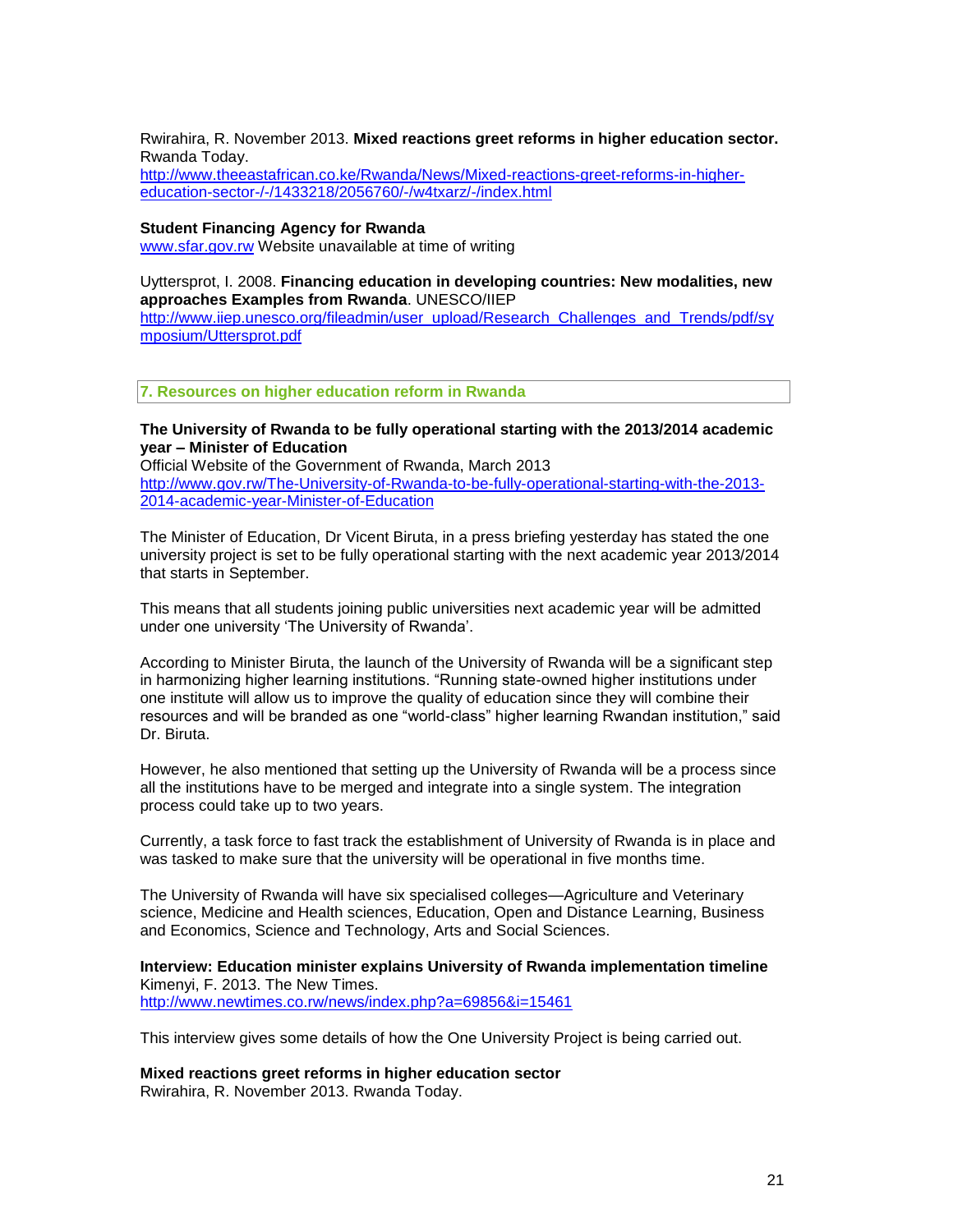[http://www.theeastafrican.co.ke/Rwanda/News/Mixed-reactions-greet-reforms-in-higher](http://www.theeastafrican.co.ke/Rwanda/News/Mixed-reactions-greet-reforms-in-higher-education-sector-/-/1433218/2056760/-/w4txarz/-/index.html)[education-sector-/-/1433218/2056760/-/w4txarz/-/index.html](http://www.theeastafrican.co.ke/Rwanda/News/Mixed-reactions-greet-reforms-in-higher-education-sector-/-/1433218/2056760/-/w4txarz/-/index.html)

The country's education sector is currently undergoing transformation that has seen all universities merged into one and degree programmes last three years instead of four. Students are upbeat about the reforms, which will allow them complete their degree programme within three years.

Universities are facing competition from private ones, which run flexible programmes, to allow working students to continue with their education. The student said that private universities such as Mount Kenya University and Adventist University of Central Africa have rolled out friendly programmes, which are likely to exert pressure on public universities if the reforms are not implemented with speed.

#### **Never again: educational reconstruction in Rwanda**

Obura, A. 2003. IIEP [http://www.unesco.org/iiep/PDF/pubs/Rwanda\\_Neveragain.pdf](http://www.unesco.org/iiep/PDF/pubs/Rwanda_Neveragain.pdf)

The National University of Rwanda had been specifically targeted by the perpetrators of the genocide. The death toll among the staff was 153; 106 disappeared; 800 fled.

A major policy in the wake of the genocide was to replenish and expand skilled manpower at the highest levels. High priority was therefore given to tertiary institutions with a large proportion of the national education budget.

The paper goes on to describe the development of public and private universities in Rwanda since 1994. It concludes: the development of the tertiary sector was driven by the determination of the Government of Rwanda. External partners offered funding initially, institution by institution, rather than in accordance with an overall plan. Considerable funds were spent on bursaries to all first-year students for full-time residential one-year language courses – instead of devising a less costly option such as vouchers to students in privatesector language schools as a pre-requisite for a place in the university.

# **A critical missing element: critical thinking at Rwanda's public universities and the implications for higher education reform**

<http://eprints.ioe.ac.uk/17882/> (abstract only freely available)

In the years since the genocide, the Government of Rwanda has contributed significant financial resources to the re-establishment and development of its public higher education sector. This investment has largely been justified in terms of the contribution of university graduates to the country's vision of becoming a service-based knowledge economy, capable of reducing its reliance on foreign aid and technical assistance. Implicit in this vision for the future is an assumption that a university education will help students to improve in their ability to think critically about problems and to use evidence when making decisions.

This study empirically investigated this assumption by administering a version of the Collegiate Learning Assessment – a performance-task-based test of critical thinking, adapted for use in Rwanda – to a random sample of 220 students enrolled at three of Rwanda's most prestigious public institutions. Assessment results were supplemented with in-depth case studies at two of the institutions involved in the study. Results of the study suggest that Rwandan students are not significantly improving in their critical thinking ability during their time at university. Critical thinking ability in Rwanda seems to be largely influenced by the academic experiences provided within university Faculties, as the use of innovative classroom practices appears to have a positive impact on the cultivation of critical thinking skills. However, results indicate that such practices cannot be assumed, as faculty motivation and understanding of pedagogical innovations can significantly affect their effective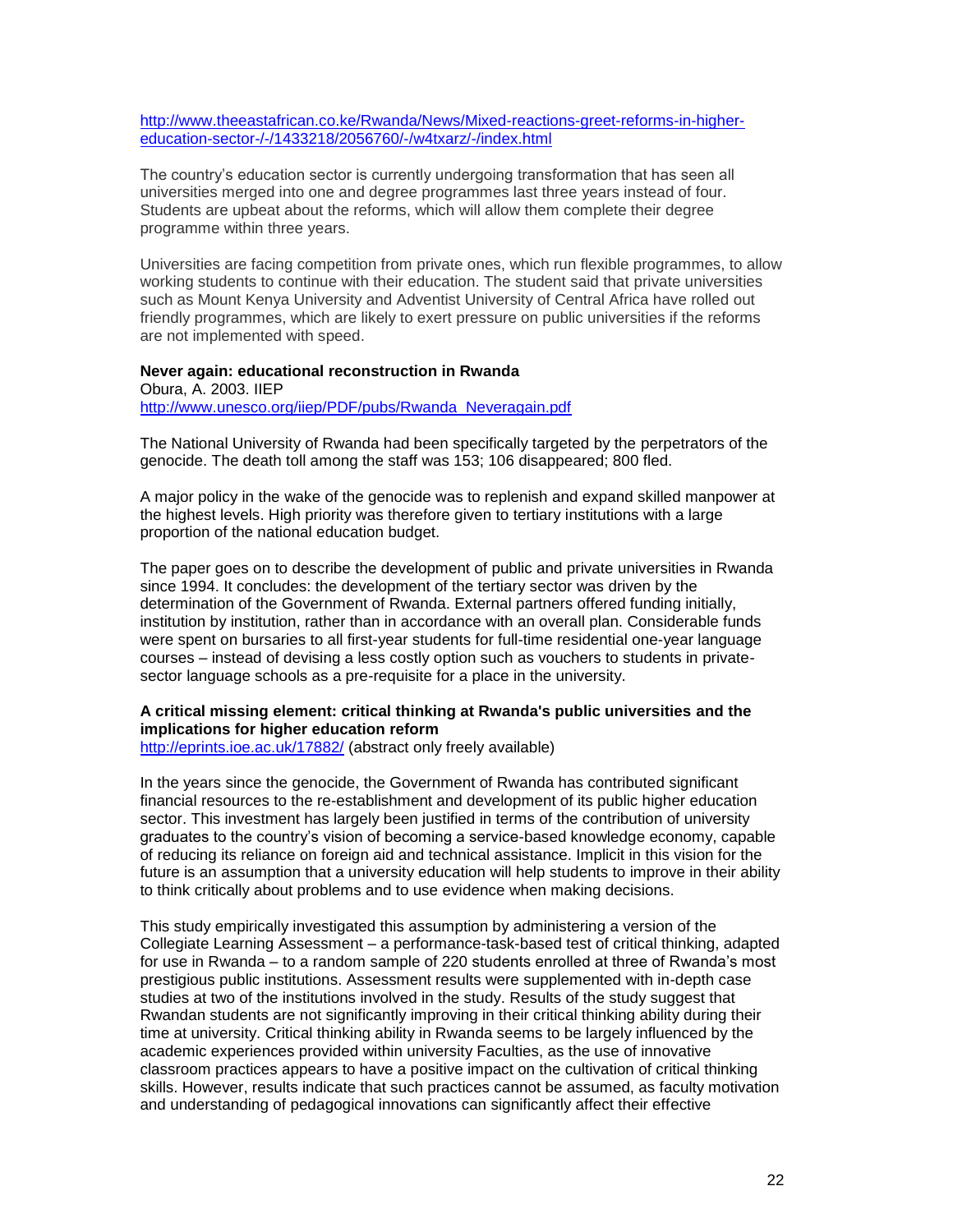implementation. The international community has largely focused its higher education reform efforts on improvements in institutional efficiency, but the results of this study indicate that student learning outcomes cannot be ignored. Without similar support for initiatives that seek to improve pedagogy, regional revitalisation efforts are unlikely to have a substantial effect on development objectives.

# **8. Ethiopia Higher Education Profile**

# **Government departments responsible for oversight**

The Ministry of Education is the federal institution mandated for oversight and regulatory provisions in the education sector. The quality, relevance and meeting of standards by all higher education institutions (both public and private) are regulated by the Ministry. Public institutions have boards as their highest governing body, with the senate as the highest academic body and the presidents as the top executives at institutional level (Yizengaw, 2003).

Higher Education in Ethiopia includes undergraduate degrees for three, four or more years and postgraduate Masters and PhD programmes. National higher education statistics are derived from information collected from 35 government higher education institutions (31 owned by MoE plus Ethiopian Civil Service University, Defense University College, Telecommunication & Information Technology College, Kotebe College of Teachers Education) and accredited non-government higher education institutions (Ministry of Education, 2012). Figure 1 shows higher education enrolments stratified by government and non-government institutions.

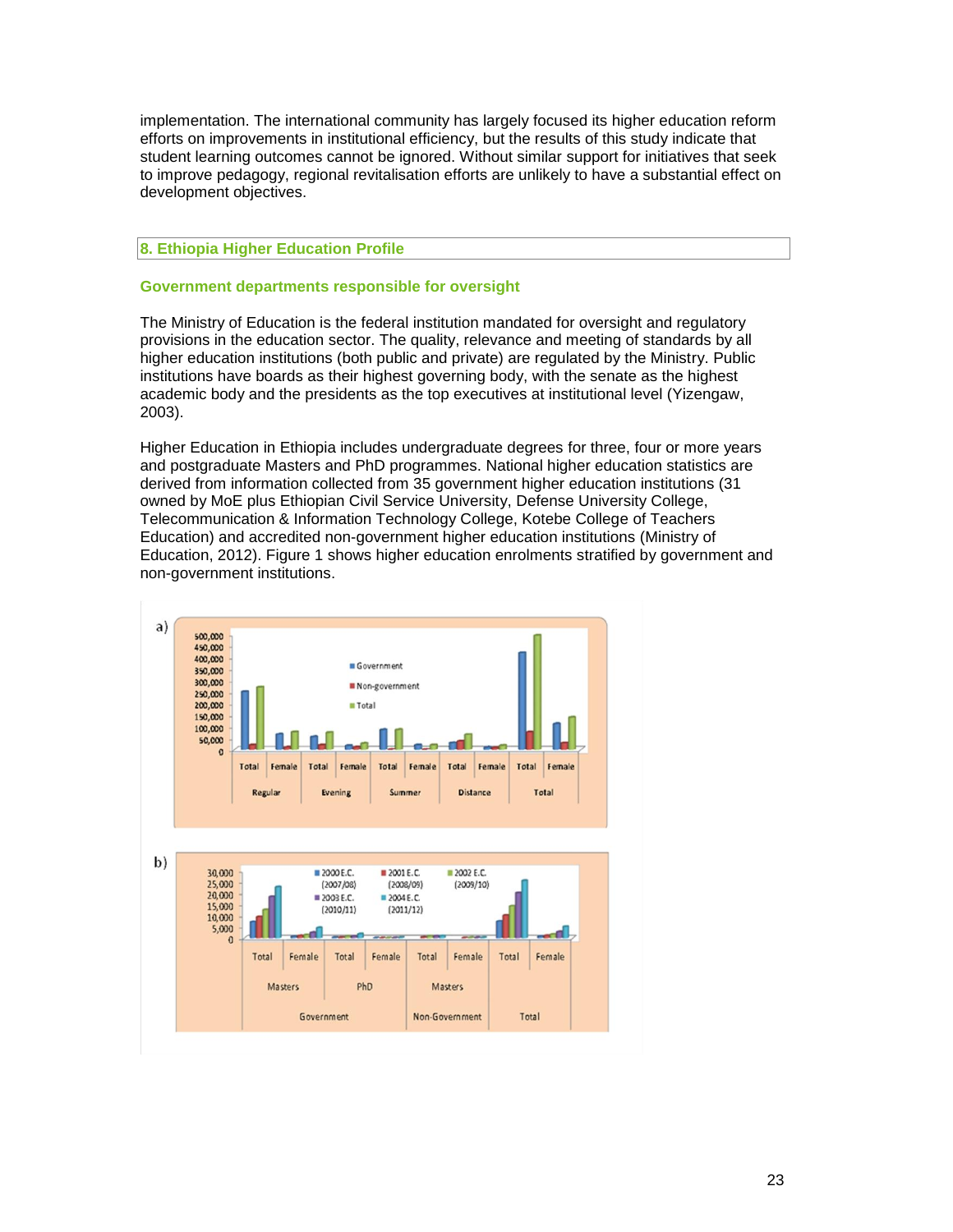Figure 1. Numbers in undergraduate (a) and post-graduate (b) education in Ethiopia, stratified by type of higher education institution. **Source:** Ethiopia Ministry of Education, Education Statistics Annual Abstract 2004 E.C 2011/2012.

# **Other mechanisms of oversight**

In addition to the Ministry of Education, The Higher Education Strategy Centre is an autonomous organ with its own legal personality, accountable to the Ministry of Education, to assist in the formulation of policy and give strategic direction to reforms in the higher education sector. The Centre receives its annual budget from the Ministry of Finance and Economic Development of Ethiopia. Some operational and capital investments (procurement of goods, staff training and exposure visits) are covered with the support from the NUFFIC project and the World Bank Post Secondary Education Project. Some studies are also supported by the Education Pool Fund administered by the UNDP (Higher Education Strategic Centre, MOE, 2011).

#### **Arrangements in place for financing, including both HEIs and students**

Public higher education institutions in Ethiopia are solely dependent on the government budget (Yizengaw, 2003). However, government funding is inadequate to serve the entire higher education sector (Unesco, 2012). As a strategy to diversify financial resources, as well as meeting community services, the government is encouraging income generation activities such as short courses, contract research, consultancy services, farm activities and production services (Yizengaw, 2003).

To assist long term initiatives and wide range involvement in income generation, the higher education reform stipulates autonomy in the utilisation of generated income from diversified sources. Incentives in the form of government matching funds are also included as a positive element. With such incentives and conducive environments, public higher education institutions are expected to generate income covering not less than 20% of their total recurrent expenditure in the coming few years (Yizengaw, 2003). This switch from fully subsidised higher education to a cost recovery scheme is not expected to return funds to the government for several years (Reisburg and Rumbley, 2010). As noted earlier, the government still depends on overseas aid to fill the higher education funding gap (Higher Education Strategic Centre, MOE, 2011; Reisburg and Rumbley, 2010).

Since 1994, the government has allowed private and non-government organisations to invest and provide education and training, including higher education. The private providers are encouraged to complement public institutions as a means of managing costs of expanding higher education enrolments, increasing the diversity of training programs, and broadening social participation in higher education. The policy and regulatory framework of the government avoids disincentives such as tuition fee controls, includes an incentives package (tax holiday/exemptions, land provisions, removing procedural impediments, etc.) and mechanisms for accreditation, oversight and evaluation (Yizengaw, 2003).

# **Student financing**

A significant number of students (about 54% of total enrolment in 2003/04) are enrolled in fee-paying programs in public and private institutions. In order to collect revenue from the fee paying programmes, Ethiopia has chosen a modified model of the Australian type Graduate Tax. By strengthening the tax collection and information system, recovery from graduate tax can represent over 20% of recurrent budget in a decade or so (Gyimah-Brempong and Ondiege, 2011; Yizengaw, 2006).

#### **Arrangements in place for quality assurance**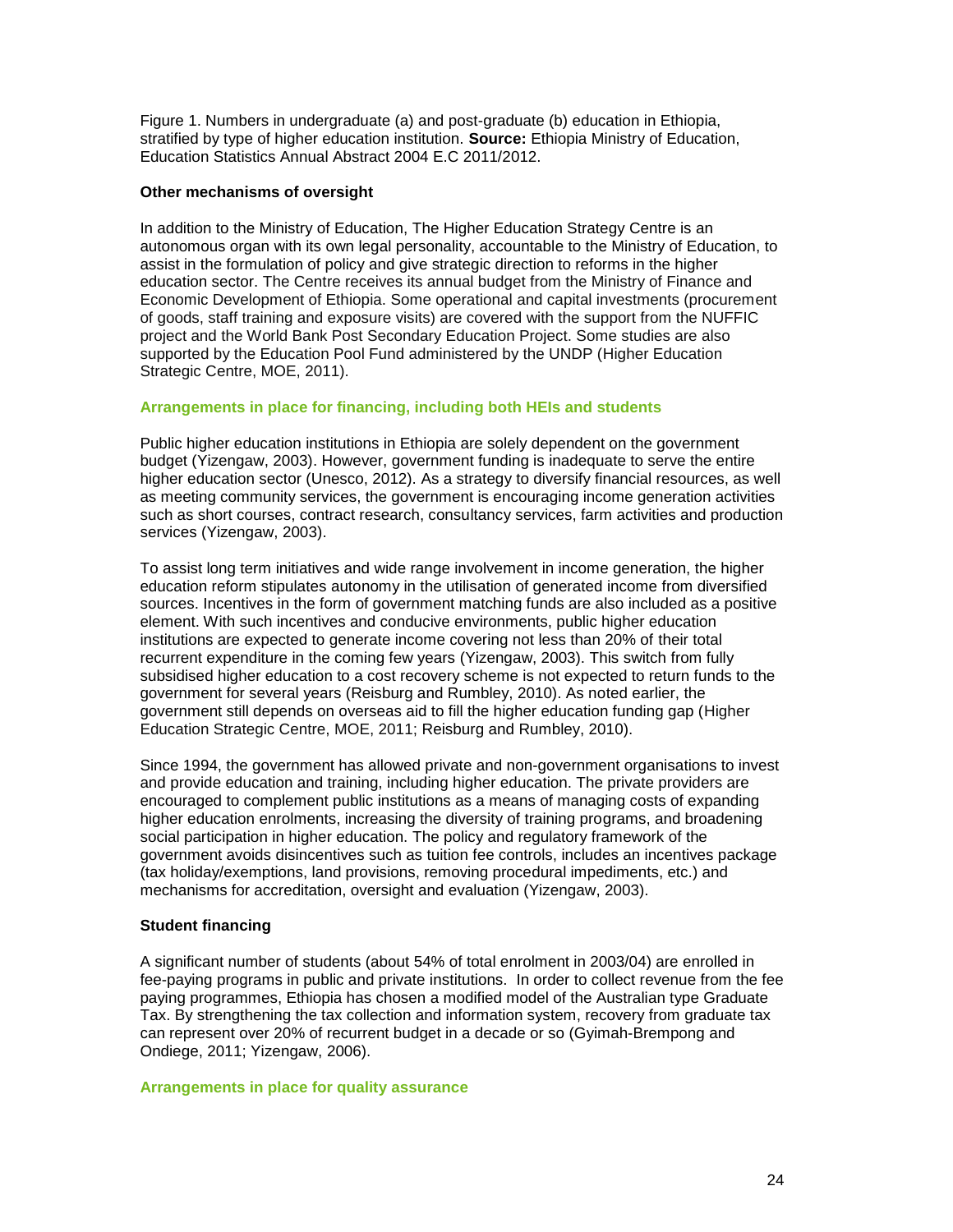The Higher Education Law clearly shows objectives and expectations, accountability and autonomy of higher education institutions, how they generate internal income, how quality and relevance of programs will be evaluated internally and externally. The law provides for the establishment of a higher education strategic institute (EHESI) with a mission of developing visions, strategic directions, analyzing policies and strategies, and advising the government so that higher education in Ethiopia can deliver better. The law also provides for the establishment of a Quality and Relevance Assurance Agency (QRAA) to develop standards of quality and relevance, evaluate programs and institutions, and advise the Ministry on issues of accreditation and recognition (Yizengaw, 2003).

# **Quality challenges**

While difficult to measure, quality has cause for concern. The rapid growth of the higher education sector has triggered concern that expansion has taken placed at the expense of quality (Semela, 2011).

Quality is also constrained by infrastructure. During the past two years, the country has suffered from regular rolling blackouts, and few universities have generators to keep technical infrastructure operational during power cuts. The construction of classroom space, expansion of library collections, addition of computer labs, and the development of electronic networks lag behind enrolment expansion. International agencies are helping the government to develop new facilities and infrastructure. However, these efforts are largely uncoordinated and will take time (Resiburg and Rumbley, 2010).

#### **Main categories of HEIs which are active**

Ethiopia has government and non-government HEIs. Government HEIs include Teacher Training colleges, Defence colleges, Civil Service training colleges and Telecommunication and Information Colleges (Ministry of Education, 2012).

There are 26 regional teacher education colleges and approximately 60 accredited private post-secondary institutions (only one recognised as a university) (Reiburg and Rumbley, 2010).

# **Regulation/legislation setting out operating rules for private HEIs**

Ethiopia has aggressively pursued private higher educational institutions since 1990. There are currently over 60 private tertiary educational institutions, enrolling about 17 percent of students. These institutions are either operated as foreign branches of well-established European, American, or other OECD universities or for-profit independent private institutions. Most of these institutions are small and provide programs in one or two areas of concentration—mostly in business, nursing, and ICT—where market demand is very strong and highly related to labour market needs (Gyimah-Brempong and Ondiege, 2011)

# **Higher education reforms since the mid-1990's**

In Ethiopia, the higher education proclamation of 2003 (No.351/2003) grants autonomy to higher education institutions. Autonomy is granted in the administration of personnel, finances, internal organization, and in establishing linkages with internal and international organisations, etc. The reforms also led to the introduction of a block grant system, enrolment-based budgeting, and the introduction of cost-sharing. Changes in the higher education governance system included a shift from the collegial model to the managerial model, the creation of buffer organisations and the introduction of an outcome-based strategic plan (BPR).The proclamation also allowed establishment of private higher education institutions in Ethiopia. (Reisburg and Rumbley, 2010).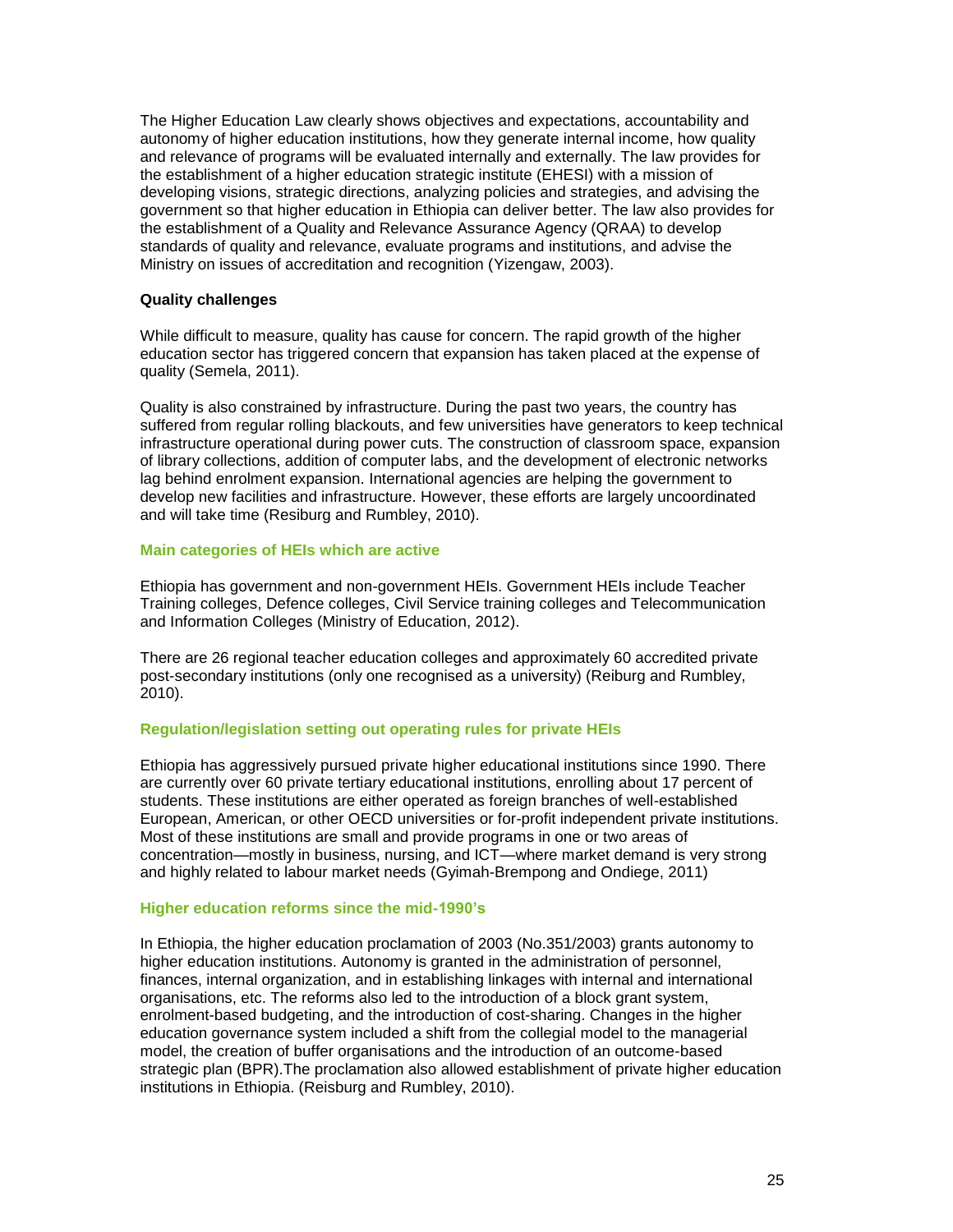Before 2003, all higher education institutions, except Addis Ababa University and Haramaya University, were governed directly by a department in the MOE. Today each university has its own board established by the government proclamation making it autonomous from the direct interference of the Ministry of Education (Varghese, 2013)

# **Resources/ references**

# **Ethiopia Ministry of Education, Education Statistics Annual Abstract 2004 E.C 2011/2012.**

Ministry of Education, 2012. <http://www.moe.gov.et/English/Resources/Documents/eab04.pdf>

# **Transformations in Higher Education: Experiences with Reform and Expansion in Ethiopian Higher Education System**

Yizengaw, T. 2003. Keynote paper for: Improving Tertiary Education in Sub-Saharan Africa: Things That Work! [http://siteresources.worldbank.org/INTAFRREGTOPTEIA/Resources/teshome\\_keynote.pdf](http://siteresources.worldbank.org/INTAFRREGTOPTEIA/Resources/teshome_keynote.pdf)

# **Ethiopia: The dilemmas of higher education expansion**

Reisberg and Rumbley, 17 January 2010 Issue No:45 <http://www.universityworldnews.com/article.php?story=20100114185315419>

# **Higher Education Strategic Centre**

2011. Ministry Of Education, Ethiopia <http://www.moe.gov.et/english/information/pages/HESC.aspx>

# **Reforming Higher Education: Access, Equity, and Financing in Botswana, Ethiopia, Kenya, South Africa, and Tunisia**

Gyimah-Brempong and Ondiege, 2011, The Africa Competitiveness Report 2011, World Economic Forum, the World Bank and the African Development Bank [http://www3.weforum.org/tools/afcr2011/pdf/Chap\\_2\\_1\\_Reforming\\_Higher\\_Education.pdf](http://www3.weforum.org/tools/afcr2011/pdf/Chap_2_1_Reforming_Higher_Education.pdf)

# **Unesco, EFA country profile 2012 Ethiopia**.

[http://www.unesco.org/new/fileadmin/MULTIMEDIA/FIELD/Dakar/pdf/EFA%20country%20pr](http://www.unesco.org/new/fileadmin/MULTIMEDIA/FIELD/Dakar/pdf/EFA%20country%20profile%202012%20%20Ethiopia.pdf) [ofile%202012%20%20Ethiopia.pdf](http://www.unesco.org/new/fileadmin/MULTIMEDIA/FIELD/Dakar/pdf/EFA%20country%20profile%202012%20%20Ethiopia.pdf)

# **Cost Sharing in the Ethiopian Higher Education System: The Need, Implications and Future Directions**

Yizengaw, T. 2006, The Ethiopian Journal of Higher Education Vol. 3 No. 2.

**Governance reforms in higher education: A study of selected countries in Africa** Varghese, N., V., 2013, Theme paper, International Institute for educational planning in collaboration with University of Nairobi, Kenya, Policy Forum on governance reforms in higher education in Africa.

[http://www.iiep.unesco.org/fileadmin/user\\_upload/News\\_And\\_Events/pdf/2013/Governance\\_r](http://www.iiep.unesco.org/fileadmin/user_upload/News_And_Events/pdf/2013/Governance_reforms_in_HE_paper_PF.pdf) [eforms\\_in\\_HE\\_paper\\_PF.pdf](http://www.iiep.unesco.org/fileadmin/user_upload/News_And_Events/pdf/2013/Governance_reforms_in_HE_paper_PF.pdf)

# **9. Resources higher education on reform in Ethiopia**

# **Transformations in Higher Education: Experiences with Reform and Expansion in Ethiopian Higher Education System**

Yizengaw, T. 2003. Keynote paper for: Improving Tertiary Education in Sub-Saharan Africa: Things That Work!

[http://siteresources.worldbank.org/INTAFRREGTOPTEIA/Resources/teshome\\_keynote.pdf](http://siteresources.worldbank.org/INTAFRREGTOPTEIA/Resources/teshome_keynote.pdf)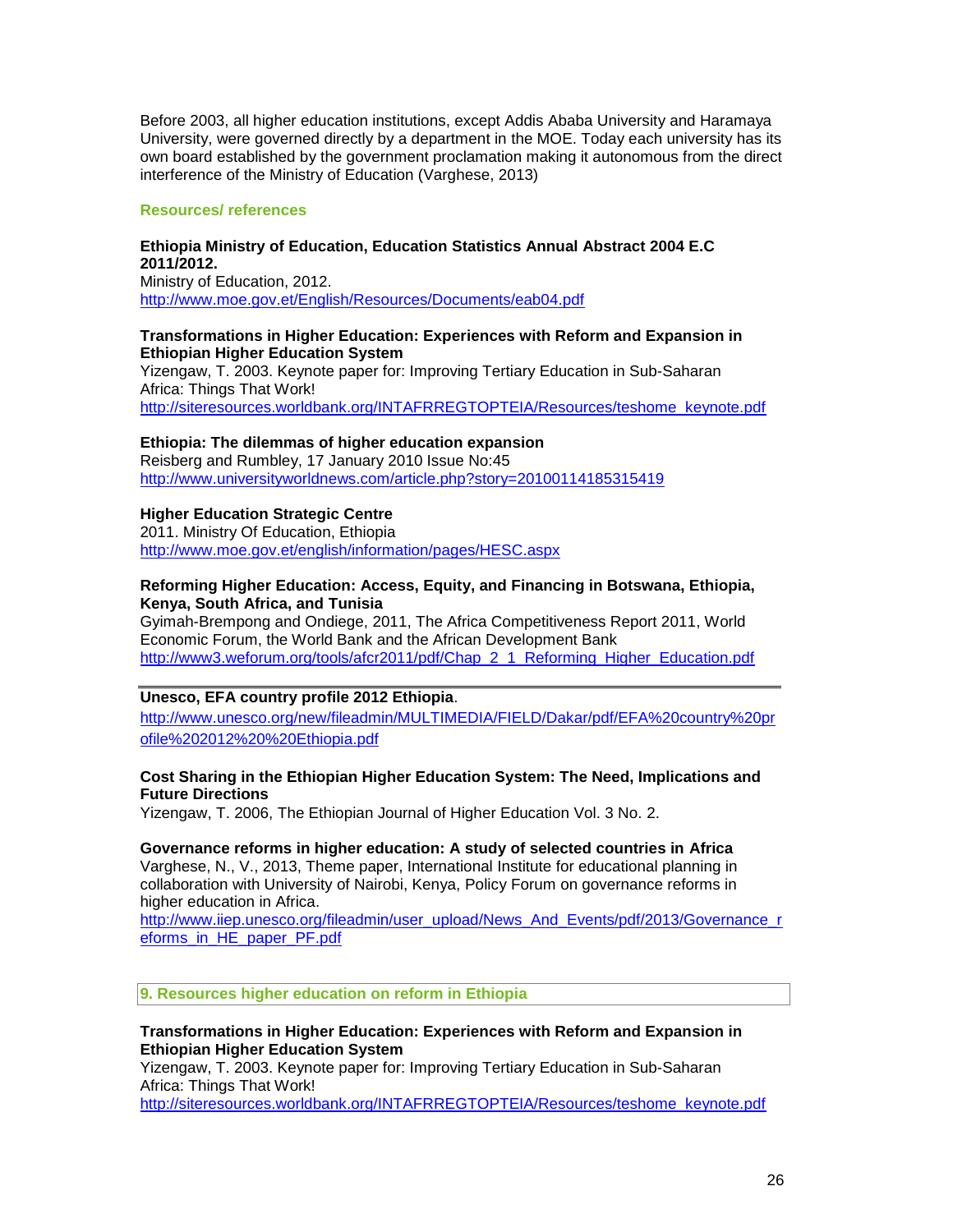This Keynote paper was prepared by the Ministry of Education and discusses Higher Education reforms between 1994 and 2003. It makes reference to important framework documents that have been prepared by the Ministry of Education and discusses the provision of private and public higher education.

Prior to 1994, little but critically scrutinised academic autonomy was practiced by higher education institutions. Administrative and financial autonomies have been given to institutions only recently with the new higher education law. With universities being public institutions but seeking to free themselves from certain common orientation and guidelines, it has become increasingly difficult for the regulatory body (the Ministry) to monitor and supervise the institutions under its purview.

The Ethiopian higher education reform process has followed at least three essential phases: a phase of policy and strategy adoption ultimately aimed at redefining the legal framework, a phase of rehabilitation and expansion of the facilities, and a phase of improvement and revitalization of the system. The first phase involved the issuance of the Education and Training Policy, Agriculture Development Led Industrialization Strategy, Economic Policy, various economic and social policies and strategies, Education Sector Development Plans, and other relevant white papers of the government. The second and third phases basically refer to the actual expansion of the sector and the reform issues necessary to maintain quality and relevance within the expanding higher education system.

The Education and Training Policy has been the major framework for reform and transformation. The policy has stressed issues of quality and relevance in educational programs; quality of teaching staff and facilities; improvement of learning process towards a focus on students; improvement of management and leadership; introduction of financial diversification, including income generation and cost-sharing by students; and improvement in the system of evaluation, monitoring, autonomy and accountability. On the basis of a 20 year strategic direction concept produced by government, a sector development program for education was initiated and prepared in 1997. Donors, partners and relevant stakeholders were involved in the preparation and endorsement of the Education Sector Development Program (ESDP) which had activities spanning over five years, ending in 2002. The second ESDP has also been prepared for the period 2003-2005.

Higher education is a major component of the sector development programs. A December 1998 framework document on capacity building in Ethiopia was developed into a policy paper entitled "Capacity Building Strategy and Programs". The capacity building strategy defines capacity as involving human resource development, creating and strengthening institutions, and establishing effective working systems, as well as ensuring that there is a strong mechanism in place to address these simultaneously. The strategy clearly emphasises the creation of a "capacity for capacity building." This focuses on establishing and strengthening the training, studies and research arm. In relation to higher education, it has identified improvement of quality, strengthening the financial system and efficiency, and expanding equitable access as areas for policy consideration and direction. The Ethiopian Sustainable Development and Poverty Reduction Program (ESDPRP) paper has also given clear directions and roles to higher education in Ethiopia.

## **Higher Education Strategic Centre**

Ministry of Education, 2011, Ethiopia <http://www.moe.gov.et/english/information/pages/HESC.aspx>

This website details the functions and remit of the Higher Education Strategic Centre, which has responsibility for formulating reform strategy and policy. It is overseen by a Board of Administrators which is chaired by the Minister for Education.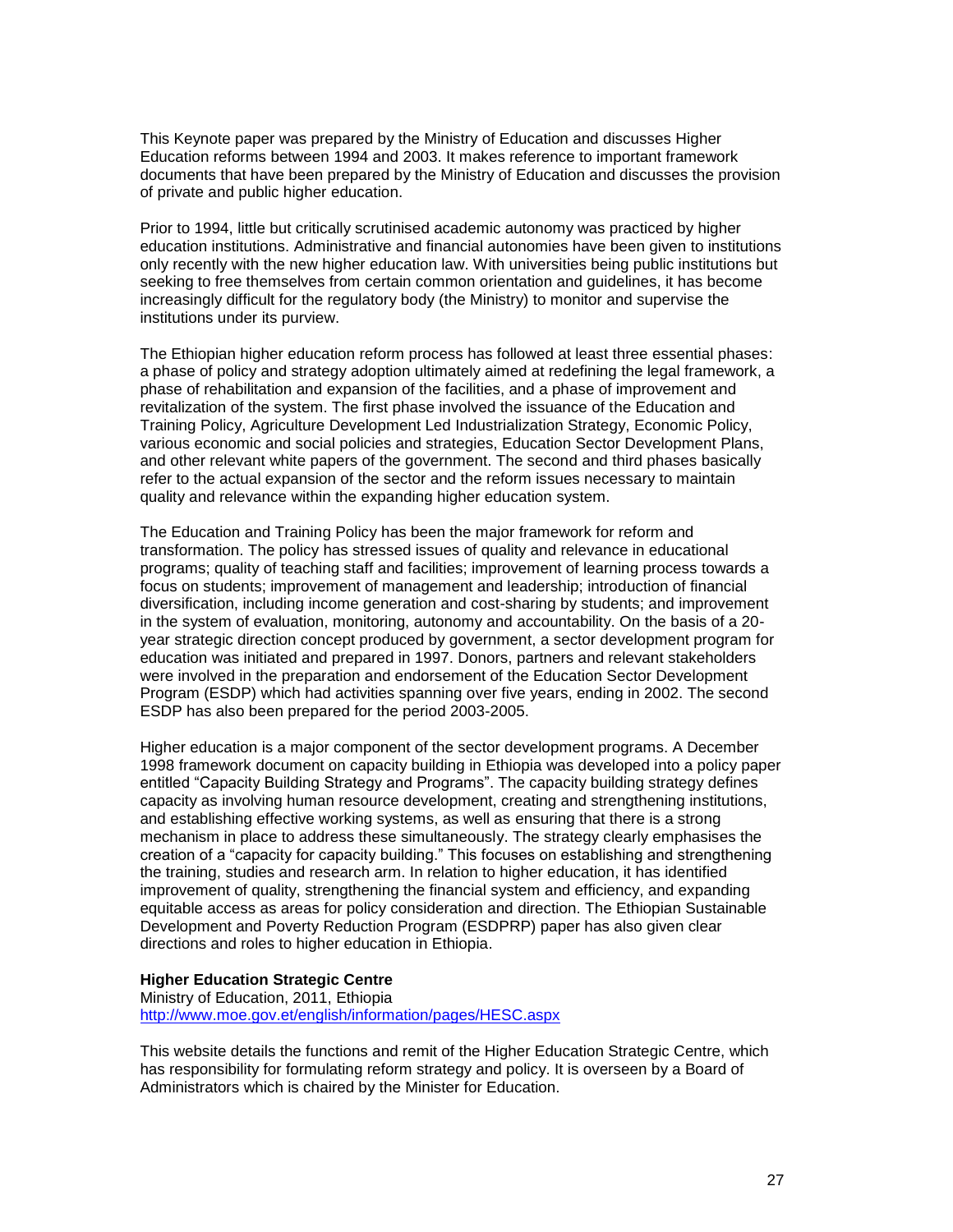The mandates of the HESC, provided by the Higher Education Proclamation are:

- 1. To guide the development, reform and restructuring of the Ethiopian higher education sector;
- 2. To advise on the national higher education reform plan and strategy, and to formulate higher education development strategies that are in line with the development plans of the Government;
- 3. To formulate strategies to enable higher education to address the development needs of the country;
- 4. To formulate strategies compatible with domestic and international developments;
- 5. To conduct studies and prepare project proposals on policies and practices in higher education;

The strategic issues for the HESC are:

- 1. The need to reinforce and consolidate the HESC's institutional capacity:
	- To reform governance and management of the HESC
	- To reinforce human resources, facilities and infrastructure
	- To create networks: develop linkages and partnerships at local and international level
- 2. The need to provide policy and strategy options to relevant stakeholders in order to reform and develop Ethiopia's higher education system:
	- To improve governance and management, and reinforce human resources at higher education institutions and at the Ministry of Education.
	- To develop strategies to enhance equitable access to higher education
	- To design strategies to improve quality and relevance
	- To enhance research development at higher education institutions
	- To propose cross-cutting measures addressing highly relevant social issues such as gender, HIV/AIDS and special needs In higher education

# **Higher Education Policy Reform in Ethiopia: The Representation of the Problem of Gender Inequality**

Molla, T., 2013, *Higher Education Policy*; **26,** 193–215. doi:10.1057/hep.2012.25; published online 2 October 2012

<http://www.palgrave-journals.com/hep/journal/v26/n2/abs/hep201225a.html>

The higher education (HE) subsystem in Ethiopia has passed through a series of policy reforms in the last 10 years. Key reform areas ranged from improving quality and relevance of programmes to promoting equality in access to and success in HE. Despite the effort underway, gender inequality has remained a critical challenge in the subsystem. This makes it imperative to question the way in which the problem of gender inequality is framed in the equity policies and strategies put in place. This paper reports on the analysis of two policy documents from the Government of Ethiopia. Drawing on Carlo Bacchi's 'what is the problem represented to be' approach to critical policy analysis, the study reveals the inherent limitations in how the problem of gender inequality is understood and framed. The findings show that gender inequality has largely been equated with disparity in enrolment, and the policies are silent on structural impediments that underlie the problem. The drawbacks of the gender equity policy instruments are partly linked with the neoliberal policy elements endorsed in the reforms.

# **Governance reforms in higher education: A study of selected countries in Africa**

Varghese, N.V, 2013, Theme paper, International Institute for Educational Planning in collaboration with University of Nairobi, Kenya: Policy Forum on governance reforms in higher education in Africa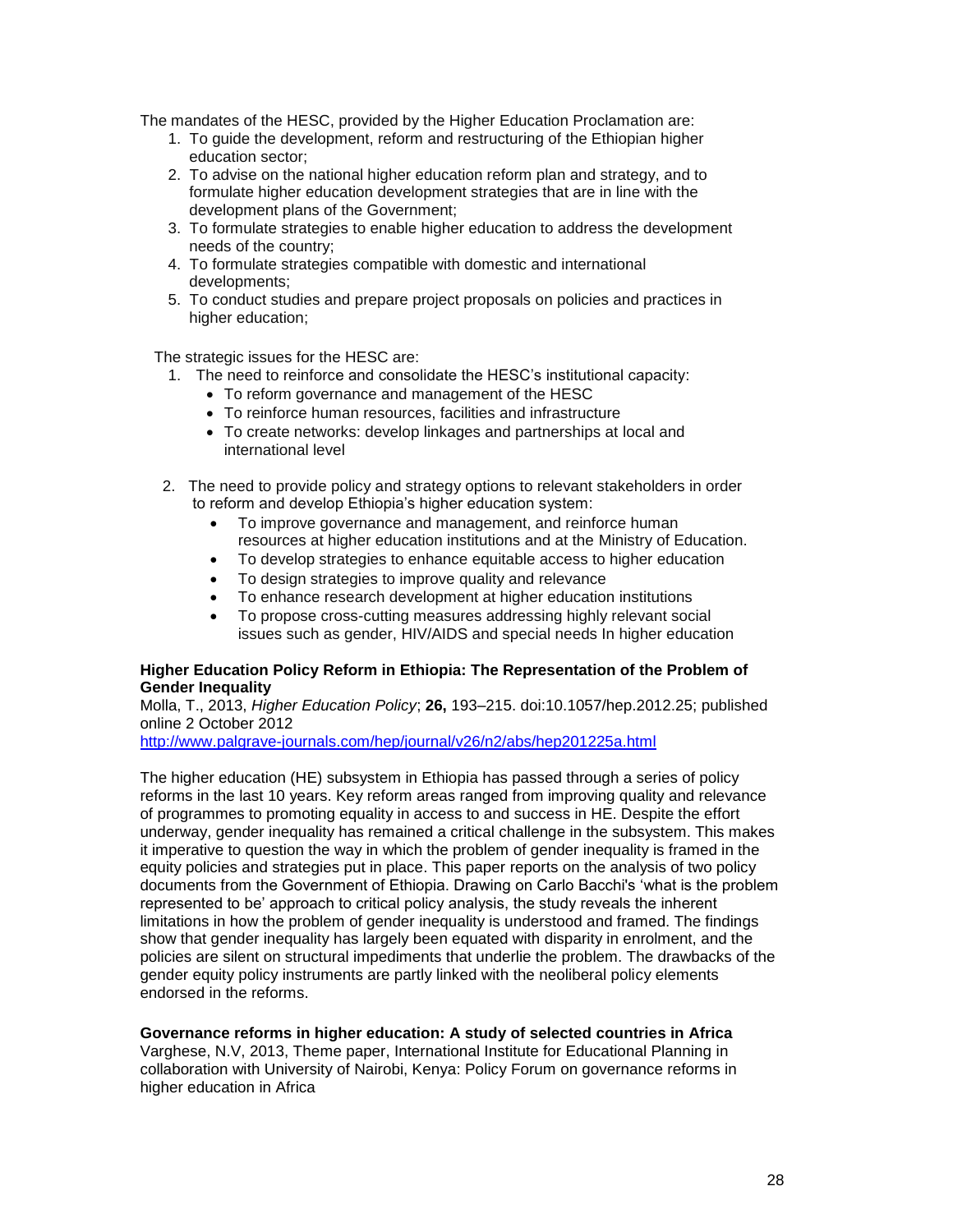[http://www.iiep.unesco.org/fileadmin/user\\_upload/News\\_And\\_Events/pdf/2013/Governance\\_r](http://www.iiep.unesco.org/fileadmin/user_upload/News_And_Events/pdf/2013/Governance_reforms_in_HE_paper_PF.pdf) [eforms\\_in\\_HE\\_paper\\_PF.pdf](http://www.iiep.unesco.org/fileadmin/user_upload/News_And_Events/pdf/2013/Governance_reforms_in_HE_paper_PF.pdf)

This paper examines trends in higher education reform in Africa, using several countries, including Ethiopia as case studies.

# **Financial reform:**

In Ethiopia, the line-item budget-based resource transfer was replaced by the block grants system. This has many implications for the governance and management of universities. In Kenya, the reforms helped introduce an automated accounting system, zero-based budgeting, and better financial management. Some of these efforts led to the generation of operational surplus in the university. Prior to the reforms on university autonomy, the acute shortage of funds almost led to the total collapse of the university system leading to a decline in research output and quality of teaching in Addis Ababa University.

# **Effect of reforms:**

In Ethiopia, the senior management feel that the changes brought about by granting autonomy point in the positive direction in many respects. With autonomy the financial procedures have changed. The allocations from government have come directly from the Ministry of Economic Development and Finance (MOFED) to the university, and that the government control has reduced. The involvement of the government on Addis Ababa University affairs is merely supervisory and not administrative or managerial. However, whether these changes have improved the financial situation or managerial efficiency is not very clear. There is criticism raised against the BPR which was one of the basic elements of the reform. Many in the university community feel that the reforms based on BPR led to a paradigm shift from academic competence to operational competence, leading to the vocationalization of curriculum. The administrative staff, too, expressed a very negative opinion about BPR and its implementation. Even those who supported the BPR felt that it was a badly implemented idea. In other words, the autonomy gained by the university may not have contributed to improve the institutional effectiveness, as was expected by the reform. It needs to be mentioned that an assessment of reforms in Addis Ababa University in 2011 by the Reform Council was very critical of the changes and their implementation.

# **Reforming Higher Education: Access, Equity, and Financing in Botswana, Ethiopia, Kenya, South Africa, and Tunisia**

Gyimah-Brempong, K., Ondiege, P., 2011, The Africa Competitiveness Report 2011,World Economic Forum, the World Bank and the African Development Bank [http://www3.weforum.org/tools/afcr2011/pdf/Chap\\_2\\_1\\_Reforming\\_Higher\\_Education.pdf](http://www3.weforum.org/tools/afcr2011/pdf/Chap_2_1_Reforming_Higher_Education.pdf)

This chapter discusses HE reforms in terms of access, equity and financing using 5 countries as case studies.

# **Entrepreneurship education:**

Ethiopia sees entrepreneurship as a way out of high unemployment rates and abject poverty. There are no degree programs or specific set of courses systematically devoted to entrepreneurship education at the country's universities. However, there appears to be a number of programs at vocational and technical training schools designed to develop skills. Several private universities that focus on providing business courses have been established in recent years, but no Ethiopian university has a program with strong industry linkages

# **Financial reforms:**

The essence of the graduate tax is that payment for the cost of education is deferred until after graduation. While loan schemes have been implemented in all the five countries, evidence suggests that loan repayment remains a challenge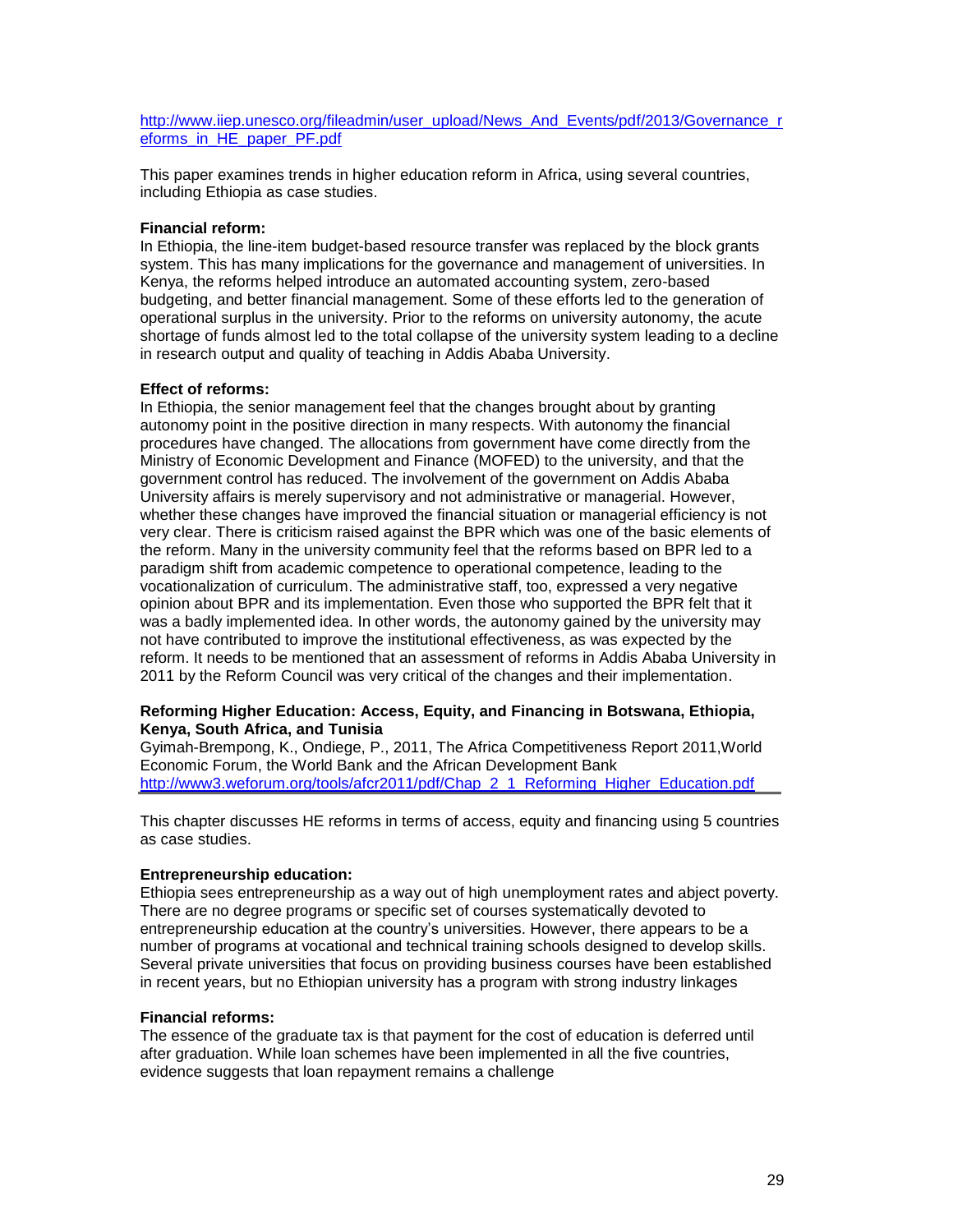A third source of revenue for university financing is internally generated funds. These are mainly from tuition fees for part-time studies, certificate courses, ICT courses, distance education, and other market-driven courses. For example, in Ethiopia, while full-time students in public tertiary educational institutions pay no tuition fees, all part-time students in these institutions pay modest tuition fees. In addition to these fees, universities also generate modest revenues from contract research and other services that they provide to private businesses and the community as a whole. The amounts of income generated from this source differ not only across countries but also across institutions in the same country.

## **University-industry linkages (UILs):**

In Ethiopia, the National Science and Technology Policy (NSTP) of 1993 mandated tertiary educational institutions to help build, generate, select, upgrade, and disseminate appropriate technology for the development of Ethiopia. The NSTP was not mandated to encourage or facilitate UILs, and, as a result, it has not been successful in UILs. However, some individual faculty members and groups have made attempts at forging university-industry relationships. For example, the technology faculty of Addis Ababa University formed the Technology Faculty Industry Linkage (TFIL) in 2000 to foster collaboration between the engineering faculty and industry. This effort failed for lack of funding. There were attempts to replace TFIL with the Higher Education Industry Resources Integration Center (HEIRIC), funded by industry and the Chamber of Commerce. HEIRIC also failed for lack of funding and general support. Overall, UILs in Ethiopia have not succeeded partly because of the overconcentration of UIL activities in Addis Ababa, with no linkages to different regions and enterprises, and partly because of a lack of interest from researchers, a lack of skills, and a lack of funding.

#### **Cost Sharing in the Ethiopian Higher Education System: The Need, Implications and Future Directions**

Yizengaw, T. 2006, The Ethiopian Journal of Higher Education Vol. 3 No. 2.

This paper discusses the financial reforms of the HE sector, and changes needed to ensure quality assurance.

Only about 1.5 percent of the age cohort is currently participating in higher education in Ethiopia. This is the major source of the critical shortage of educated and skilled human resources. The five-year (2005-2010) education sector development program (MOE, 2005) indicates that the higher education system in Ethiopia should be moving towards increasing participation to over 5 percent. However, covering the full tuition and food and room cost for such a small proportion of the age cohort from the taxpayers' money is neither feasible nor an appropriate and equitable distribution of resources. The increasing need for more public investment to expand access, for redress in terms of inequitable taxpayer subsidies and the desire to diversify revenue necessitates the introduction of cost sharing. Cost sharing mobilizes alternative non-governmental sources to supplement revenue, ensures equitable use of public resources, and facilitates the expansion of the sector opening up more opportunities. It also makes students responsible citizens and customers having a profound effect on improving the management and academic efficiency of higher education institutions. Ethiopia has chosen a modified model of the Australian type of student loan. This model, the graduate tax, is simpler and more manageable than other systems such as the mortgage type loan. The graduate tax scheme, as implemented in Ethiopia, ensures equitable access to students of any background, as there is no need to stipulate income of parents to arrive at the repayment amounts. Some policy and implementation issues need to be given serious consideration. Immediate removal of all subsidies to food and room need to be effected. Appropriate tuition fees and costs should be calculated in each program and institution. There is a need to provide each and every citizen a tax identification number (TIN) and decentralization of tax collection. Management information systems in higher education institutions and the tax collecting authorities have to be updated, harmonized and shared. A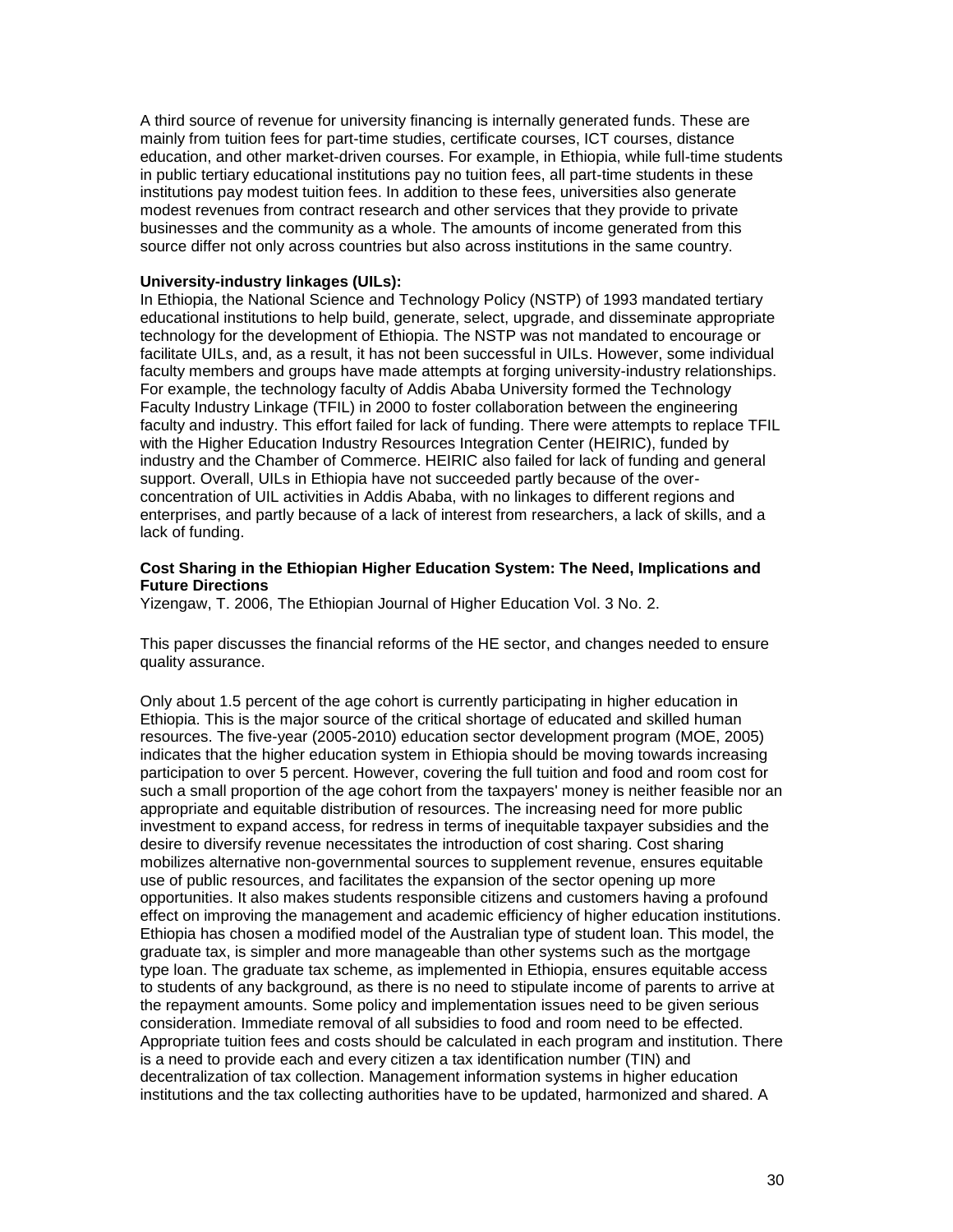credible and transparent mechanism by which extra revenue would be dedicated to higher education for improvements of academic quality need to be put in place.

# **Breakneck Expansion and Quality Assurance in Ethiopian Higher Education: Ideological Rationales and Economic Impediments**

Tesfaye Semela, T., 2011, *Higher Education Policy* **24,** 399–425. doi:10.1057/hep.2011.11 <http://www.palgrave-journals.com/hep/journal/v24/n3/abs/hep201111a.html>

The rapid quantitative growth of higher education in Ethiopia has triggered considerable concern for quality. The present paper analyses why expanding the higher education subsector took precedence over quality against the backdrop of the current Ethiopian political discourse. This article argues that the growing public demand due to globalization and the changed local realities, the ideology of social inclusion and distributive justice, and poverty reduction rationales are the main forces driving the unprecedented growth. Further, the study examines the current state of quality assurance at system and institutional levels and their potency to maintain the equilibrium between quantitative growth and quality enhancement based on data obtained through interviews, analysis of relevant policy documents, and government statistics. Finally, ways of redressing existing quality gaps in the higher education subsector are discussed.

**10. Nigeria Higher Education profile**

#### **Government departments responsible for oversight**

Higher Education is the third category of the education system in Nigeria, comprising collectively the Colleges of Education, the Polytechnics and the Universities. Competent Bodies are recognised by law and charged with the responsibilities of issuing approvals for the commencement of higher education institutions and also for the accreditation and reaccreditation of academic programmes run by such higher education institutions (UNESCO).

There are 40 federal universities, 38 state universities, and 51 private universities (National Universities Commission, 2013).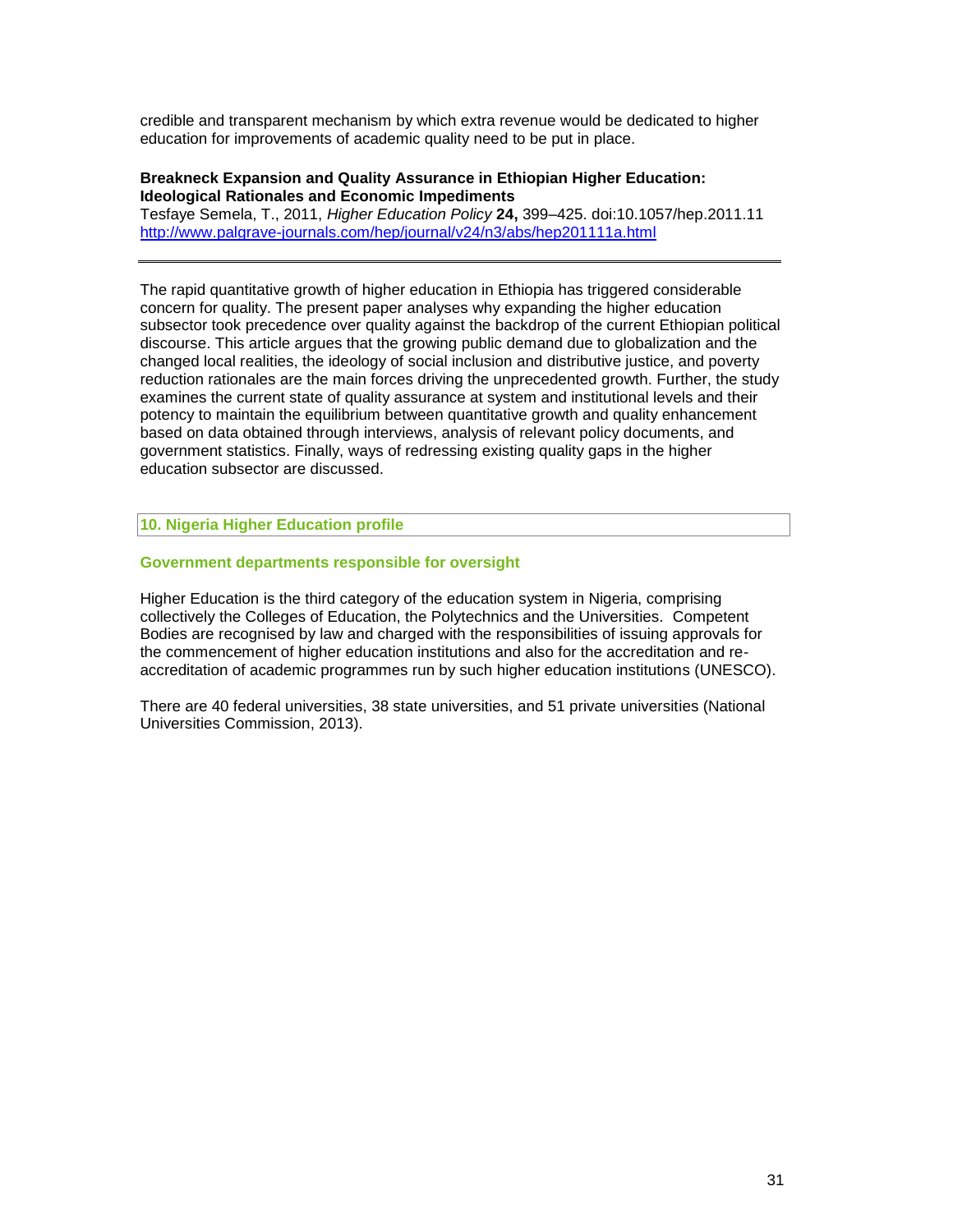# HIGHER EDUCATION INSTITUTIONS (HEIs)



Figure 1. Structure and number of HEIs in Nigeria. Source: Shu'ara, 2010

The Federal Ministry of Education (FME) is responsible for defining and shaping the structure of the education system in Nigeria (UNESCO). There are four regulatory agencies that oversee HEIs: the National Universities Commission, the National Commission for Colleges of Education, the National Board for Technical Education and the Joint Admissions and Matriculation Board (Figure 2) (Shu'ara, 2010).

# **HIGHER EDUCATION INSTITUTIONS (HEIS)**



Figure 2. HEI Regulatory Agencies, Nigeria. Source: Shu'ara, 2010.

The National Universities Commission (NUC) is a parastatal under the Federal Ministry of Education (FME). The main functions of the Commission are outlined as follows:

i. Granting approval for all academic programmes run in Nigerian universities;

ii. Granting approval for the establishment of all higher educational institutions offering degree programmes in Nigerian universities;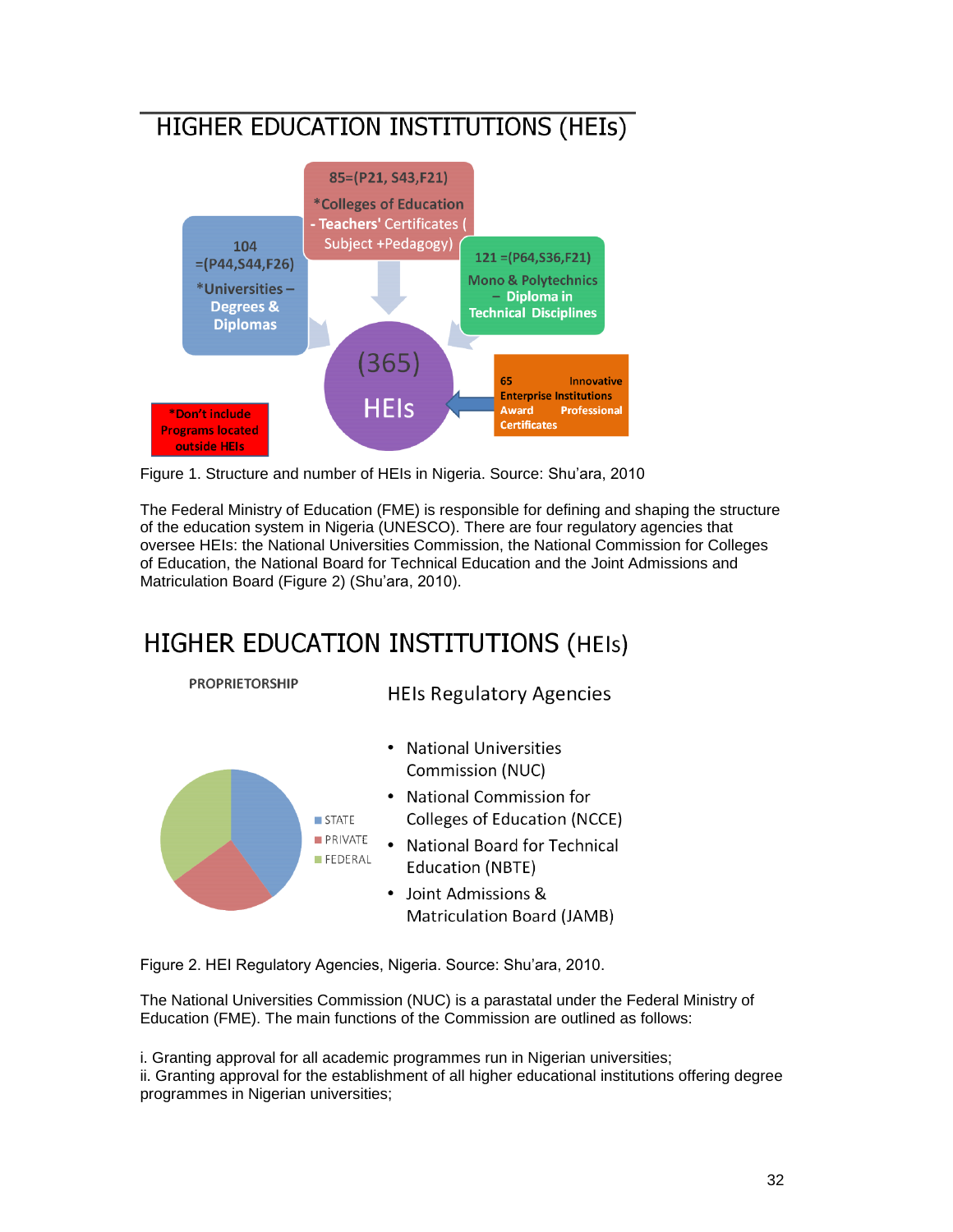iii. Ensure quality assurance of all academic programmes offered in Nigerian universities; and iv. Channel for all external support to the Nigerian universities.

# **Arrangements in place for financing, including both HEIs and students**

Public HEIs have the following sources of funding:

- First Level
	- o Appropriation from Government, Regular & Special Intervention Education Trust Fund, NDDC, PTDF, IDAs,
- Second level
	- o Internally Generated Revenue (fees, other sundry charges. (largely under – reported)
- Third Level
	- o Donations, Endowments, etc. (not much due to economic downturn) (Shu'ara, 2010).

Federal (and some state) HEIs are not permitted to charge tuition fees to students. (Bamiro, 2012).

# **Arrangements in place for quality assurance**

The Federal Ministry of Education (FME) through its department of tertiary education oversees three bodies: National Universities Commission, National Commission for Colleges of Education and the National Board for Technical Education

The National Commission for Colleges of Education creates minimum requirements that must be met by all Colleges of Education, and accredits all courses once every five years.

(UNESCO; National Universities Commission; Shu'ara, 2010; National Commission for Colleges of Education; National Board for Technical Education)

# **Regulation/legislation setting out operating rules for private HEIs**

The National Board for Technical Education maintains guidelines for the establishment of a private Polytechnic, which include the provision of a Master plan and an Academic plan that must be approved by the board (National Board for Technical Education)

# **Main categories of HEIs which are active**

Active categories of HEI are: Colleges of Education, the Polytechnics and the Universities.

# **Higher education reforms since the mid-1990's**

Federal Government reforms in higher education include resuscitation of National Open University of Nigeria, introduction of Information and Communication Technology (ICT) for teaching, learning and research; Unified Tertiary Matriculation Examination (UTME), Post UTME screening and Teachers Registration Council. The Federal Government also stipulated that Nigerian Certificate in Education (NCE) would be the minimum teaching qualification and encouraged all teachers to be professionally qualified. Granting of license to some college of education and polytechnics for award of degree was also a reform on higher education in Nigeria (Abdul Kareem and Fasasi, 2009).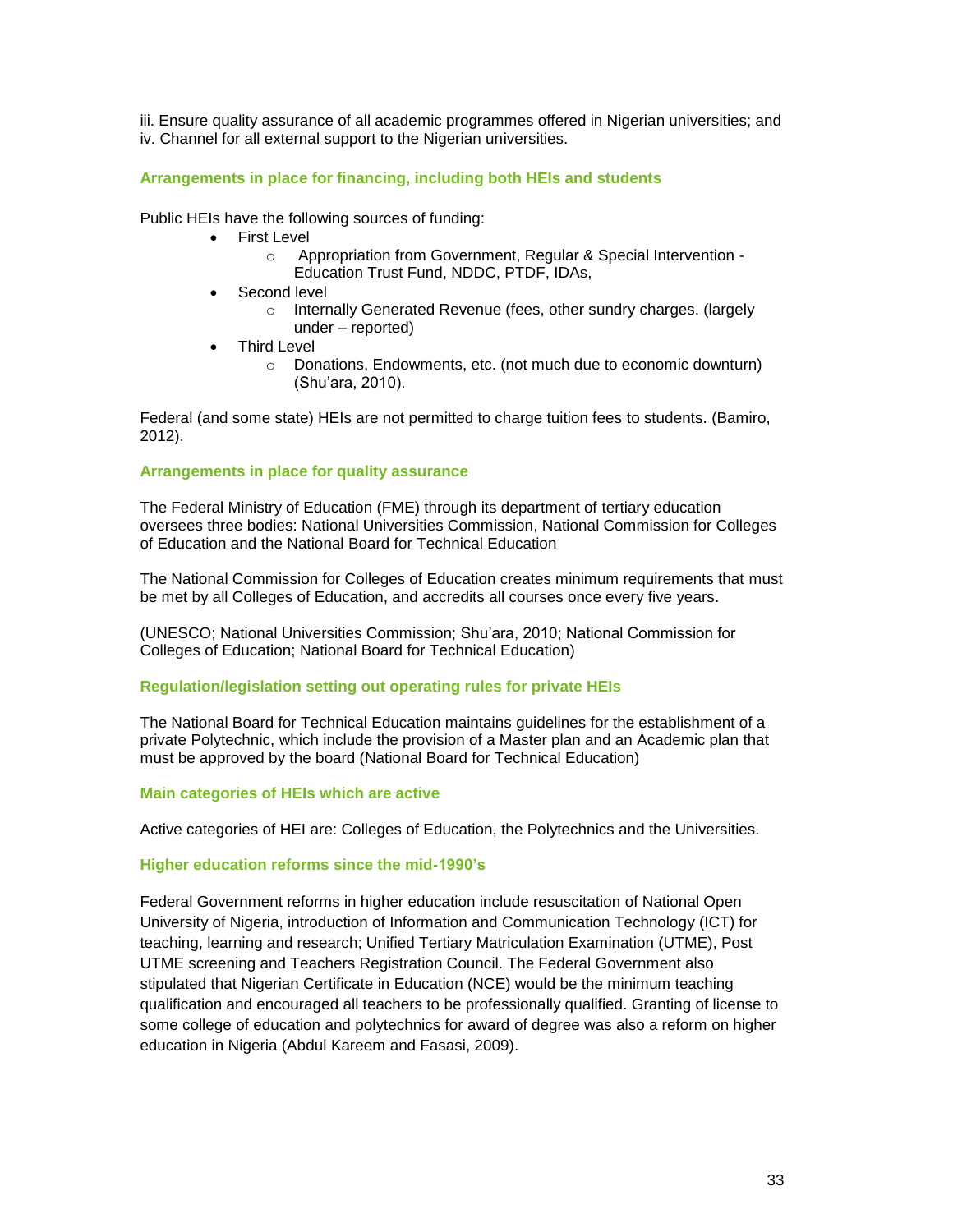The UNESCO-TVE Revitalisation Project has the aim of reforming Technical and Vocational Education (TVE) to better meet the socio-economic needs of Nigeria. Phase I was implemented 2001-2004, and Phase II began implementation in 2008 (UNESCO-TVE).

# **Resources/ references**

# **UNESCO, Nigeria**.

http://www.unesco.org/new/en/education/resources/unesco-portal-to-recognized-highereducation-institutions/dynamic-single-view/news/nigeria/

# **National Universities Commission**

http://www.nuc.edu.ng/pages/pages.asp?id=27

# **Higher Education Statistics- Nigeria Experience in Data Collection**

Shu'ara, J., 2010, Paper presented at the UNESCO Institute of Statistics Workshop on Education Statistics in Anglophone Countries , Windhoek 17th– 21stOctober 2010 [http://www.uis.unesco.org/StatisticalCapacityBuilding/Workshop%20Documents/Education%](http://www.uis.unesco.org/StatisticalCapacityBuilding/Workshop%20Documents/Education%20workshop%20dox/2010%20Windhoek%20-Regional%20Workshop%20on%20Education%20Statistics%20for%20South%20and%20Eastern%20Africa/NIGERIA-Higher%20education%20statistics-%20National%20experience.pdf) [20workshop%20dox/2010%20Windhoek%20-](http://www.uis.unesco.org/StatisticalCapacityBuilding/Workshop%20Documents/Education%20workshop%20dox/2010%20Windhoek%20-Regional%20Workshop%20on%20Education%20Statistics%20for%20South%20and%20Eastern%20Africa/NIGERIA-Higher%20education%20statistics-%20National%20experience.pdf) [Regional%20Workshop%20on%20Education%20Statistics%20for%20South%20and%20Eas](http://www.uis.unesco.org/StatisticalCapacityBuilding/Workshop%20Documents/Education%20workshop%20dox/2010%20Windhoek%20-Regional%20Workshop%20on%20Education%20Statistics%20for%20South%20and%20Eastern%20Africa/NIGERIA-Higher%20education%20statistics-%20National%20experience.pdf) [tern%20Africa/NIGERIA-Higher%20education%20statistics-%20National%20experience.pdf](http://www.uis.unesco.org/StatisticalCapacityBuilding/Workshop%20Documents/Education%20workshop%20dox/2010%20Windhoek%20-Regional%20Workshop%20on%20Education%20Statistics%20for%20South%20and%20Eastern%20Africa/NIGERIA-Higher%20education%20statistics-%20National%20experience.pdf)

**National Commission for Colleges of Education**

http://ncceonline.edu.ng/

**National Board for Technical Education**

http://www.nbte.gov.ng/

**UNESCO-TVE Revitalisation Project**

http://www.unesco-nigeriatve.org/

# **Reforms in Higher Education in Nigeria and the challenges of globalisation**

Abdul Kareem, A., Y., and Fasasi, Y., A., 2009. [https://www.unilorin.edu.ng/publications/abdulkareemay/Reforms\\_in\\_higher\\_education\\_in\\_ni](https://www.unilorin.edu.ng/publications/abdulkareemay/Reforms_in_higher_education_in_nigeria_and_the_challenges_of_globalisation.pdf) [geria\\_and\\_the\\_challenges\\_of\\_globalisation.pdf](https://www.unilorin.edu.ng/publications/abdulkareemay/Reforms_in_higher_education_in_nigeria_and_the_challenges_of_globalisation.pdf)

# **Sustainable financing of Higher Education in Nigeria: Funding models.**

Bamiro, O., A., 2012, Paper presented at Consultative Policy Dialogue by the Committee of Vice Chancellors and Trust Africa.

# **11. Resources on higher education reform in Nigeria**

# **[UNESCO-Nigeria TVE Project Phase II](http://www.unesco-nigeriatve.org/)** UNESCO,NBTE, 2009.

<http://www.unesco-nigeriatve.org/>

This project has the aim of reforming Technical and Vocational Education (TVE) in Nigeria.

The main objective of the project, in its first phase (implemented 2001-2004), was to support the Federal and States education authorities in their efforts to revitalise, reform and expand TVE to meet the present and future needs for rapid socio-economic development of the nation. In addition the Project was expected to:

(a) Support the training and development of TVE managers, technical teachers and other technical personnel;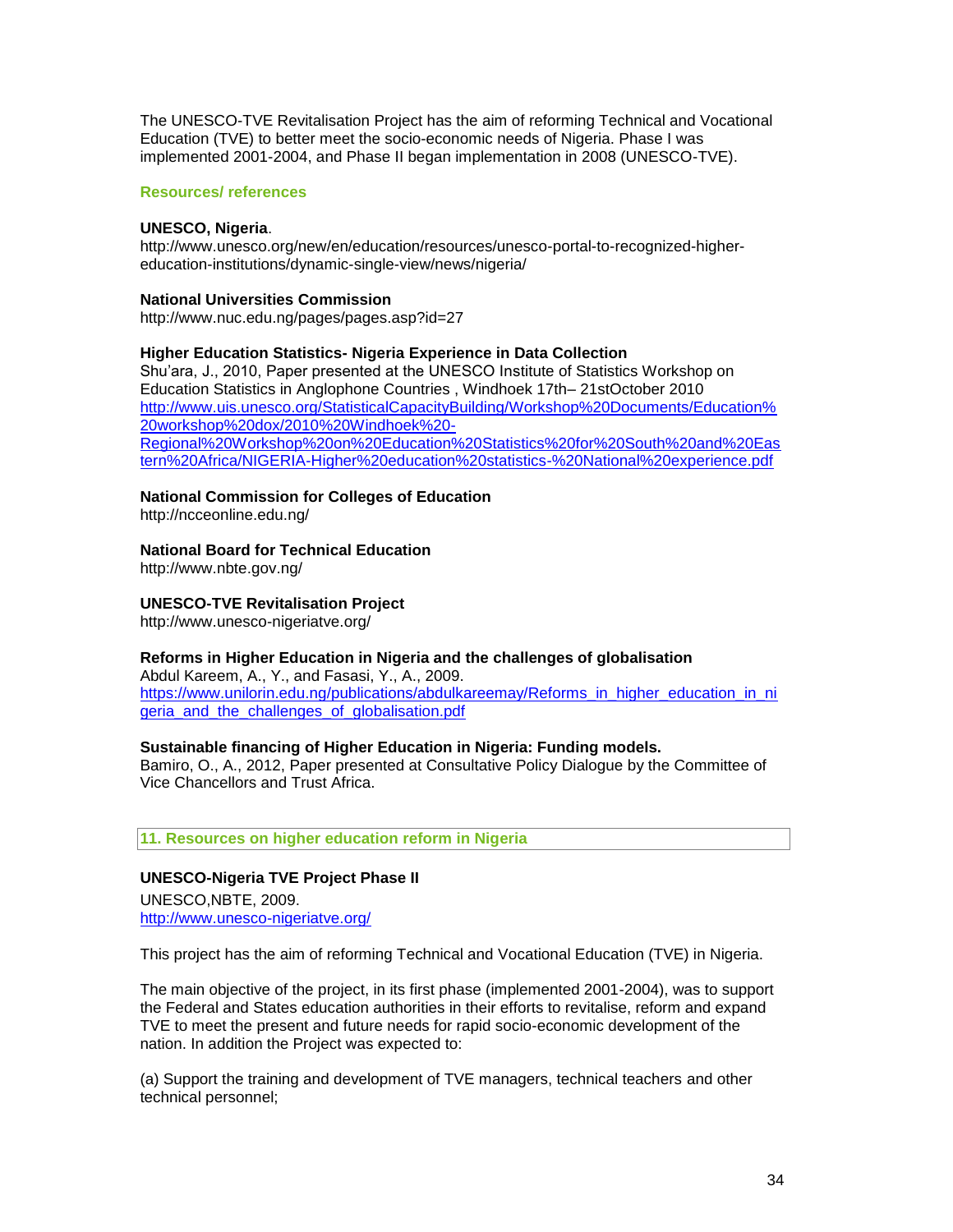(b) Review and update TVE curricula and prepare curricula for new disciplines and for other target groups;

(c) Introduce Information and Communication Technology (ICT) education in all aspects of Technical and Vocation Education and Training (TVET); and,

(d) Support the identification and preparation of feasibility studies and project documents for further projects to strengthen the development of TVET in Nigeria.

The goal of the Project, "Support for Revitalising Technical and Vocational Education in Nigeria – Phase II" (implementation 2008-onwards), was to assist Government, specifically, the FME and the NBTE, in their efforts to further strengthen the TVET system as part of the human resource and manpower development to meet present and future needs for rapid socio-economic development of the nation. In particular, the main objectives of the Project are:

1. The enhancement of continuing TVET staff development system.

2. The improvement of the quality of content of TVE; and

3. The strengthening linkages of non-formal with formal TVET to enhance employment opportunities of unskilled and illiterate youth.

# **Higher Education in Nigeria: A Status Report**

Saint, W., Hartnett, T., A., Strassner, E.**,** 2003, *Higher Education Policy* **16,** 259–281. doi:10.1057/palgrave.hep.8300021 <http://www.palgrave-journals.com/hep/journal/v16/n3/abs/8300021a.html>

The government of Nigeria recently initiated higher education policy reforms intended to bring its university system more in line with international good practices. The reforms promote increased institutional autonomy, greater system differentiation, strengthened governance, and mechanisms for quality assurance. They seek to create a more flexible and responsive system of university teaching and research that, over time, will contribute increasingly to national innovation capacities, productivity gains, and economic growth. This paper reports on the current status of higher education in Nigeria and reviews the country's new policy initiatives in this context. The discussion gives particular attention to issues of access, teaching/learning, finance, and governance/management.

*Unfortunately we were unable to access the full text of this report.*

# **Reforms in Higher Education in Nigeria and the challenges of globalisation**

Abdul Kareem, A., Y., and Fasasi, Y., A., 2009. [https://www.unilorin.edu.ng/publications/abdulkareemay/Reforms\\_in\\_higher\\_education\\_in\\_ni](https://www.unilorin.edu.ng/publications/abdulkareemay/Reforms_in_higher_education_in_nigeria_and_the_challenges_of_globalisation.pdf) [geria\\_and\\_the\\_challenges\\_of\\_globalisation.pdf](https://www.unilorin.edu.ng/publications/abdulkareemay/Reforms_in_higher_education_in_nigeria_and_the_challenges_of_globalisation.pdf)

This paper examines the relevance of the reforms which were introduced on higher education in Nigeria. Higher education has witnessed series of reforms which are meant to improve the system and enhance its capability to produce competent personnel for national development. However, many graduates from tertiary institutions are not competent enough to meet the demand of labour market. Reforms introduced so far seem ineffective because adequate consideration has not been given to the needs of Nigerians in addressing the challenges posed by globalization to the education system. Some of the reforms were implemented without considering their impacts on other units, levels and types of education. The reforms could be more relevant if environmental challenges and opportunities are considered before initiation and implementation. It is therefore recommended that reforms should emanate from the needs of the society. It is also recommended that funds, facilities and personnel should be made available for successful implementation of reforms.

# **Global Trends in Higher Education Reform: What Lessons for Nigeria?**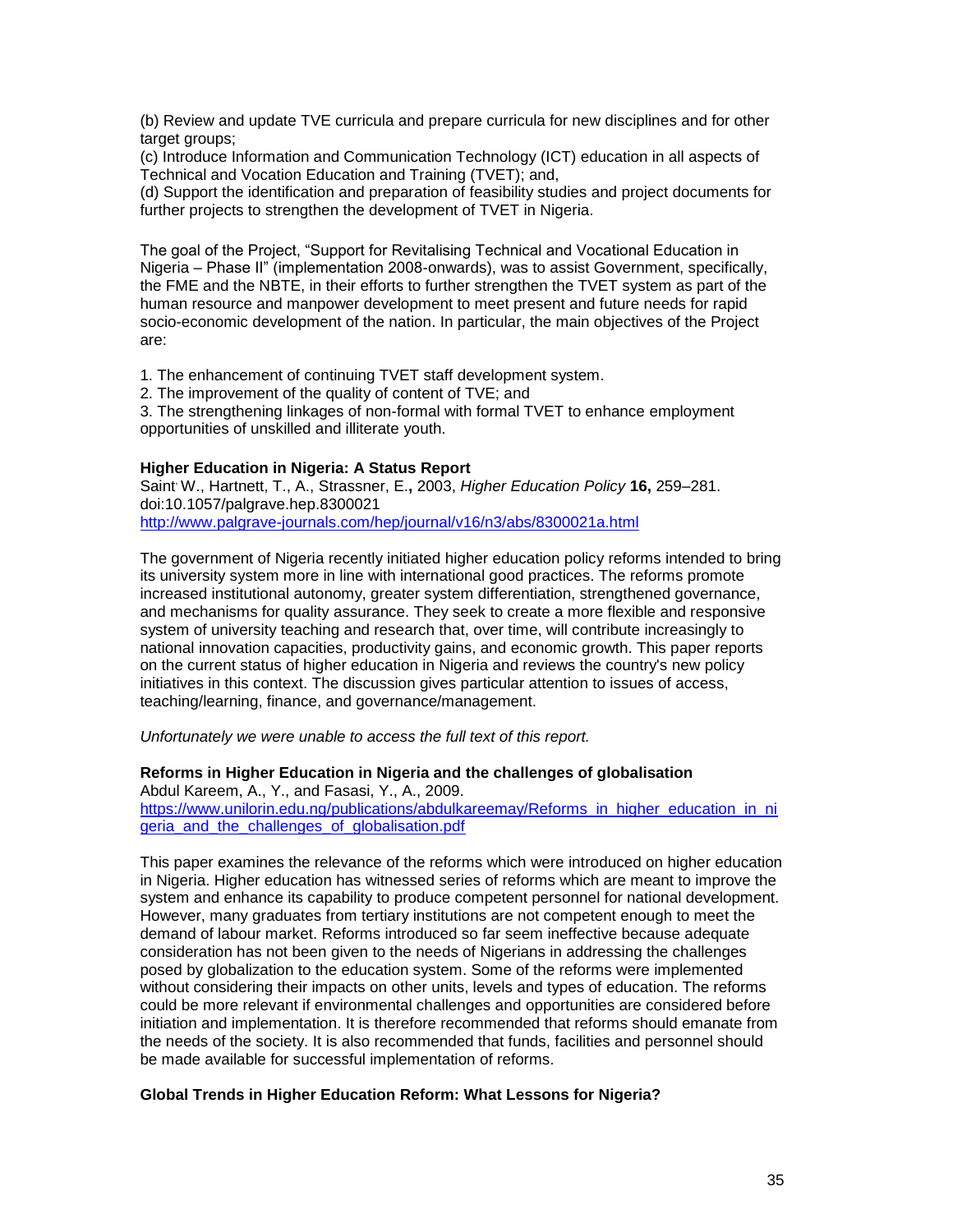Adesina, J., O. 2006, JHEA/RESA; 4:1, 1–23 <http://www.codesria.org/IMG/pdf/01-ADESINA.pdf>

The crisis that engulfed the higher education sector in many developing countries from the mid-1970s in many ways epitomised a much wider socio-economic and political crisis. In much of Africa the balance of payment crisis compounded an uneasy relationship between the rulers and academia. However, addressing the crisis in the 1980s was defined by the emergent neo-liberal mindset. It was also an ideological posture that saw the academy as a domain of a 'leftist leisure class' that needed market discipline. Education as a public good was replaced by a commodity logic. The impact of the neo-liberal orthodoxy on the higher education sector, however, varied widely across counties. In countries whose education policy came under the direct control of the Bretton Woods institutions, the orthodoxy drove policy as close to its ideological posturing as possible. In many developing countries commodification of access has impacted harshly on research activities in the higher education sector, reversing earlier achievements at endogeneity.

In some countries, including Nigeria, the persistent anti-intellectualism of those in power has intensified the broader crisis. In this paper, I argue that this contrasts sharply with the domestic experience of the Organisation for Economic Cooperation and Development (OECD) countries in their higher education sectors and the public commitment to research and development. What lessons are there for higher education reform in Nigeria? Firstly, in spite of the neo-liberal claims, successful countries show strong commitment to education as a public good and tend to invest heavily in their higher education sector, especially in endogenous research and development. The second point is that experiments with the commodity approach in both its provisioning of skilled human resources and internal relations have proved to be counter-productive. Thirdly, in situations of prolonged decline and decay, what needs rebuilding is more than just the infrastructure but also the ethos and ethics of academia

# **12. Tanzania Higher Education Profile**

# **Government departments responsible for oversight**

The Ministry of Education and Vocational Training (MoEVT) is mandated for formulation, monitoring and evaluation of the implementation policies, teachers' training, registration of schools, inspection of education services and infrastructure, library services and education press services (MoEVT).

MoEVT oversees three branches of post-secondary education: Technical and Vocational Training Division; Teacher Education and the Higher Education Division. Each Division has the following broad functions:

- 1. To provide inputs in developing, monitoring, evaluating and reviewing implementation of policies, guidelines and standards;
- 2. To oversee and coordinate the provision and delivery of Higher Education both internally and externally;
- 3. To develop, monitor and evaluate the implementation of Higher Education development programmes and projects;
- 4. To promote and facilitate research activities in Higher Education institutions;
- 5. To develop and promote academic and professional excellence in Higher Learning Institutions;
- 6. To coordinate management support services provided by Higher Education agencies;
- 7. To promote and sustain Regional and International Cooperation on Higher Education;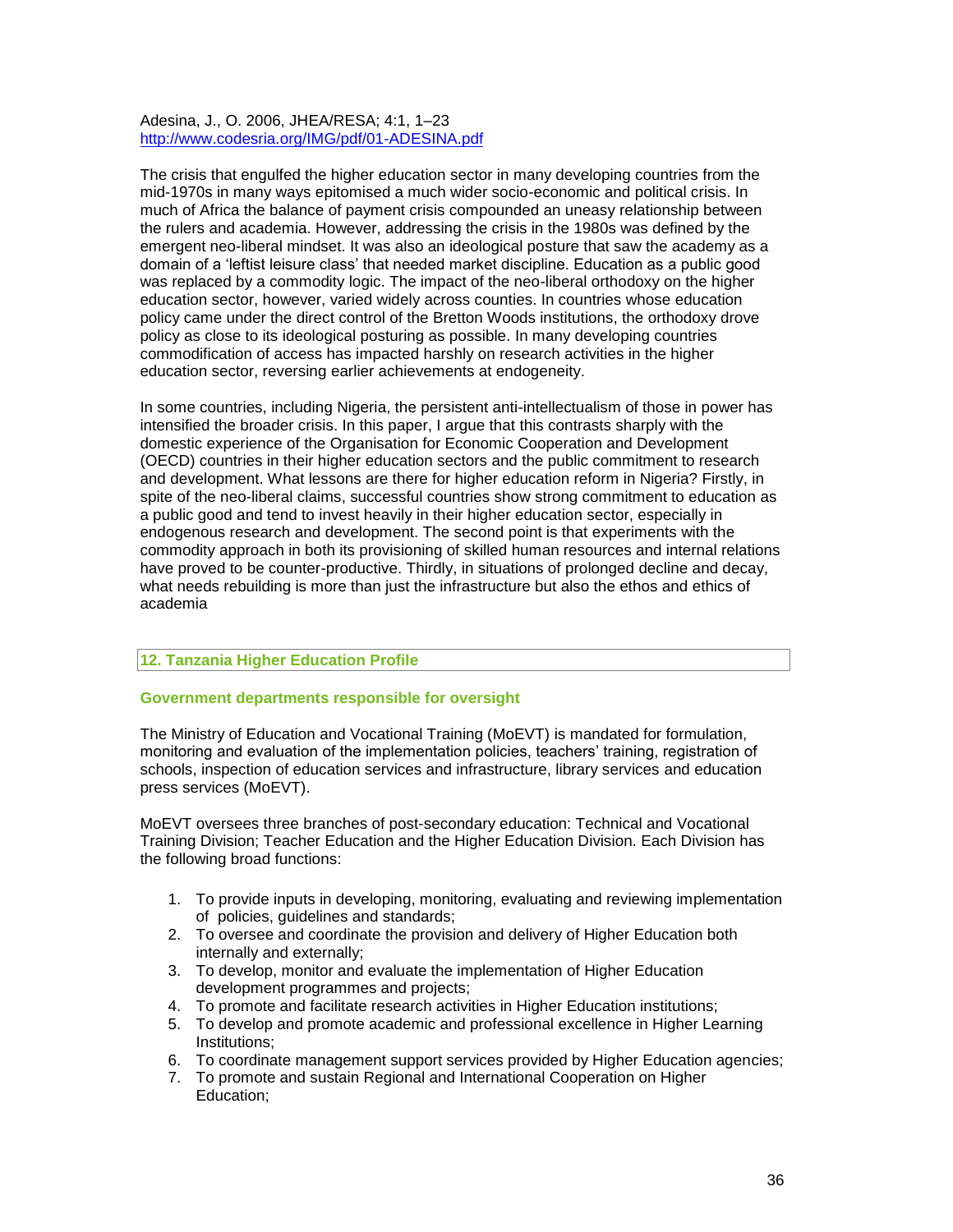- 8. To promote public awareness on functions and roles of Higher Education sector.
- 9. To collect, analyse, store and disseminate data and statistics,

Institutions providing higher education in Tanzania include 8 public universities, 22 private universities and university colleges and 15 additional public Institutions of Higher Education (these include 6 professional institutes, 2 institutes of Technology, a wildlife college and a business college). All universities in Tanzania are regulated by the Tanzanian Commission of Universities (TCU) (MoEVT, TCU, 2014).

#### **Arrangements in place for financing, including both HEIs and students**

In the early 1990s, Tanzania reintroduced a policy of higher educational cost-sharing. This has been implemented using a variation on tuition fees, whereby students admitted at the top of the competitive admission examinations have free tuition preserved and other scoring below the cut-off score are admitted for a fee (Johnson Ishegoma, 2004).

#### Student financing

The Higher Education Students' Loans Board was established by Act No. 9 of 2004, 30th March 2005 and became operational in July 2005. The objective of the Board is to assist, on a loan basis, needy students who secure admissions in accredited higher learning institutions, but who have no economic power to pay for the costs of their education. The Board is also entrusted with the task of collecting due loans from previous loan beneficiaries. The Chairman of the Board is answerable to the Minister of Education and Vocational Training (Higher Education Student's Loans Board, 2013).

#### **Arrangements in place for quality assurance**

The three branches of MoEVT that have responsibilities for post-secondary education (Technical and Vocational Training Division; Teacher Education and the Higher Education Division) each have requirements to perform quality assurance on the development and implementation of policies, guidelines and standards.

The Tanzania Commission for Universities (TCU) performs the following quality assurance procedures:

- National guidelines and benchmarks for Quality Assurance.
- An institutional Audit System
- An institutional quality assurance, quality control and management system.
- Database of experts and peer reviewers in various fields.
- Leaflets, brochures and booklets on Quality Assurance activities and initiatives (TCU, 2014).

#### **Regulation/legislation setting out operating rules for private HEIs**

All universities and academic programmes, whether public or private, are required to complete a three stage accreditation process though the TCU: a TCU Certificate of Provisional Registration, a TCU Certificate of Full Registration, and finally a TCU Certificate of Accreditation. The requirements for these can be found on the TCU website (Fielden and LaRoque, 2008; TCU, 2014).Once programmes have been validated and approved, they can be offered in accordance with section 15 of the [Universities Act Cap 346 \(TCU, 2014\).](http://www.tcu.go.tz/images/pdf/the%20universities%20act%20cap%20346.pdf) Additionally, Private Institutions are expected to research and provide consultancy before they achieve final university status (Bjarnason et al., 2009).

#### **Main categories of HEIs which are active**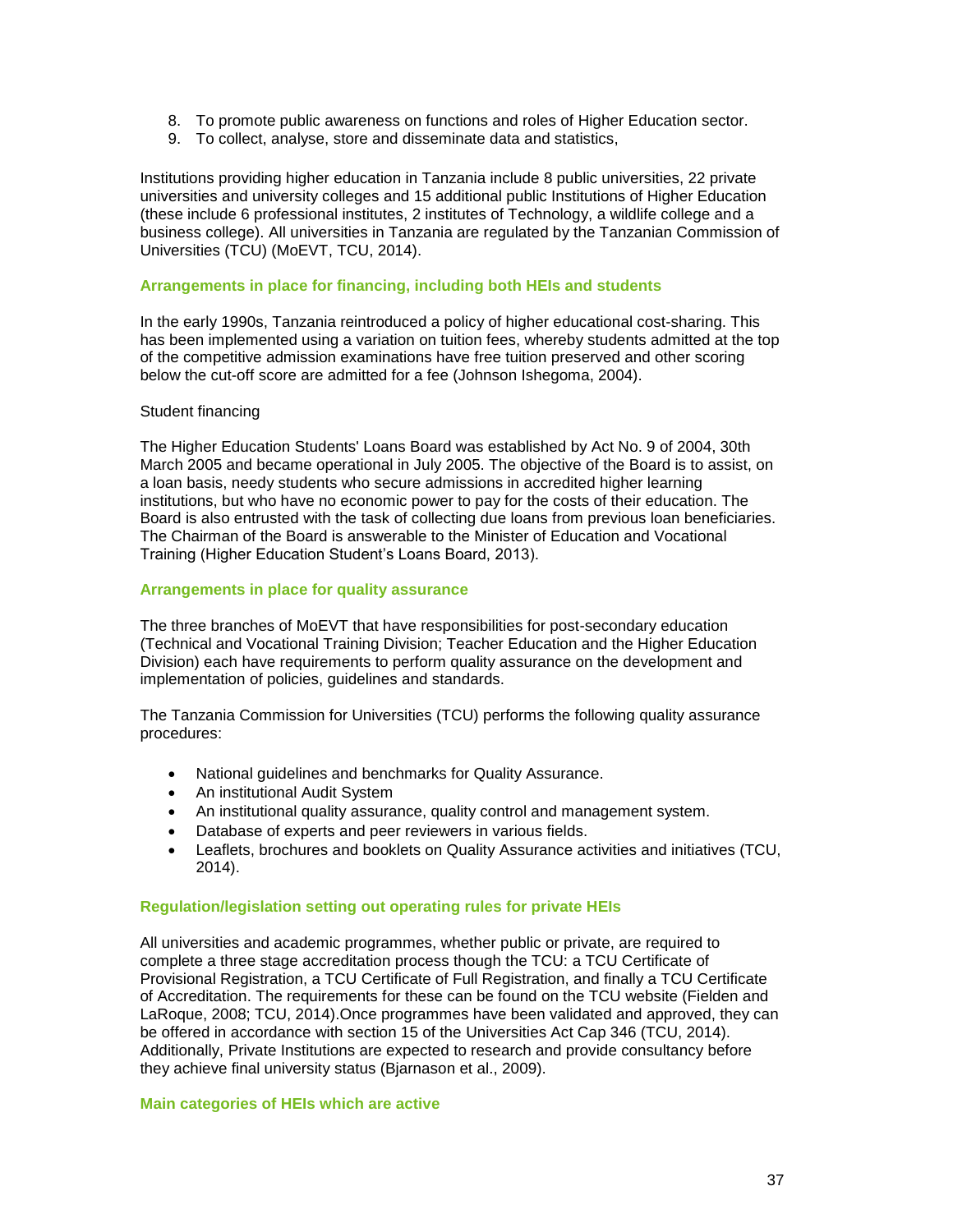MoEVT oversees three branches of post-secondary education: Technical and Vocational Training Division; Teacher Education and the Higher Education Division.

## **Higher education reforms since the mid-1990's**

The Education Sector Development Programme (ESDP) was launched in 1997 and revised in 2001 in order to improve educational provision to achieve poverty alleviation. The ESDP embodies a sector-wide approach which regards education from pre-primary to higher education as a single entity. A priority action within ESDP is the installation of Education Performance Management Systems (EPMS) throughout the sub-sectors (and, as applicable, in all institutions/schools). The operational reform goals of the EDSP are:

Higher Education:

- 1. rationalise tertiary and higher education by designing and implementing a capability improvement strategy for the sub-sector;
- 2. strengthen a sub-sector Education Management Information System (EMIS) that is linked with ESMIS;
- 3. finalise and implement a teacher professional development strategy;
- 4. expand production of degree teachers by utilising open learning approaches;
- 5. expand university level teacher training and its professional development wing;
- 6. enhance teacher professionalism among teacher educators by enabling teacher educators to join Tanzania Education Society;
- 7. enhance the quality of teacher training by instituting curricula reviews;
- 8. increase funding for production of home-grown experts including Ph.D. degree graduates;
- 9. strengthen research generation capacity through increased post–graduate enrolment;
- 10. earmark and allocate funds for building research capacity;(xi)enhance cognitive, conceptual and technical skills of both academic staff and students; and
- 11. promote linkages with production and service centres/firms.

Technical and Vocational Education and Training:

- 1. enhance teacher professionalism among teacher educators by enabling teacher educators to join Tanzania Education Society;
- 2. promote the quality of teacher training by instituting curricula reviews;
- 3. strengthen cognitive, conceptual and technical skills of both academic staff and students;
- 4. promote linkages with production and service centres/firms;
- 5. harmonise Educational Qualification Framework;
- 6. design TVET Development Programme;
- 7. support privately owned Vocational Training Centres at the District level (Public-Private Partnerships);
- 8. recruit and retain the available, technical and vocational teachers/tutors/facilitators;
- 9. integrate and expand the training of vocational and technical education teachers; and
- 10. establish a sub-sector-wide Education Management Information System (EMIS) that is linked to ESMIS (The United Republic of Tanzania, 2008).

#### **Resources/ references**

**Ministry of Education and Vocational Training** <http://www.moe.go.tz/>

**Cost-Sharing in Higher Education in Tanzania: Fact or Fiction?** M. Johnson Ishengoma, M. 2004, JHEA/RESA Vol. 2, No. 2,101–133 <http://www.codesria.org/IMG/pdf/6-ishengoma.pdf>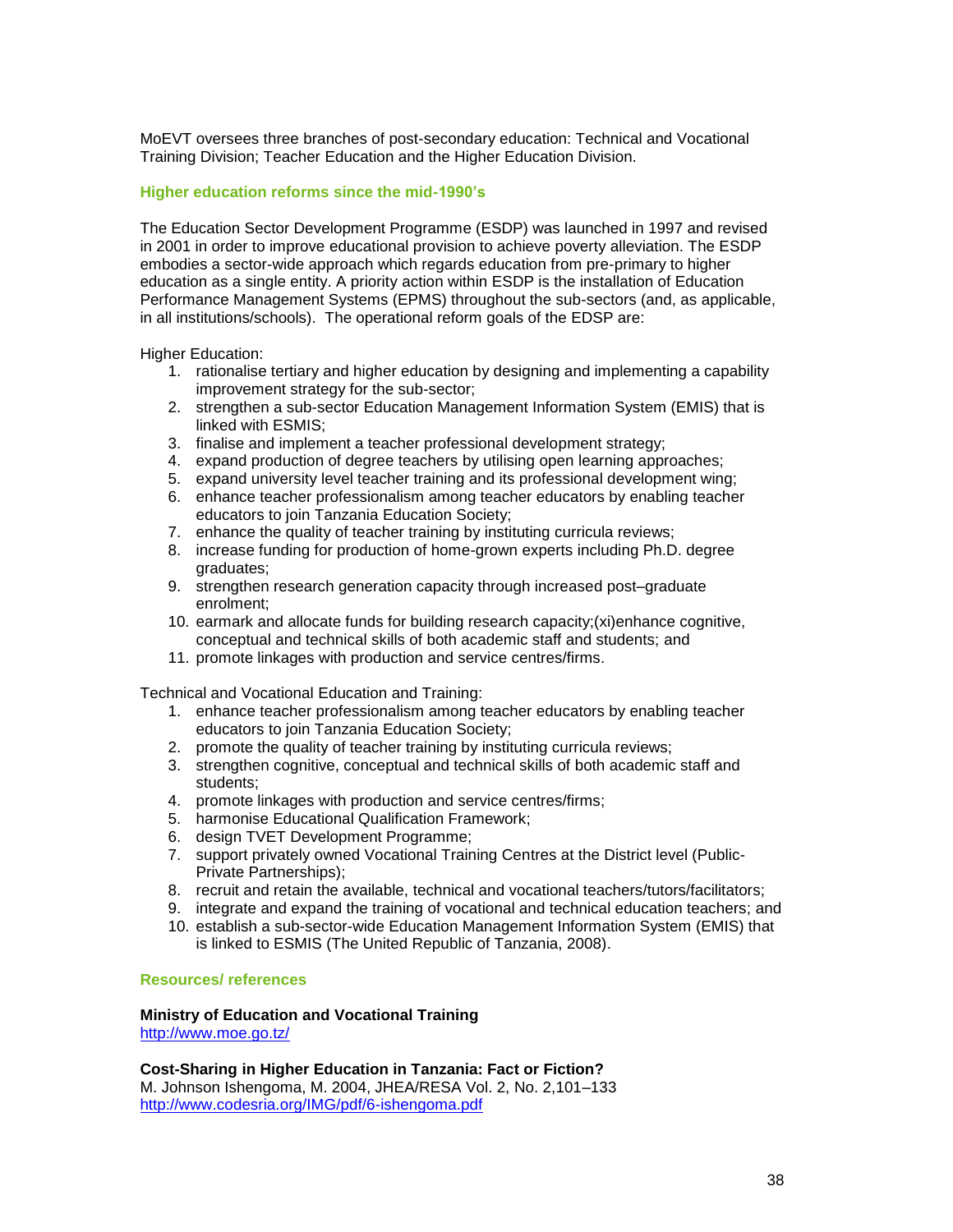## **Education Sector Development Programme (2003-2017), revised edition.**

The United Republic of Tanzania, 2008. [http://www.globalpartnership.org/media/library/Country\\_Documents/Tanzania/2008-01-](http://www.globalpartnership.org/media/library/Country_Documents/Tanzania/2008-01-Tanzania-Mainland-Sector-Plan.pdf) [Tanzania-Mainland-Sector-Plan.pdf](http://www.globalpartnership.org/media/library/Country_Documents/Tanzania/2008-01-Tanzania-Mainland-Sector-Plan.pdf)

#### **Higher Education Student Loan's Board**

[http://www.heslb.go.tz/index.php?option=com\\_content&view=article&id=46&Itemid=53](http://www.heslb.go.tz/index.php?option=com_content&view=article&id=46&Itemid=53)

# **Privatization of Higher Education in Tanzania**

Benjamin, K., B., and Dunrong, B., 2010, The Social Sciences; 5:1, 45-48 <http://www.medwelljournals.com/fulltext/?doi=sscience.2010.45.48>

# **Tanzania Commission for Universities**

<http://www.tcu.go.tz/index.php/accreditation>

## **The Evolving Regulatory Context for Private Education in Emerging Economies: Discussion Paper.**

Fielden, J., and LaRocque, N., 2008, The World Bank Group International Colloqium on Private Education. [http://www.ifc.org/wps/wcm/connect/7db3ed804970bff99a01da336b93d75f/Discussion%2BP](http://www.ifc.org/wps/wcm/connect/7db3ed804970bff99a01da336b93d75f/Discussion%2BPaper%2BFinal.pdf?MOD=AJPERES)

[aper%2BFinal.pdf?MOD=AJPERES](http://www.ifc.org/wps/wcm/connect/7db3ed804970bff99a01da336b93d75f/Discussion%2BPaper%2BFinal.pdf?MOD=AJPERES)

#### **A new dynamic: Private Higher Education**

Bjarnason, S., Cheng, K., Fielden, J., Lemaitre, M., Levy, D., Varghese, N.V., 2009, UNESCO World Conference on Higher Education. <http://unesdoc.unesco.org/images/0018/001831/183174e.pdf>

**13. Resources on higher education reform in Tanzania**

#### **Cost-Sharing in Higher Education in Tanzania: Fact or Fiction?**

M. Johnson Ishengoma, M. 2004, JHEA/RESA Vol. 2, No. 2,101–133 <http://www.codesria.org/IMG/pdf/6-ishengoma.pdf>

In the early 1990s, Tanzania reintroduced a policy of higher educational cost-sharing, designed to slowly move some of the costs of higher education, which in recent years had been borne almost exclusively by the government, toward parents and students as well as toward other nongovernmental parties. This article reports research into the difference this policy seems to have made at Tanzania's major public university, the University of Dar es Salaam (UDSM), with particular attention to the enrolment of privately sponsored (i.e., feepaying) students and other changes discernible in university finances during the early years of this policy implementation. The report concludes that cost sharing in higher education in Tanzania is justified on the grounds of the sheer need for nongovernmental revenue for public higher education institutions because of the declining government appropriations to these institutions, along with the dire need to expand access to higher education; however, its implementation has been lackadaisical.

# **Privatization of Higher Education in Tanzania**

Benjamin, K., B., and Dunrong, B., 2010, The Social Sciences; 5:1, 45-48 <http://www.medwelljournals.com/fulltext/?doi=sscience.2010.45.48>

Since 1995, when it became legally possible for private higher education to operate in Tanzania, the sector has grown to become a significant part of the country's higher education system. This study examines the problems that lead to the privatization of higher education in Tanzania. A key finding of this study is that the problems that lead to the privatization of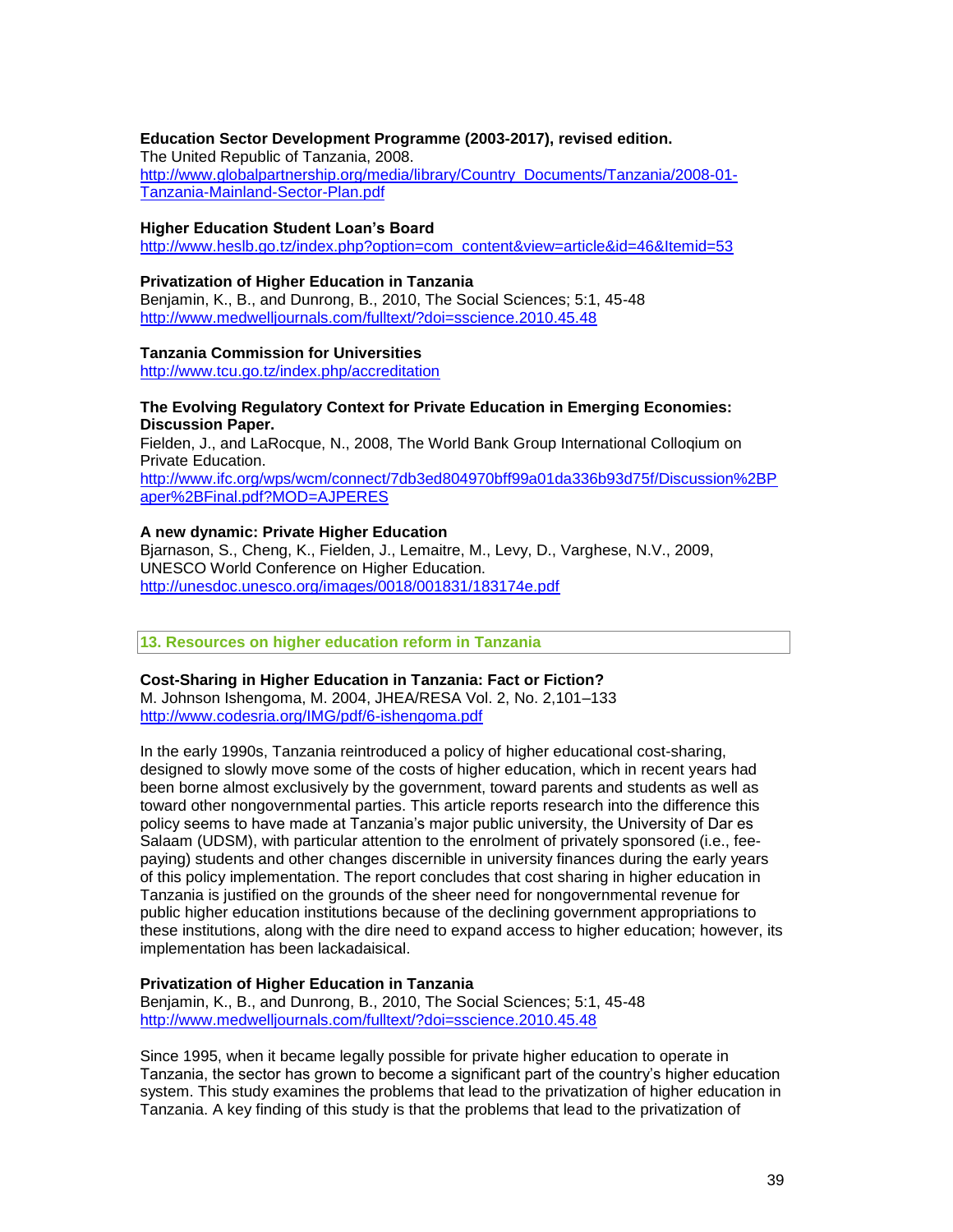higher education in Tanzania include: the fiscal incapacity of the state to expand higher education through public universities and inability of the public universities to respond immediately to household demand for employment-oriented courses. Private higher education is characterized by small segment of higher education yet makes important contributions in providing opportunities for many students, who would otherwise not be able to find a place at public institutions.

# **Review and Evaluation of the Performance of Tanzania's Higher Education Institutions in Science, Technology and Innovation: Final Report**

Bastos, C., A., Rebois, R., R., 2011, UNESCO [http://www.unesco.org/new/fileadmin/MULTIMEDIA/HQ/SC/pdf/sc\\_Review-](http://www.unesco.org/new/fileadmin/MULTIMEDIA/HQ/SC/pdf/sc_Review-Evaluation_of_HEISTI_Final%20Report_23-06-2011.pdf)[Evaluation\\_of\\_HEISTI\\_Final%20Report\\_23-06-2011.pdf](http://www.unesco.org/new/fileadmin/MULTIMEDIA/HQ/SC/pdf/sc_Review-Evaluation_of_HEISTI_Final%20Report_23-06-2011.pdf)

Acting on the request of the Tanzanian Government, UNESCO reviewed Higher Education Institutions (HEI) with the main purpose of determining their performance in science, technology and innovation (STI) and their wider contribution to strategic development plans. This Report describes the main findings and outcomes, and provides recommendations for action to be inserted into the definition of a future Roadmap. The Review should also enable the Government to monitor progress in its educational reform program, make adjustments where necessary and ensure that any future changes to Government's science, technology and innovation and HEI policy are informed by the findings.

This Review's findings show that the performance of HEI in STI can be best characterized by an environment where there exists policy instruments related to the development and finance of the traditional tasks of HEI, training, research and extension, but that there is also indifference to research in the institutional context as well as resistance to changes in the institutional culture. The above can be attributed to a weak recognition of research in the normative architecture, which has a strong administrative bias, and the still limited existence of funding, human resources and equipment. Only more recently there is better motivation of the research community and lines of research are being drawn based on national priorities. The weak recognition of research and extension produces discrimination or lack of incentives for active researchers, which are few in number and many are self-made.

Finally, there are only limited efforts in attracting the private sector, individuals, business people, trade unions and community organisations into contributing significantly to the national STI effort by the way of funding or shared sponsorship of research programs. The main recommendation that this Review can make, following the analysis of the situation, the examination of policy and strategic documents, in particular the latest STI Policy (under review) and the Higher Education Development Programme (HEDP), is that Tanzania requires a Roadmap which is realistic and clearly recognizes what can really be done in the short and long-terms. Extensive and overoptimistic lists of objectives and goals, in overlapping policies, weak coordination mechanisms, little funding, a disarticulated STI system, weaknesses in human resources and other limitations, cannot lead the country into an effective capacity building process of its HEI and STI systems.

# **Democratising higher education in Ghana and Tanzania: Opportunity structures and social inequalities**

Morley, L., Leach, F., Lugg, R., 2009, International Journal of Educational Development; 29:1, 56-64.

<http://www.sciencedirect.com/science/article/pii/S0738059308000631>

This article is based on an ESRC/DFID funded research project on Widening Participation in Higher Education in Ghana and Tanzania: Developing an Equity Scorecard [\(http://www.sussex.ac.uk/education/wideningparticipation\)](http://www.sciencedirect.com/science?_ob=RedirectURL&_method=externObjLink&_locator=url&_cdi=271756&_issn=07380593&_origin=article&_zone=art_page&_plusSign=%2B&_targetURL=http%253A%252F%252Fwww.sussex.ac.uk%252Feducation%252Fwideningparticipation). There are questions about whether widening participation in higher education is a force for democratisation or differentiation. While participation rates are increasing globally, there has been scant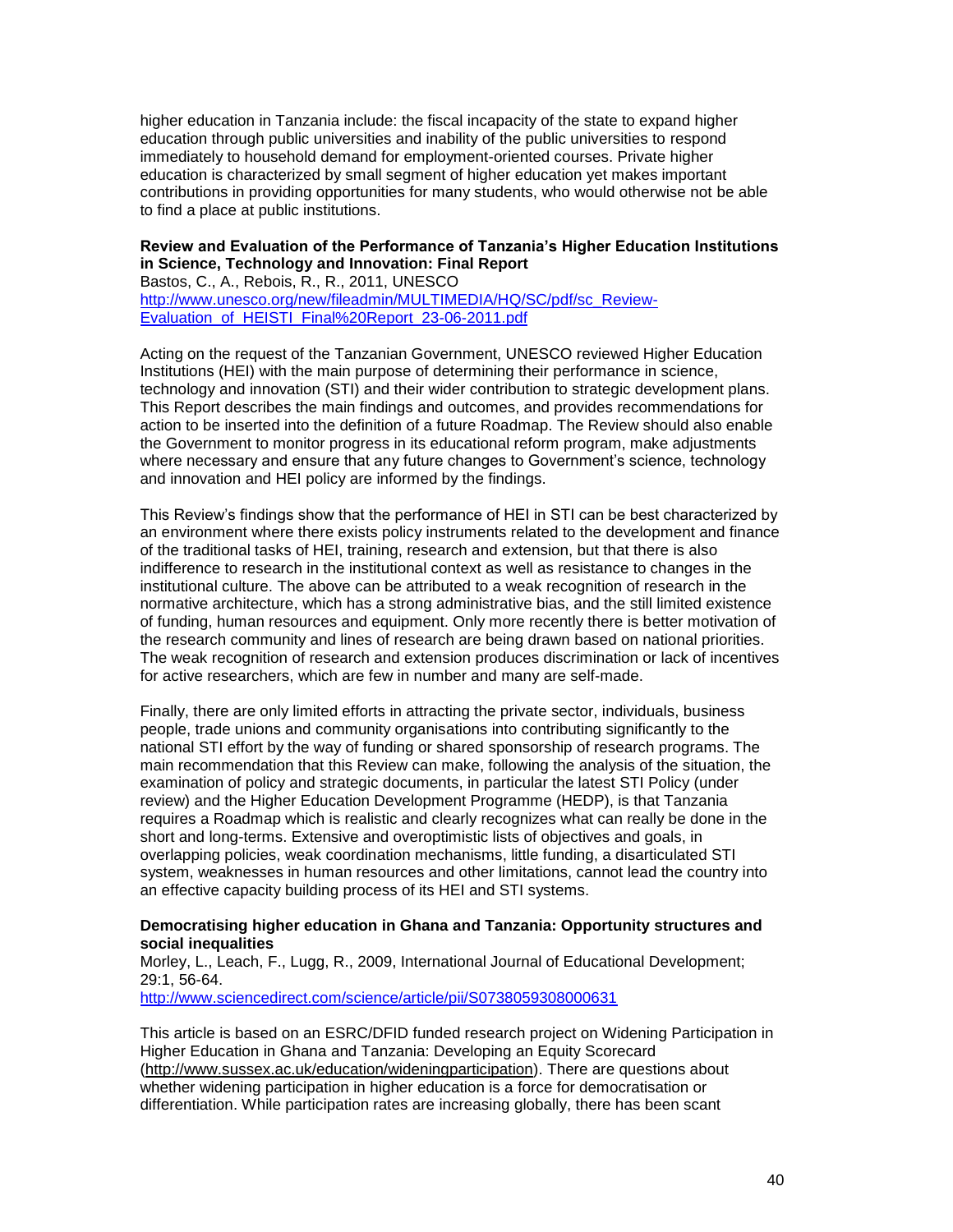research or socio-cultural theorisation of how different structures of inequality intersect in the developing world. Questions also need to be posed about how higher education relates to policy discourses of poverty reduction and the Millennium Development Goals. The article explores participation in higher education, utilising statistical data and life history interviews with students in two public and two private universities. It focuses on how gender and socioeconomic status intersect and constrain or facilitate participation in higher education. Findings to date suggest that opportunity structures reflect social inequalities.

## **The cultural politics of constructivist pedagogies: Teacher education reform in the United Republic of Tanzania**

Vavrus, F., 2009, [International Journal of Educational Development;](http://www.sciencedirect.com/science/journal/07380593) 29:3, 303-311 <http://www.sciencedirect.com/science/article/pii/S0738059308000485>

This article examines recent educational reforms in Tanzania by looking at the cultural politics of pedagogical change in secondary and teacher education. It presents an ethnography of a teachers college founded on the principles of social constructivism in a country where formalistic, teacher-centred pedagogy is the norm. Using data collected through a year of participant observation, it argues that the cultural, economic, and political dimensions of teachers' practice need to be considered alongside efforts to reform the country's educational system. It offers contingent constructivism as an alternative to the international consensus on a single model of excellent teaching.

# **14. Mozambique Higher Education Profile**

# **Government departments responsible for oversight**

The governance and oversight of Higher Education in Mozambique is enshrined in Article 114 of the Mozambican constitution:

#### Higher Education

- 1. Access to public institutions of higher education shall guarantee equal and equitable opportunities and the democratisation of education, taking into account the requirements in terms of qualified staff and the raising of educational and scientific standards of the country.
- 2. Public institutions of higher education shall be corporate persons governed by public law, and they shall have legal personality and enjoy scientific, teaching, financial and administrative autonomy, without prejudice to the appropriate evaluation of teaching standards, in accordance with the law.
- 3. The State shall recognise and supervise private and co-operative education in accordance with the law (Constitution of the Republic of Mozambique).

In accordance with the Higher Education Law of 2003, tertiary-level and higher education institutions offer a variety of programmes leading to the bachelor's degree (three-year programme), the licenciatura (normally, a four-year programme; five years in the case of law and dentistry; five and a half years in the case of veterinary; seven years in the case of medicine), and the master's degree (two-year programme). At the postgraduate level, the faculty of education of the University Eduardo Mondlane offers one-year programmes leading to a diploma or a master's degree (mestrado) (UNESCO 2010/2011). There are 24 Teacher Training Institutions (Guro and Weber, 2010).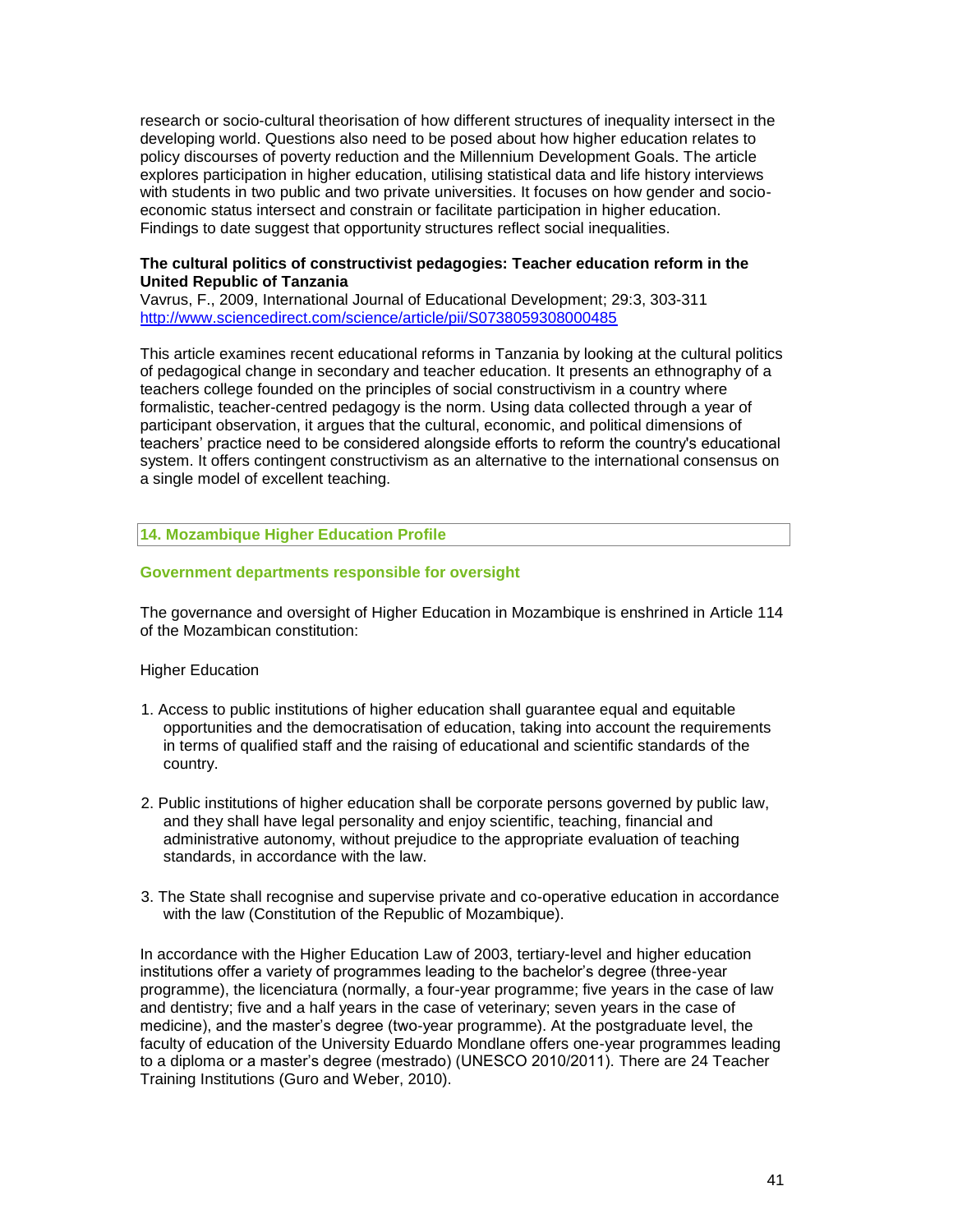Higher education is governed by Law No. 1/93. In accordance with this Law, public higher education institutions are collective persons of public law, with legal status, and enjoying scientific, pedagogical and administrative autonomy. A more recent Higher Education Law, No. 5/2003, was approved in January 2003.

The Ministry of Higher Education, Science and Technology was established in January 2000 in accordance with by the Presidential Decree No. 1/2000. In accordance with the Presidential Decree No. 13/2005 of 4 February 2005, the responsibility over higher education was transferred to the Ministry of Education and Culture (MEC). The same Decree specifies the functions and attributions of the MEC (UNESCO 2010/2011).

MEC is responsible for planning, managing and monitoring the national education system, ensuring that it works in a unified manner. The National Council of Higher Education, Science and Technology is the Council of Ministers' body for coordination, analysis and consultation in all matters concerning higher education.

# **Arrangements in place for financing, including both HEIs and students**

There is minimal cost-sharing in the public system. Students currently pay a low tuition fee, around USD 100 per year. The government finances higher education through two basic mechanisms. First, it makes funds available to:

- The Ministry of Education and Culture for policy development, including quality assurance mechanisms;
- Higher education institutions and staff, in both public and private institutions, through the Quality Enhancement and Innovative Facility –an initiative to reward institutions and individuals for the development of quality ‐ enhancing programmes; and
- Students, through the provincial scholarship fund, in which students from the rural provinces can apply for funding to study at any of the accredited higher education institutions.

Second, the government provides direct funding to the public higher education institutions, through a mix of instruments, including the following:

- Direct budgetary allocations to the institutions, through submission of specific proposals to parliament;
- Sourcing grant funds from development partners and directing them to the higher education sector; and
- Sourcing and allocating credit funds, in preferential conditions, to fill gaps in public financing (e.g. from the World Bank).

Private higher education institutions are not entitled to any direct funding or subsidies from the government. However, in 2002 the government introduced a provincial scholarship scheme which has immensely benefited students from poor, rural backgrounds who have accessed the Quality Enhancement and Innovative Facility. In addition, staff at private institutions can apply for grants from the Facility (Bailey, Cloete and Pillay, 2010).

# **Arrangements in place for quality assurance**

The accreditation of higher education institutions is under de responsibility of the National Commission for Accreditation and Quality Assurance (Comissão Nacional de Acreditação e Qualidade–CNAQ) (UNESCO 2010/2011).

The National Accreditation and Quality Council (CNAQ) have responsibility for quality assurance. Quality Assurance mechanisms and indicators are often non-existing. There is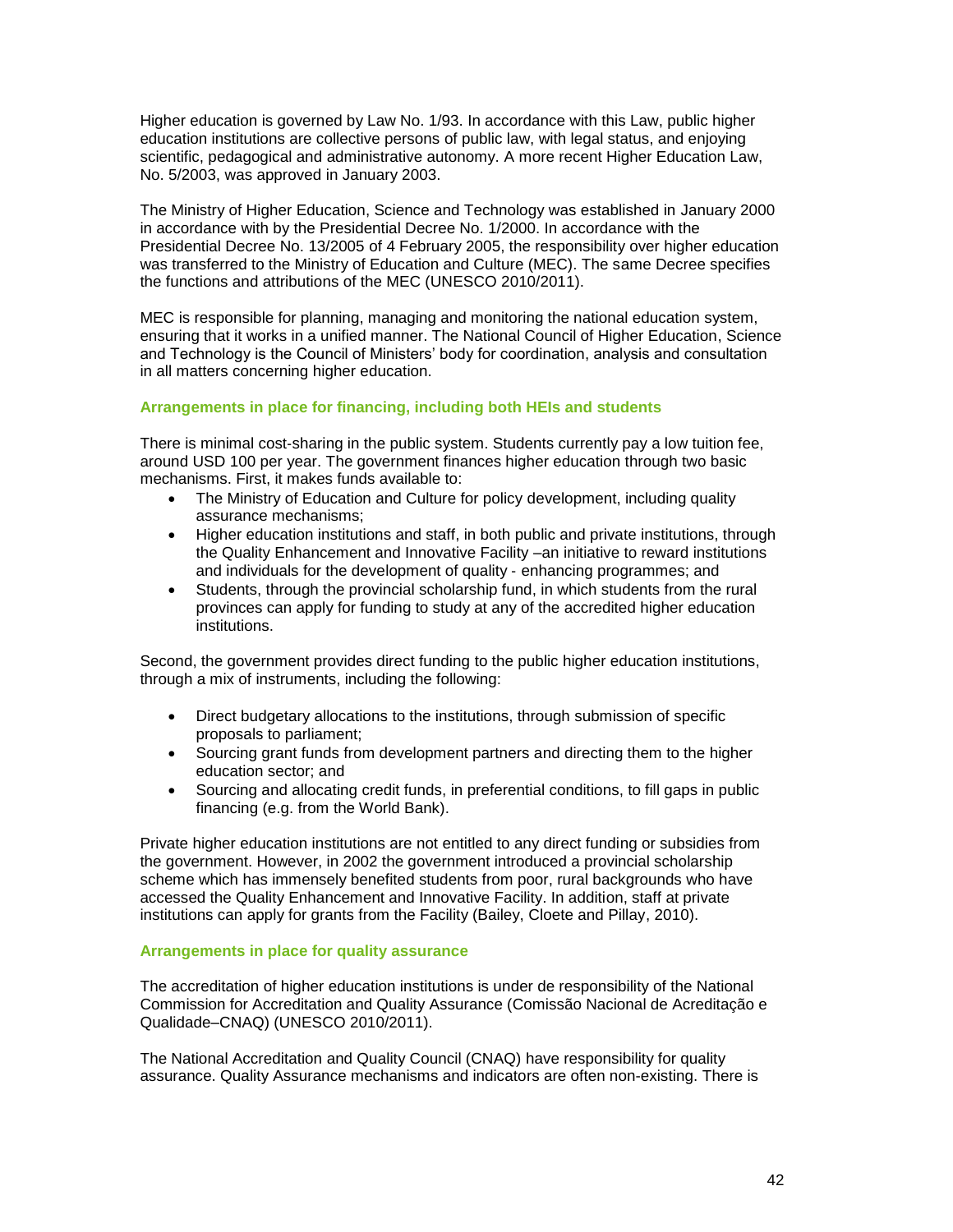also a lack of harmonisation and because graduation requirements vary from one institution to the other, students find it difficult to change institution.

CNAQ are supported by the University of Twente to improve their quality mechanisms. The project aims to enable CNAQ to carry out its Quality Assurance and Accreditation tasks related to the Higher Education sector. This will be achieved by providing training and exposing Council members, executive Directors and technical staff to regional and international best practices. The project also aims to create and consolidate internal Quality Assurance units in every HEI in Mozambique (NICHE-MOZ-093, 2011).

#### **Regulation/legislation setting out operating rules for private HEIs**

Through Decree No. 11/90 of 1 June 1990, the Government authorized private education (free or fee-paying) in all types of schools and at all educational levels, thus decentralising one of its functions in order to create an additional capacity which would translate into expanded opportunities for access to education (UNESCO 2010/2011).

#### **Main categories of HEIs which are active**

The higher education system comprises 26 institutions, of which 13 are public and 13 are private. The number of private institutions has been growing rapidly since their introduction in 1995. The institutions are of three types: universities, polytechnics and tertiary schools (Bailey, Cloete and Pillay, 2010).

#### **Higher education reforms since the mid-1990's**

In October 1999 the Minister of Education appointed a Committee to work out the first Mozambican Strategic Plan of Higher Education. The main objective was to analyse the present situation of Higher Education in Mozambique and to propose a 10-year Strategic Plan for this sub-sector in consonance with the strategic plan approved for the Education Sector, defining objectives, structure, scope, financing and governance (Chilundo and Berverwijk).

A new curriculum for education (including higher education) was introduced by the Mozambican government in 2004 (Guro and Weber, 2010).

#### **Resources/ references**

## **Constitution of the Republic of Mozambique**

[http://www.wipo.int/wipolex/en/text.jsp?file\\_id=206607](http://www.wipo.int/wipolex/en/text.jsp?file_id=206607)

#### **From policy to practice: education reform in Mozambique and Marrere Teachers' Training College**

Guro, M., and Weber, E., 2010, South African Journal of Education; 30, 245-259. <http://www.ajol.info/index.php/saje/article/viewFile/55484/43957>

### **Reform of Mozambican Higher Education System Through New Funding Mechanisms** Chilundo, A and Berverwijk, J

[HTTP://WWW.GOOGLE.CO.UK/URL?SA=T&RCT=J&Q=&ESRC=S&SOURCE=WEB&CD=1](http://www.google.co.uk/url?sa=t&rct=j&q=&esrc=s&source=web&cd=12&ved=0CC4QFjABOAo&url=http%3A%2F%2Fahero.uwc.ac.za%2Findex.php%3Fmodule%3Dcshe%26action%3Ddownloadfile%26fileid%3D81806115511691942387689&ei=k6XWUoX5M9LxhQeg4YCoDQ&usg=AFQjCNHrcaNbffSqxrxnbHegFdpn3y_AAg&bvm=bv.59378465,d.ZG4) [2&VED=0CC4QFJABOAO&URL=HTTP%3A%2F%2FAHERO.UWC.AC.ZA%2FINDEX.PHP](http://www.google.co.uk/url?sa=t&rct=j&q=&esrc=s&source=web&cd=12&ved=0CC4QFjABOAo&url=http%3A%2F%2Fahero.uwc.ac.za%2Findex.php%3Fmodule%3Dcshe%26action%3Ddownloadfile%26fileid%3D81806115511691942387689&ei=k6XWUoX5M9LxhQeg4YCoDQ&usg=AFQjCNHrcaNbffSqxrxnbHegFdpn3y_AAg&bvm=bv.59378465,d.ZG4) [%3FMODULE%3DCSHE%26ACTION%3DDOWNLOADFILE%26FILEID%3D818061155116](http://www.google.co.uk/url?sa=t&rct=j&q=&esrc=s&source=web&cd=12&ved=0CC4QFjABOAo&url=http%3A%2F%2Fahero.uwc.ac.za%2Findex.php%3Fmodule%3Dcshe%26action%3Ddownloadfile%26fileid%3D81806115511691942387689&ei=k6XWUoX5M9LxhQeg4YCoDQ&usg=AFQjCNHrcaNbffSqxrxnbHegFdpn3y_AAg&bvm=bv.59378465,d.ZG4) [91942387689&EI=K6XWUOX5M9LXHQEG4YCODQ&USG=AFQJCNHRCANBFFSQXRXN](http://www.google.co.uk/url?sa=t&rct=j&q=&esrc=s&source=web&cd=12&ved=0CC4QFjABOAo&url=http%3A%2F%2Fahero.uwc.ac.za%2Findex.php%3Fmodule%3Dcshe%26action%3Ddownloadfile%26fileid%3D81806115511691942387689&ei=k6XWUoX5M9LxhQeg4YCoDQ&usg=AFQjCNHrcaNbffSqxrxnbHegFdpn3y_AAg&bvm=bv.59378465,d.ZG4) [BHEGFDPN3Y\\_AAG&BVM=BV.59378465,D.ZG4](http://www.google.co.uk/url?sa=t&rct=j&q=&esrc=s&source=web&cd=12&ved=0CC4QFjABOAo&url=http%3A%2F%2Fahero.uwc.ac.za%2Findex.php%3Fmodule%3Dcshe%26action%3Ddownloadfile%26fileid%3D81806115511691942387689&ei=k6XWUoX5M9LxhQeg4YCoDQ&usg=AFQjCNHrcaNbffSqxrxnbHegFdpn3y_AAg&bvm=bv.59378465,d.ZG4)

#### **Strategic Plan of Higher Education in Mozambique 2000-2010**

Republic of Mozambique, Ministry of Higher Education, Science and Technology, 2000.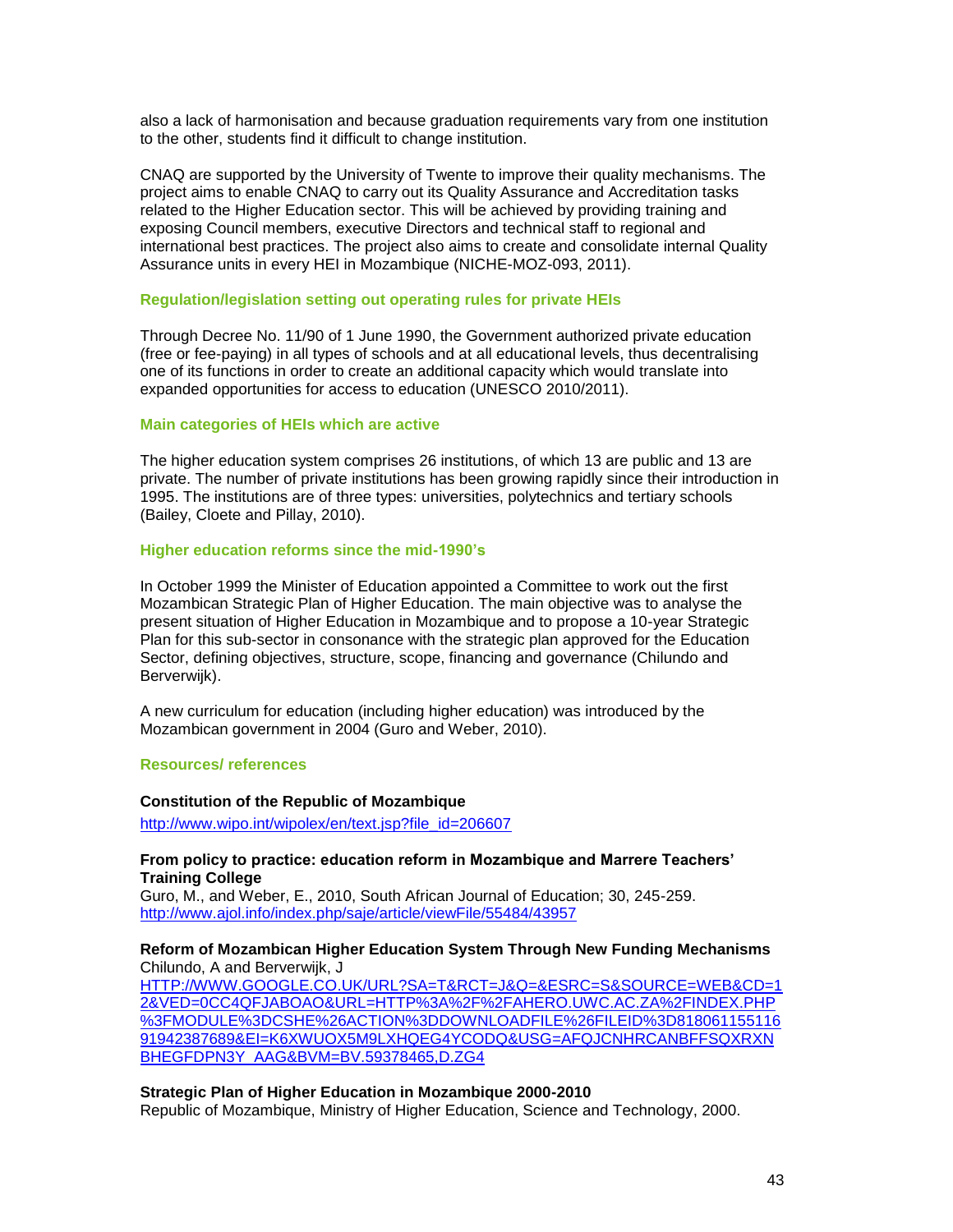# [http://planipolis.iiep.unesco.org/upload/Mozambique/Mozambique\\_HE\\_Strategic\\_Plan%2020](http://planipolis.iiep.unesco.org/upload/Mozambique/Mozambique_HE_Strategic_Plan%202000_2010.pdf) [00\\_2010.pdf](http://planipolis.iiep.unesco.org/upload/Mozambique/Mozambique_HE_Strategic_Plan%202000_2010.pdf)

#### **Building capacity for quality assurance in the higher education system in Mozambique**  NICHE-MOZ-093, 2011.

[http://www.nuffic.nl/en/capacity-building/niche/countries-and-projects/mozambique/niche](http://www.nuffic.nl/en/capacity-building/niche/countries-and-projects/mozambique/niche-moz-093)[moz-093](http://www.nuffic.nl/en/capacity-building/niche/countries-and-projects/mozambique/niche-moz-093)

# **World Data on Education VII Ed.**

UNESCO 2010/2011 [http://www.ibe.unesco.org/fileadmin/user\\_upload/Publications/WDE/2010/pdf](http://www.ibe.unesco.org/fileadmin/user_upload/Publications/WDE/2010/pdf-versions/Mozambique.pdf)[versions/Mozambique.pdf](http://www.ibe.unesco.org/fileadmin/user_upload/Publications/WDE/2010/pdf-versions/Mozambique.pdf)

# **Brief history of Mozambican H.E**

<http://circulodesociologia.wordpress.com/breve-historia-do-es-em-mocambique/>

# **Case Study: Mozambique and Eduardo Mondlane University** Bailey, T., Cloete, N., and Pillay, P., 2010, Universities and Economic Development in Africa [http://chet.org.za/files/uploads/reports/Case%20Study%20-](http://chet.org.za/files/uploads/reports/Case%20Study%20-%20Mozambique%20and%20Eduardo%20Mondlane%20University.pdf) [%20Mozambique%20and%20Eduardo%20Mondlane%20University.pdf](http://chet.org.za/files/uploads/reports/Case%20Study%20-%20Mozambique%20and%20Eduardo%20Mondlane%20University.pdf)

**15. Resources on higher education reform in Mozambique**

# **Reform**

#### **Reform of Mozambican higher education system through new funding mechanisms** Chilundo, A and Berverwijk, J

[HTTP://WWW.GOOGLE.CO.UK/URL?SA=T&RCT=J&Q=&ESRC=S&SOURCE=WEB&CD=1](http://www.google.co.uk/url?sa=t&rct=j&q=&esrc=s&source=web&cd=12&ved=0CC4QFjABOAo&url=http%3A%2F%2Fahero.uwc.ac.za%2Findex.php%3Fmodule%3Dcshe%26action%3Ddownloadfile%26fileid%3D81806115511691942387689&ei=k6XWUoX5M9LxhQeg4YCoDQ&usg=AFQjCNHrcaNbffSqxrxnbHegFdpn3y_AAg&bvm=bv.59378465,d.ZG4) [2&VED=0CC4QFJABOAO&URL=HTTP%3A%2F%2FAHERO.UWC.AC.ZA%2FINDEX.PHP](http://www.google.co.uk/url?sa=t&rct=j&q=&esrc=s&source=web&cd=12&ved=0CC4QFjABOAo&url=http%3A%2F%2Fahero.uwc.ac.za%2Findex.php%3Fmodule%3Dcshe%26action%3Ddownloadfile%26fileid%3D81806115511691942387689&ei=k6XWUoX5M9LxhQeg4YCoDQ&usg=AFQjCNHrcaNbffSqxrxnbHegFdpn3y_AAg&bvm=bv.59378465,d.ZG4) [%3FMODULE%3DCSHE%26ACTION%3DDOWNLOADFILE%26FILEID%3D818061155116](http://www.google.co.uk/url?sa=t&rct=j&q=&esrc=s&source=web&cd=12&ved=0CC4QFjABOAo&url=http%3A%2F%2Fahero.uwc.ac.za%2Findex.php%3Fmodule%3Dcshe%26action%3Ddownloadfile%26fileid%3D81806115511691942387689&ei=k6XWUoX5M9LxhQeg4YCoDQ&usg=AFQjCNHrcaNbffSqxrxnbHegFdpn3y_AAg&bvm=bv.59378465,d.ZG4) [91942387689&EI=K6XWUOX5M9LXHQEG4YCODQ&USG=AFQJCNHRCANBFFSQXRXN](http://www.google.co.uk/url?sa=t&rct=j&q=&esrc=s&source=web&cd=12&ved=0CC4QFjABOAo&url=http%3A%2F%2Fahero.uwc.ac.za%2Findex.php%3Fmodule%3Dcshe%26action%3Ddownloadfile%26fileid%3D81806115511691942387689&ei=k6XWUoX5M9LxhQeg4YCoDQ&usg=AFQjCNHrcaNbffSqxrxnbHegFdpn3y_AAg&bvm=bv.59378465,d.ZG4) [BHEGFDPN3Y\\_AAG&BVM=BV.59378465,D.ZG4](http://www.google.co.uk/url?sa=t&rct=j&q=&esrc=s&source=web&cd=12&ved=0CC4QFjABOAo&url=http%3A%2F%2Fahero.uwc.ac.za%2Findex.php%3Fmodule%3Dcshe%26action%3Ddownloadfile%26fileid%3D81806115511691942387689&ei=k6XWUoX5M9LxhQeg4YCoDQ&usg=AFQjCNHrcaNbffSqxrxnbHegFdpn3y_AAg&bvm=bv.59378465,d.ZG4)

In this paper the authors reflect on the Mozambican national funding mechanisms for higher education. In order to do this they first illuminate how the political context of Mozambique has affected the national policy on higher education through the years and how that changed the landscape of Mozambican higher education system. In the second part they concentrate on the finance mechanisms of the higher education system in Mozambique. In the third part of this paper the current developments and future plans for the higher education sector are outlined, specifically focussing on impacts on financing mechanisms. Conclusions are drawn regarding how the new established Ministry for Higher Education, Science and Technology (MESCT) changes the funding mechanisms for higher education which it turn will reshape the Mozambican Higher Education system as a whole.

# **Higher education in Mozambique: a case study**

Mouzinho, M., Fry, P, Levey, L., Chilundo, A., 2003, Imprensa & Livraria Universitária, Universidade Eduardo Mondlane [http://ahero.uwc.ac.za/index.php?module=cshe&action=viewtitle&id=cshe\\_200](http://ahero.uwc.ac.za/index.php?module=cshe&action=viewtitle&id=cshe_200)

Of all the countries in southern Africa, Mozambique is probably the one that has experienced the most dramatic changes over the past 30 years. Mozambique has now marched forward into the 'new world order' and is regarded as one of the most successful African attempts at structural adiustment.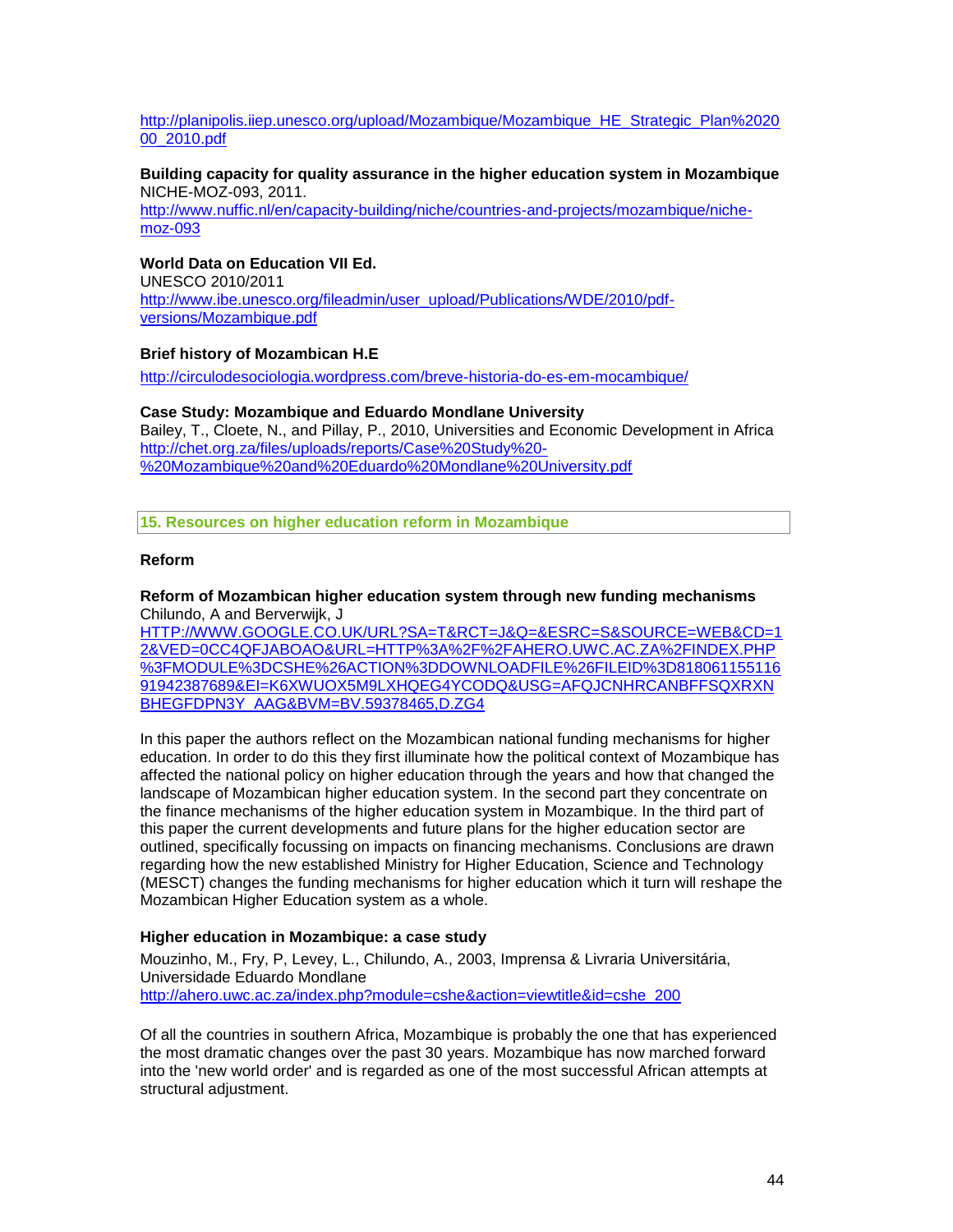While the relative merits of private and public educational Institutions are vigorously debated, there is widespread consensus on the social significance of higher education in Mozambique. Despite the rapid growth of its economy in recent years, Mozambique continues to be one of the poorest countries in the world. Sustained economic growth is critically important for social development and the reduction of high levels of poverty. Yet Mozambique still suffers from a critical shortage of highly qualified professional skills that are fundamental for the development and execution of appropriate public policies, for effective leadership throughout society and for the training of successive generations of professionals and educators. It also suffers from acute regional disparities in wealth, development and qualified human resources, leading to all provincial governments and civic leaders demanding institutions of higher education in their regions. This combination of factors has led the government to attach great importance to higher education, inaugurating the Ministry of Higher Education, Science and Technology (MESCT). The new ministry is charged with devising an overall plan for higher education in Mozambique, deciding on the relative roles of governmental and nongovernmental institutions and the most appropriate utilization of public funding.

The emergence of non-governmental universities has led to passionate debate on the nature of higher education in Mozambique. On the one side, there are those who are highly critical of non-governmental institutions of higher education. On the other side, the proponents of a diverse field of higher education in Mozambique defend the emergence of non-governmental institutions, arguing that they bring healthy competition to the field, lead to a growth in the number of university places without cost to government and society and stimulate greater regional equity by bringing higher education to the provinces.

The field of higher education in Mozambique is in great flux and provides the scenario for considerable dispute. This study is therefore not a straightforward account of a stable system. Rather it tries to describe and analyse a rapidly changing field and the various positions within it.

# **Capacity building in higher education in Mozambique and the role played by cooperating foreign agencies: The case of the World Bank**

Chilundo, A., 2006, UNESCO Forum Occasional Paper Series Paper no. 12 <http://unesdoc.unesco.org/images/0014/001478/147819e.pdf>

The major goal of this paper is to throw light on and share the Mozambican experience of designing higher education projects for submission to international partners in the request for funding. Drawing from Mozambique's experience over the last 12 years, it is argued that in order to assure ownership of any national policy governing higher education, it is important to involve ab initio all the stakeholders in the country, namely the Government, civil society, national and international partners and higher education institutions (HEIs). This constitutes the milestone leading to a successful design of projects and, consequently, their implementation. Judging from the Mozambican experience, for a successful conception of projects to be funded by the World Bank it is important to start from a participatory formulation of a national higher education strategic plan, thus involving all the stakeholders concerned. Therefore, it is recommended to have a: strong commitment of political leadership at the highest level to reforms and expansion of higher education; high level of motivation from members of the Commission – who must be in the driving seat – working on both the Strategic Plan and Project Conception; strong support from the World Bank, both financially and intellectually; constant dialogue with national stakeholders and international partners; permanent sharing of critical information with the World Bank throughout the process, and involvement of international consultants, whenever the situation is deemed critical, in the preparation of the following documents: Project Concept Document (PCD), Project Implementation Document (PID), Project Appraisal Document (PAD), Project Preparation Facilities (PPF) and the Development Credit Agreement (DCA)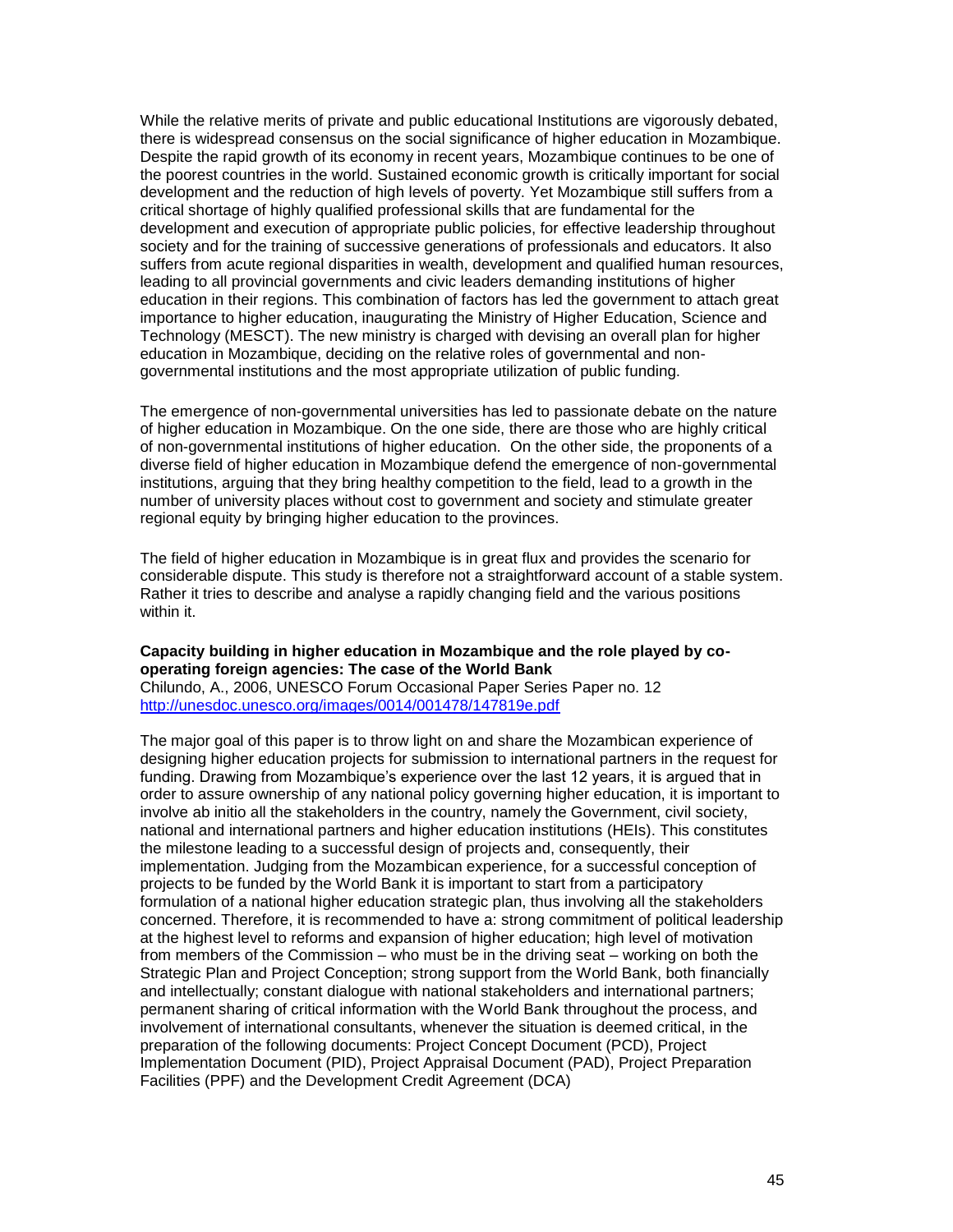## **Education Reform in Mozambique : Lessons and Challenges**

Fox, L., Santibañez, L., Nguyen, V., André, P., 2012,. World Bank. <https://openknowledge.worldbank.org/handle/10986/6021>

The report opens with a brief description of the conceptual framework that guided the analysis as well as the data used. The next chapter presents the analysis of changes in household behavior and educational outcomes related to the implementation of the reforms, at both the primary and secondary levels. The descriptive nature of this analysis does not allow for inferences regarding the effects of the reforms on enrollment and demand for education. The following chapter presents the results of an econometric impact analysis of the reforms to quantify the magnitude of the effects on enrollment. In considering priorities for the future, the Government is paying increasing attention to the impact of the investments in education on growth, jobs, and poverty reduction, as measured by increased earnings from employment, and particularly by improving opportunities for the labour force to move to higher productivity activities and livelihoods. The next chapter presents the results on the changing structure of employment in Mozambique between 2003 and 2008, the impacts of education on employment opportunities, and the implications of these changes for education policy. The final chapter integrates the education and labour force analyses and provides strategic recommendations as Mozambique continues to improve educational outcomes, particularly for those population groups that have had the most difficulty entering and remaining in school.

#### **Ongoing reform projects:**

# **Reform program in developing countries: higher education reform and accountability in Mozambique**

Gomana, B., S., <https://dar.aucegypt.edu/handle/10526/3133>

The present research deals with the question of education in Mozambique. It is an analysis on the tertiary education or higher education sub-sector. Considering the importance of this sub-sector to the economic and social development, the reform undertaken to address the deficiencies in education sector is one of the main tools of analysis. In fact, in the wave of African reforms, Mozambique introduced reforms at different levels of society, and higher education is considered as one of the government's priority. Therefore, to analyze and assess the reforms in higher education, the research uses the expansion of education physically and quality, and the access and equity. In the study, the data were collected from the Ministry of Education and Culture in Mozambique. Those data were analyzed taking into consideration the Strategic Plan for Higher Education (SPHE) 2000-2010. SPHE is another main reference of the study. The time frame of the study is 2003 to 2007 due to the data availability. The results should be considered as being partial ones, because not all objectives of this plan were analyzed. The findings show that there is an improvement in higher education based on the expansion of higher education institutions, access and equity. From 9 higher education institutions in 2001, there are more than 40 institutions and all 11 provinces are covered. Moreover, the access improved, but there is a need to improve female participation as well. The improvement verified brings other challenges for quality improvement and investment. Government responsiveness is one of the factors for the success of reform program. Mozambique's government should consider the process of reform as a continuous one.

**Higher Education Reform Implementation Programme (HERIP) – Mozambique** University of Twente, 2014.

[http://www.utwente.nl/mb/cheps/research/current\\_projects/herip/](http://www.utwente.nl/mb/cheps/research/current_projects/herip/)

Within the framework of the implementation of the higher education operational plan, the project is aimed at assisting the Ministry and Mozambican stakeholders in completing the